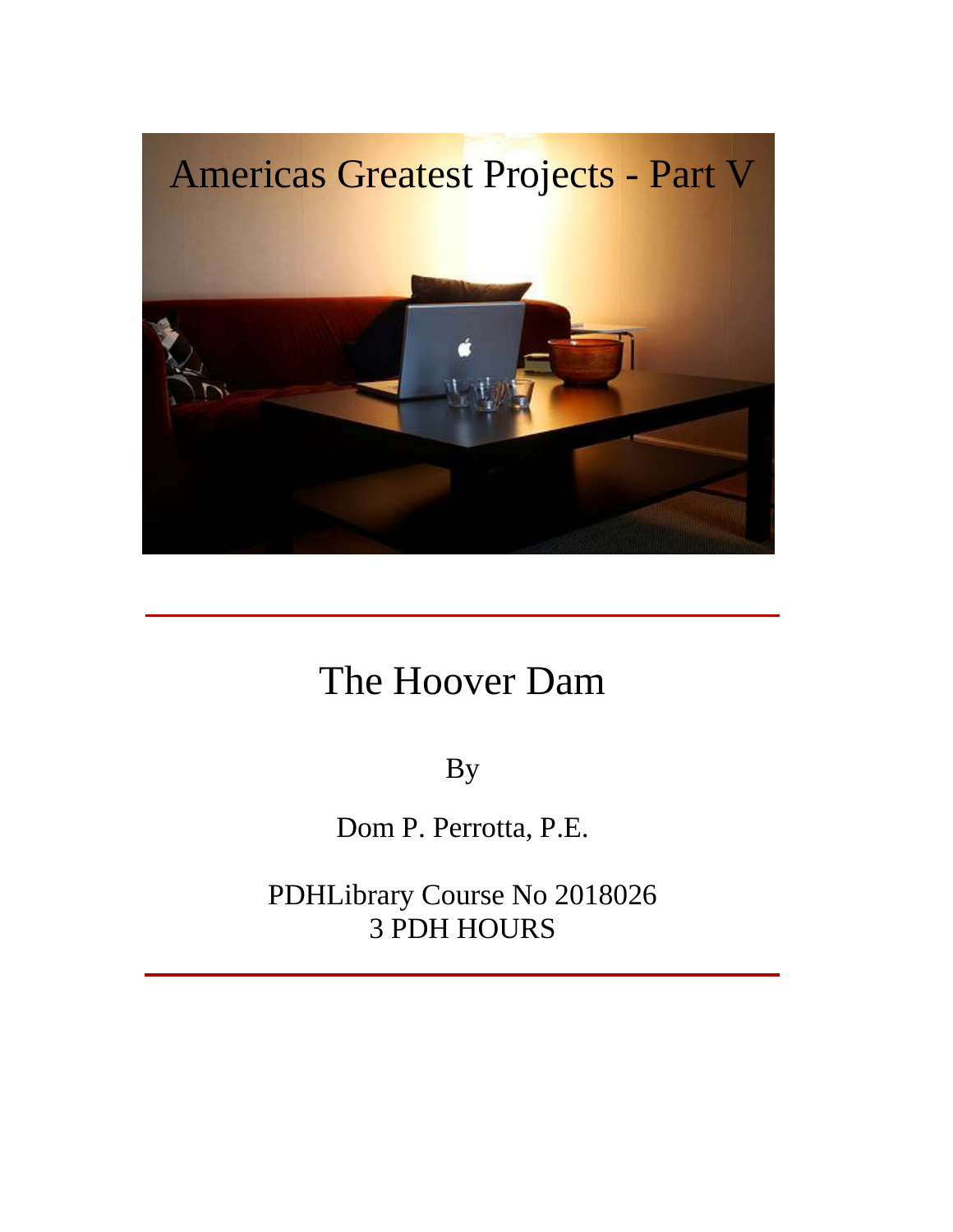## **AMERICA**<sup>**'s GREATEST PROJECTS AND THEIR ENGINEERS – V</sup> THE HOOVER DAM** ERICA'S GREATEST PROJECTS AND THEIR ENGINEERS - V<br>THE HOOVER DAM<br>Introduction<br>the past 150 years. Americans have achieved phenomenal success on our way to

THE HOOVER DAM<br>
Introduction<br>
past 150 years, Americans have achieved phenomenal success on our way to<br>
the greatest nation in the history of the world. Notwithstanding the many **Introduction**<br>past 150 years, Americans have achieved phenomenal success on our way to<br>the greatest nation in the history of the world. Notwithstanding the many<br>that we have created, such as the electric light bulb and th and the internet. Americans have achieved phenomenal success on our way to<br>a the greatest nation in the history of the world. Notwithstanding the many<br>is that we have created, such as the electric light bulb and the teleph During the past 150 years, Americans have achieved phenomenal success on our way to beneficial projects in the modern era. This course is a synopsis of the design and<br>beneficial projects in the modern era. This course is a synopsis of the design and<br>beneficial projects in the modern era. This course is a becoming the greatest nation in the history of the world. Notwithstanding the many e greatest nation in the history of the world. Notwithstanding the many<br>at we have created, such as the electric light bulb and the telephone and the<br>the internet, Americans have been responsible for some of the greatest a inventions that we have created, such as the electric light bulb and the telephone and the of that we have created, such as the electric light bulb and the telephone and the<br>
und the internet, Americans have been responsible for some of the greatest and<br>
eficial projects in the modern era. This course is a synop airplane and the internet, Americans have been responsible for some of the greatest and airplane and the internet, Americans have been responsible for some of the greatest and<br>most beneficial projects in the modern era. This course is a synopsis of the design and<br>construction of the Hoover Dam, an early twent ficial projects in the modern era. This course is a synopsis of the design and<br>on of the Hoover Dam, an early twentieth century project that was on the<br>f engineering technology. Conceived following the end of World War I, construction of the Hoover Dam, an early twentieth century project that was on the construction of the Hoover Dam, an early twentieth century project that was on the<br>forefront of engineering technology. Conceived following the end of World War I, the period<br>of the 1920's saw a huge contrast in American c forefront of engineering technology. Conceived following the end of World War I, the period<br>of the 1920's saw a huge contrast in American culture and financial dynamics. The "Roarin'<br>Twenties" gave way, however, to the wor e 1920's saw a huge contrast in American culture and financial dynamics. The "Roarin'<br>hties" gave way, however, to the worst recession in recorded history, and the United<br>is as well as the rest of the world fell into a dee Twenties" gave way, however, to the worst recession in recorded history, and the United ties" gave way, however, to the worst recession in recorded history, and the United<br>
s as well as the rest of the world fell into a deep depression. Despite this huge setback,<br>
oover Dam Project developed and implemented a States as well as the rest of the world fell into a deep depression. Despite this huge setback, well as the rest of the world fell into a deep depression. Despite this huge setback,<br>
ver Dam Project developed and implemented at a crucial time in American history.<br>
The details the contributions of several engineers, m the Hoover Dam P<br>This course details<br>who participated<br>century. It also det<br>of our nation. se details the contributions of several engineers, manufacturers, and contractors<br>icipated in one of the greatest and most formidable projects of the twentieth<br>it also details the huge impact that this remarkable achieveme who participated in one of the greatest and most formidable projects of the twentieth ipated in one of the greatest and most formidable projects of the twentieth<br>also details the huge impact that this remarkable achievement had on the growth<br>on.<br>irpose of this course, one of a series of <u>America's Greatest </u> century. It also details the huge impact that this remarkable achievement had on the growth

century. It also details the huge impact that this remarkable achievement had on the growth<br>of our nation.<br>Another purpose of this course, one of a series of <u>America's Greatest Projects and Their</u><br>Engineers, is to determi r nation.<br>her purpose of this course, one of a series of <u>America's Greatest Projects and Their</u><br>neers, is to determine how this project benefitted Americans in particular. Clearly, this<br>ct has positively impacted the enti Another purpose of this course, one of a series of <u>America's</u><br>Engineers, is to determine how this project benefitted America<br>project has positively impacted the entire world as well as the<br>THIS project, like so many other neers, is to determine how this project benefitted Americans in particular. Clearly, this<br>ct has positively impacted the entire world as well as the United States of America.<br>project, like so many other national projects, project has positively impacted the entire world as well as the United States of America. positively impacted the entire world as well as the United States of America.<br>
ike so many other national projects, was on the so-called "drawing board" for<br>
in development before it was finally initiated.<br>
Dam Project is THIS project, like so many other national projects, was on the so-called "drawing board" for several years in development before it was finally initiated.

individual engineers as well as the commitments of engineering groups such as the of quality engineers, architects and designers. The strong efforts of dedicated<br>engineers as well as the commitments of engineering groups such as the<br>in Service and the Army Corps of Engineers, combined with the vision an Iike so many other national projects, was on the so-called "drawing board" for<br>in development before it was finally initiated.<br>Dam Project is probably considered by most Americans to be strictly a<br>project, but there is lit ral years in development before it was finally initiated.<br>
Hoover Dam Project is probably considered by most Americans to be strictly a<br>
truction project, but there is little doubt that this project would not have been<br>
es The Hoover Dam Project is probably considered by most Americans to be strictly a engineers as well as the commitments of engineering groups such as the complished without administrative support or without the proper planning<br>of quality engineers, architects and designers. The strong efforts of dedicate construction project, but there is little doubt that this project would not have been project, but there is little doubt that this project would not have been<br>complished without administrative support or without the proper planning<br>f quality engineers, architects and designers. The strong efforts of dedicat successfully accomplished without administrative support or without the proper planning and design of quality engineers, architects and designers. The strong efforts of dedicated<br>individual engineers as well as the commitments of engineering groups such as the<br>Reclamation Service and the Army Corps of Enginee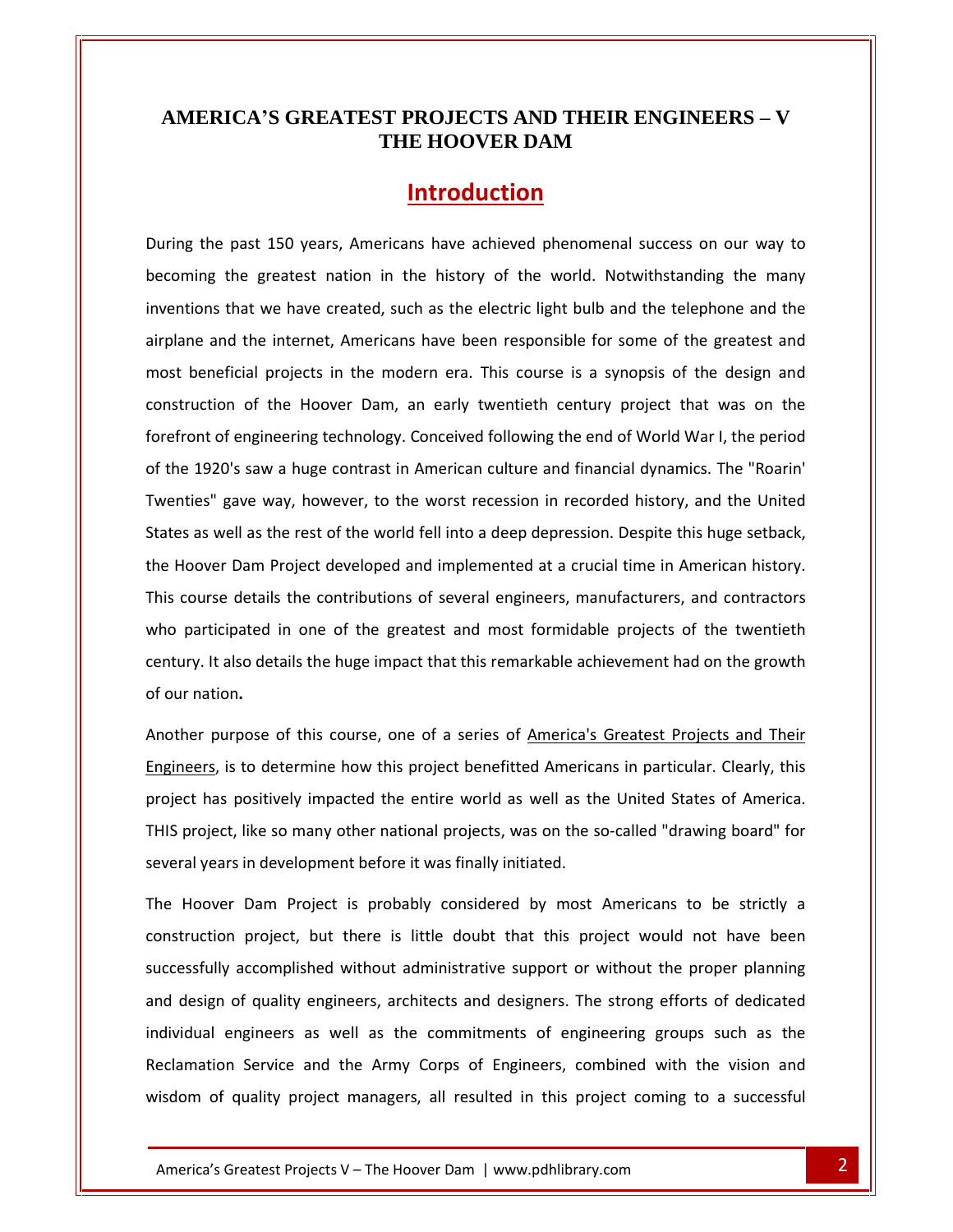This statement is not intended to demean the construction companies or the manufacturers who were involved in this project, because their foresight and This statement is not intended to demean the countacturers who were involved in this project, by were paramount to the success of the Hoover Dam.

experience and the contract of the contract of the contract of the contract of the contract of the contract of<br>The contract of the contract of the contract of the contract of the contract of the contract of the contract o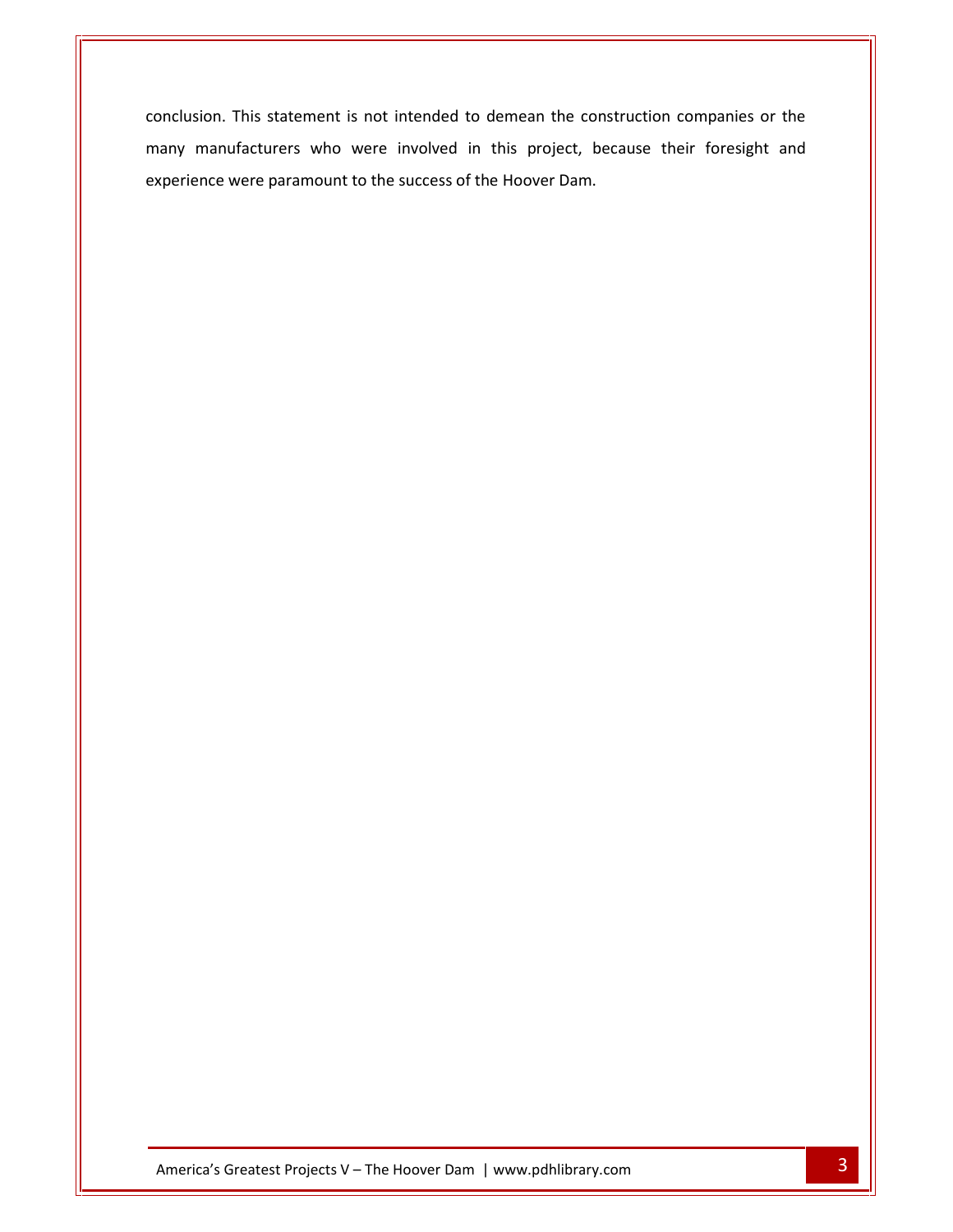# **of Contents Table of Contents**<br> **Approval and Administration**

# **Early Political Issues Yoval and Administra<br>Early Political Issues<br>Arthur Powell Davis 2. Congressional Administration**<br> **2. Arthur Powell Davis**<br> **3. Congressional Progress**<br> **Planning and Design B.**

- 
- **1.**
- **Arthur Powell Davis<br>Congressional Progress<br><b>Primary Dam Specification**<br>Primary Dam Specification **2.**

### **Planning and Design B.**

**A.**

- **Congressional Progress<br><b>Aing and Design<br>Primary Dam Specification<br>John Lucien Savage ning and Design<br>Primary Dam Specificatio<br>John Lucien Savage<br>Francis T. Crowe Primary Dam Specifica<br>John Lucien Savage<br>Francis T. Crowe<br>Six Companies** 1. Primary Dam Specifica<br>2. John Lucien Savage<br>3. Francis T. Crowe<br>4. Six Companies<br>**Construction**
- 
- **1.**
- **2.**

### **Construction**  $\mathsf{C}$ .

- **Francis T. Crowe<br>Six Companies<br><b>truction**<br>Construction Beginning **Six Companies<br>truction<br>Construction Beginning<br>Diverting the Colorado River**
- **Fruction<br>Preparation Beginning<br>Piverting the Colorado River<br>Preparation and Excavation Construction Beginning<br>Diverting the Colorado River<br>Preparation and Excavation<br>Constructing the Dam Proper**  $2.$
- 
- **Diverting the Colorado River<br>Preparation and Excavation<br>Constructing the Dam Proper<br>Spillways Preparation and Excavation<br>Constructing the Dam Proper<br>Spillways<br>Hvdroelectric Power Plants Constructing the Dam Proper<br>Spillways<br>Hydroelectric Power Plants<br>Intake Towers and Penstocks**
- 4. Consti<br>5. Spillw<br>6. Hydro<br>7. Intake<br>**Summarv**
- 
- Intake Towers and Penstocks<br>
mmary<br>
Greatest Projects V The Hoover Dam | www.pdhlibrary.com 4

### D.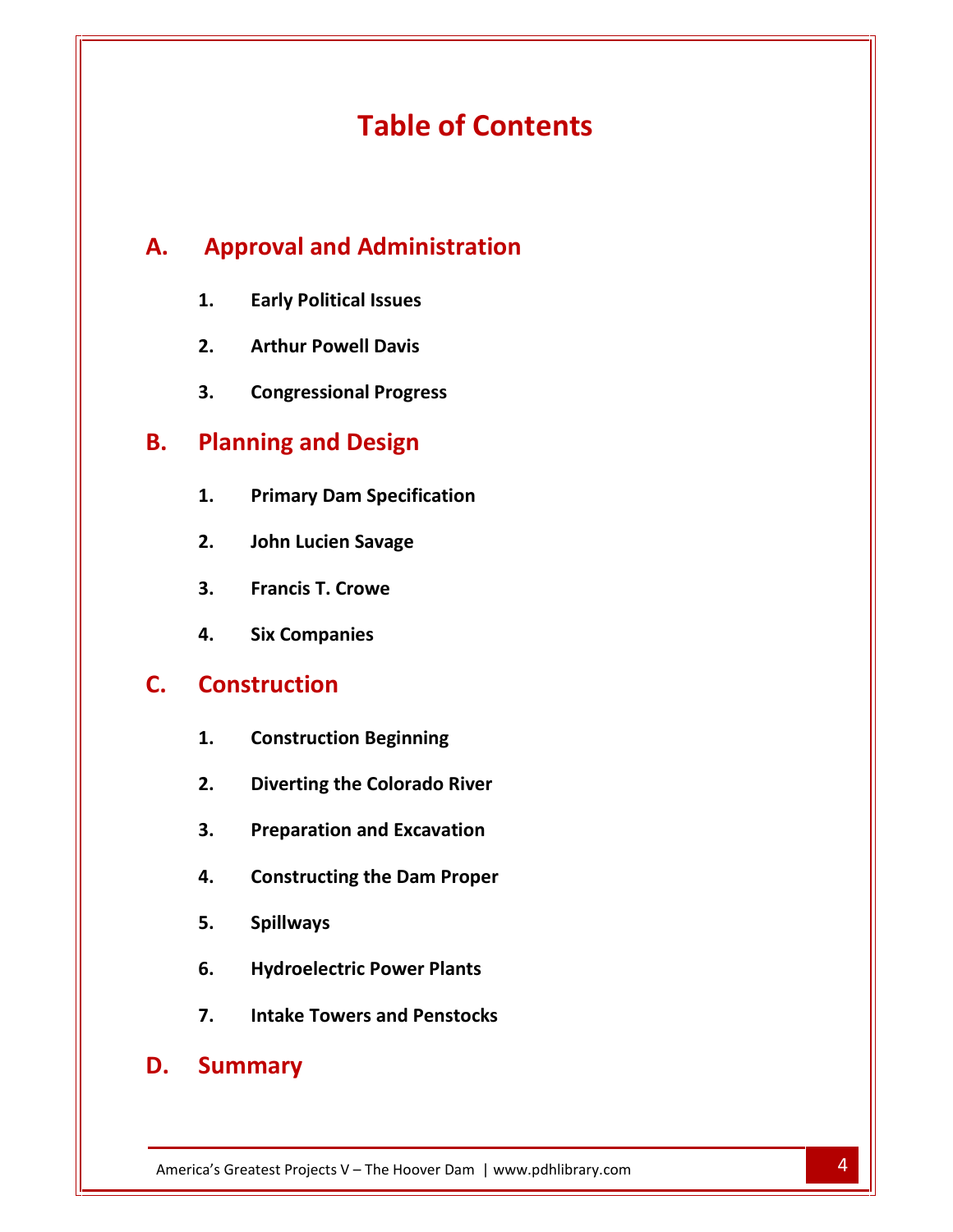# **Hoover Dam Approval and Administration Early 2018 Team**<br> **Early Political Issues**<br> **Early Political Issues** A. **A. Hoover Dam Approval and Administration**<br>1. Early Political Issues<br>The Hoover Dam proved to be another engineering marvel of the early twentieth century.

**1.**

1. **Early Political Issues**<br>
Hoover Dam proved to be another engineering marvel of the early twentieth century.<br>
continuing life-threatening flooding of the Imperial Valley in Southern California from 1. **Early Political Issues**<br>
Hoover Dam proved to be another engineering marvel of the early twentieth century.<br>
continuing life-threatening flooding of the Imperial Valley in Southern California from<br>
Colorado River led t oover Dam proved to be another engineering marvel of the early twentieth century.<br>
Sontinuing life-threatening flooding of the Imperial Valley in Southern California from<br>
Diorado River led to the idea of the need for a da The Hoover Dam proved to be another engineering marvel of the early twentieth century. Protoker Dam proved to be another engineering marvel of the early twentieth century.<br>
Protokining life-threatening flooding of the Imperial Valley in Southern California from<br>
Protokological Colorado River led to the idea The continuing life-threatening flooding of the Imperial Valley in Southern California from tinuing life-threatening flooding of the Imperial Valley in Southern California from<br>orado River led to the idea of the need for a dam on the Colorado River to provide<br>ntrol. A dam to control the sometimes raging waters of the Color ado River led to the idea of the need for a dam on the Colorado River to provide<br>rol. A dam to control the sometimes raging waters of the Colorado River in order<br>rapidly developing property in the Southwestern United State flood control. A dam to control the sometimes raging waters of the Colorado River in order ontrol. A dam to control the sometimes raging waters of the Colorado River in order<br>tect rapidly developing property in the Southwestern United States had been in the<br>stages for several years. Although several canals were to protect rapidly developing property in the Southwestern I<br>talking stages for several years. Although several canals<br>Colorado more uniformly to various arid areas in the South<br>spring and early summer when the river would talking stages for several years. Although several canals were built to distribute the **1917, A YEAR BEFORE** World War I ended, Southern California's Imperial Irrigation Colorado more uniformly to various arid areas in the Southwest, there were times in the sent a 33-year old lawyer named Phil Swing to Washington to urge Congress and the<br>sent a 33-year old lawyer named Phil Swing to Washington to urge Congress and the<br>sent a 33-year old lawyer named Phil Swing to Washington t spring and early summer when the river would cause severe damage and loss of life, while  $\overline{\phantom{a}}$ 

of the Interior (DOI) to build a canal that would deliver water from the<br>I early winter the river bottoms were visible.<br>I SAR BEFORE World War I ended, Southern California's Imperial Irrigation<br>I 33-year old lawyer named P River to the Internet valley the Indeed, Southern California's Imperial Irrigation<br>The Arizona and Salver to the Interior (DOI) to build a canal that would deliver water from the<br>River to the Imperial Valley bordering Ariz in 10 17, A YEAR BEFORE World War I ended, Southern California's Imperial Irrigation<br>t sent a 33-year old lawyer named Phil Swing to Washington to urge Congress and the<br>ment of the Interior (DOI) to build a canal that would deli District sent a 33-year old lawyer named Phil Swing to Washington to urge Congress and the Intertianal Sa-year old lawyer named Phil Swing to Washington to urge Congress and the<br>
Intert of the Interior (DOI) to build a canal that would deliver water from the<br>
River to the Imperial Valley bordering Arizona and Me Department of the Interior (DOI) to build a canal that would deliver water from the<br>Colorado River to the Imperial Valley bordering Arizona and Mexico, one of the nation's<br>driest regions. After two years of Swing's effecti Colorado River to the Imperial Valley bordering Arizona and Mexico, one of the nation's driest regions. After two years of Swing's effective lobbying, a congressional committee After two years of Swing's effective lobbying, a congressional committee<br>
Subly on the canal scheme. Although Swing had been quite effective as a<br>
I high-powered landowners in the Imperial Valley sponsored him for the U.<br> reported favorably on the canal scheme. Although Swing had been quite effective as a<br>lobbyist, several high-powered landowners in the Imperial Valley sponsored him for the U.<br>S. House of Representatives, believing that Swi lobbyist, several high-powered landowners in the Imperial Valley sponsored him for the U. t, several high-powered landowners in the Imperial Valley sponsored him for the U.<br>
se of Representatives, believing that Swing would be more effective as a<br>
ssman. Swing was elected to Congress in 1920, and co-sponsored l S. House of Representatives, believing that Swing would be more effective as a Congressman. Swing was elected to Congress in 1920, and co-sponsored legislation authorizing construction of the so-called All-American Canal, Congressman. Swing was elected to Congress in 1920, and co-sponsored legislation ssman. Swing was elected to Congress in 1920, and co-sponsored legislation<br>zing construction of the so-called All-American Canal, an 80-mile waterway that<br>stop just short of Mexico. But to the bafflement of Swing and his c authorizing construction of the so-called All-American Canal, an 80-mile waterway that authorizing constr<br>would stop just s<br>sponsors, the legi<br>Powell Davis, Dire<br>Interior (DOI). Ind stop just short of Mexico. But to the barriement or Swing and his congressional<br>nsors, the legislation was defeated because of opposition from a single man: Arthur<br>rell Davis, Director of the U.S. Reclamation Service, sponsors, Interior (DOI).<br>As technologies developed in the areas of irrigation and electricity generation, the Powell Davis, Director of the U.S. Reclamation Service, a branch of the Department of the

ossibility logies developed in the areas of irrigation and electricity generation, the<br>
of a dam finally became a potential reality in 1922 under then Secretary of<br>
Herbert Hoover. That year the Congress received a report from Reclam S, Director of the U.S. Reclamation Service, a branch of the Department of the<br>
1).<br>
1).<br>
1).<br>
1998 developed in the areas of irrigation and electricity generation, the<br>
16 dam finally became a potential reality in 1922 un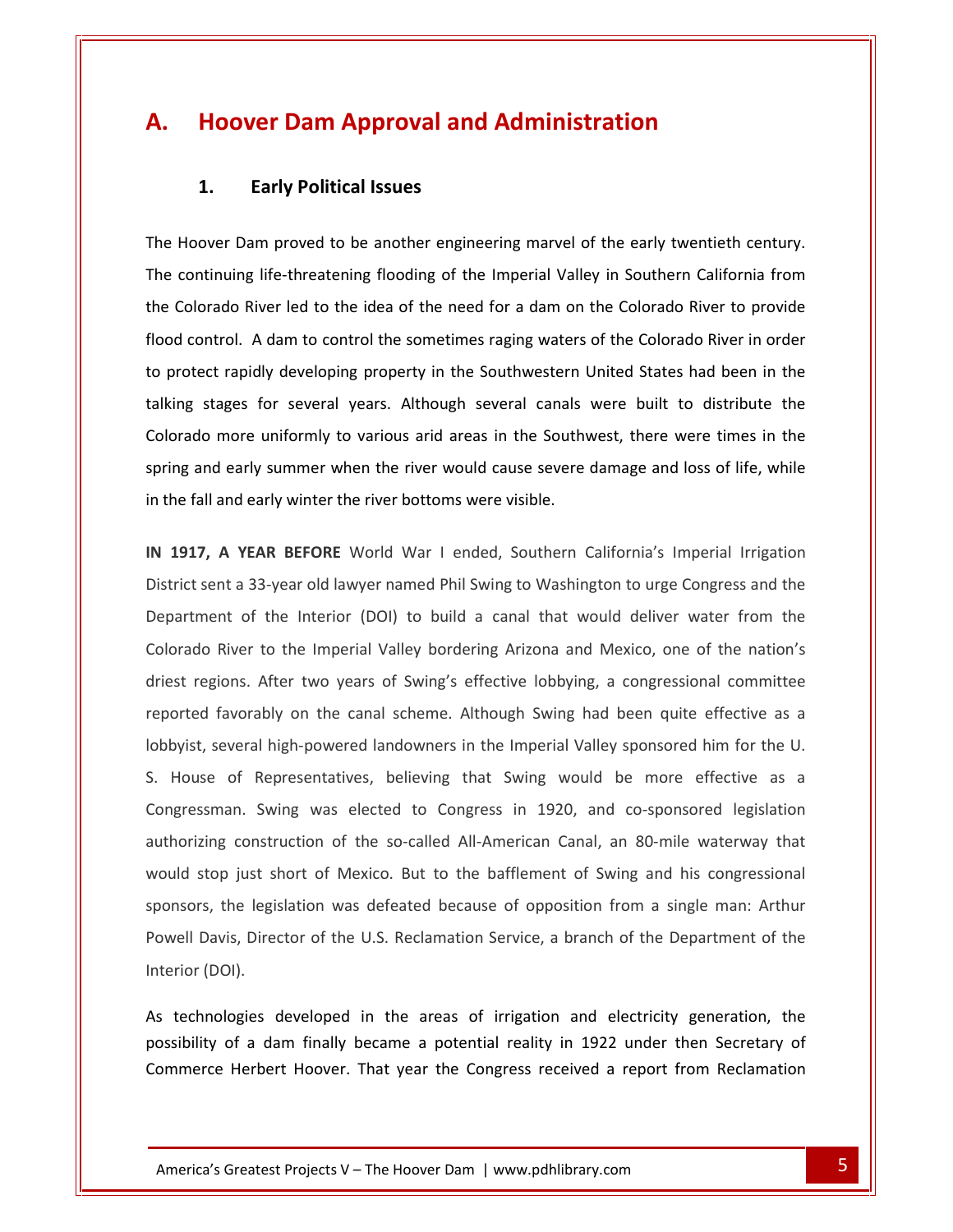Director Davis and Secretary of the Interior Albert Fall proposing that <sup>a</sup> concrete Service Director Davis and Secretary of the Interior Albert Fall proposing that a concrete Director Davis and Secretary conductional **Davis**<br> **Arthur Powell Davis** dam be built in the Black Canyon between the states of Nevada and Arizona. Powell Davis was a native of Illinois, and received his degree in Civil Engineering from

### $2<sub>1</sub>$

Arthur Powell Davis<br>Powell Davis was a native of Illinois, and received his degree in Civil Engineering from<br>Washington University at the age of 27 in 1888. After graduation he worked with an **Arthur Powell Davis**<br>and hydrography and received his degree in Civil Engineering from<br>doing topography and hydrographic surveying, primarily in the southwestern states of Arthur Powell Davis<br>In Powell Davis was a native of Illinois, and received his degree in Civil Engineering from<br>ge Washington University at the age of 27 in 1888. After graduation he worked with an<br>doing topography and hyd Il Davis was a native of Illinois, and received his degree in Civil Engineering from<br>hington University at the age of 27 in 1888. After graduation he worked with an<br>topography and hydrographic surveying, primarily in the s Arthur F by in the sequent in Civil Engineering from<br>
Vashington University at the age of 27 in 1888. After graduation he worked with an<br>
Ing topography and hydrographic surveying, primarily in the southwestern states of<br>
sico, Ari George Washington University at the age of 27 in 1888. After graduation he worked with an Vashington University at the age of 27 in 1888. After graduation he worked with an<br>ng topography and hydrographic surveying, primarily in the southwestern states of<br>sico, Arizona, and California. Davis was one of several c uncle doing topography and hydrographic surveying, primarily in the southwestern states of e doing topography and hydrographic surveying, primarily in the southwestern states of<br>
v Mexico, Arizona, and California. Davis was one of several co-founders of the National<br>
graphic Society, and helped to guide it throu New Mexico, Arizona, and California. Davis was one of several co-founders of the National kico, Arizona, and California. Davis was one of several co-founders of the National<br>nic Society, and helped to guide it through its early years, becoming one of the<br>most respected civil engineers along the way. He played a Geographic Society, and helped to guide it through its early years, becoming one of the<br>nation's most respected civil engineers along the way. He played a leading role in the<br>analysis, design and construction of numerous d nation's most respected civil engineers along the way. He played a leading role in the ion's most respected civil engineers along the way. He played a leading role in the<br>alysis, design and construction of numerous dams, canals and irrigation projects around<br>e world, including the Panama Canal, renowned as o analysis, design and construction of numerous dams, canals and irrigation projects around Examplex engineering feats. His singular effort to provide the U.S. Government in the early<br>1890's with dam and canal locations and designs was instrumental in a proposal by Congress<br>in 1902 to pass the Reclamation Act, an  $\sim$ had undertaken to the area with his uncle, who was the first explorer to unravel, as early<br>had undertaken to the area with his uncle, who was the first explorer to unravel, as early<br>had undertaken to the area with his uncl 1890's with dam and canal locations and designs was instrumental in a proposal by Congress in 1902 to pass the Reclamation Act, and the subsequent creation of the Reclamation Service.

1902 to pass the Reclamation Act, and the subsequent creation of the Reclamation<br>Trice.<br>The mystery behind the still-uncharted upper reaches of numerous trips<br>had undertaken to the area with his uncle, who was the first ex Davis had come to work for the Reclamation Service in 1905, and had advanced to the<br>Davis had come to work for the Reclamation Service in 1905, and had advanced to the<br>Davis had come to work for the Reclamation Service in o had an intimate understanding of the Colorado Basin because of numerous trips<br>ndertaken to the area with his uncle, who was the first explorer to unravel, as early<br>the mystery behind the still-uncharted upper reaches of Davis also had an intimate understanding of the Colorado Basin because of numerous trips also had an intimate understanding of the Colorado Basin because of numerous trips<br>d undertaken to the area with his uncle, who was the first explorer to unravel, as early<br>69, the mystery behind the still-uncharted upper r he had undertaken to the area with his uncle, who was the first explorer to unravel, as early as 1869, the<br>River. Davis<br>position of i<br>from 1914 u<br>period. ig, the mystery behind the still-uncharted upper reaches of the turbulent Colorado<br>Davis had come to work for the Reclamation Service in 1905, and had advanced to the<br>Don of its director by 1914. He served as the Director they<br>  $\overline{ }$ Reclamation Service in 1909, and had advanced to the<br>
1914 until 1923, where he developed the concept of a Colorado River Dam during that<br>
d.<br>
Shad become what may be considered a "technocrat" during his tenure as Director from 1914 until 1923, where he developed the concept of a Colorado River Dam during that period.

of multi-purpose dams, and he was an early proponent of hydroelectric power<br>of multi-purpose dams, and he was an early proponent of hydroelectric power<br>of multi-purpose dams, and he was an early proponent of hydroelectric ad become what may be considered a "technocrat" during his tenure as Director of<br>
clamation Service. Davis was the first engineer to recommend design and<br>
ction of multi-purpose dams, and he was an early proponent of hydro Davis had become what may be considered a "technocrat" during his tenure as Director of<br>the Reclamation Service. Davis was the first engineer to recommend design and<br>construction of multi-purpose dams, and he was an early eclamation Service. Davis was the first engineer to recommend design and<br>uction of multi-purpose dams, and he was an early proponent of hydroelectric power<br>This vision of the power plants was that they would be more than s construction of multi-purpose dams, and he was an early proponent of hydroelectric power ion of multi-purpose dams, and he was an early proponent of hydroelectric power<br>s vision of the power plants was that they would be more than self-sustaining, and<br>could provide the revenue that would amortize the costs of plants. His vision of the power plants was that they would be more than self-sustaining, and that they could provide the revenue that would amortize the costs of the entire project.

world's largest hydroelectric installation at the time and a model for dozens of the world's Free basin and presented it to congress in 1522, with an aim to develop the area<br>the Colorado by building what would eventually become the Hoover Dam, the<br>gest hydroelectric installation at the time and a model for dozens ts. His vision of the power plants was that they would be more than self-sustaining, and<br>they could provide the revenue that would amortize the costs of the entire project.<br>s and his staff of Reclamation engineers outlined If y could provide the revenue that would amortize the costs of the entire project.<br>
And his staff of Reclamation engineers outlined development plans for the entire<br>
In River basin and presented it to Congress in 1922, wi d his staff of Reclamation engineers outlined development plans for the entire<br>River basin and presented it to Congress in 1922, with an aim to develop the area<br>e the Colorado by building what would eventually become the H Davis and his staff of Reclamation engineers outlined development plans for the entire Colorado River basin and presented it to Congress in 1922, with an aim to develop the area and tame the Colorado by building what would eventually become the Hoover Dam, the world's largest hydroelectric installation at th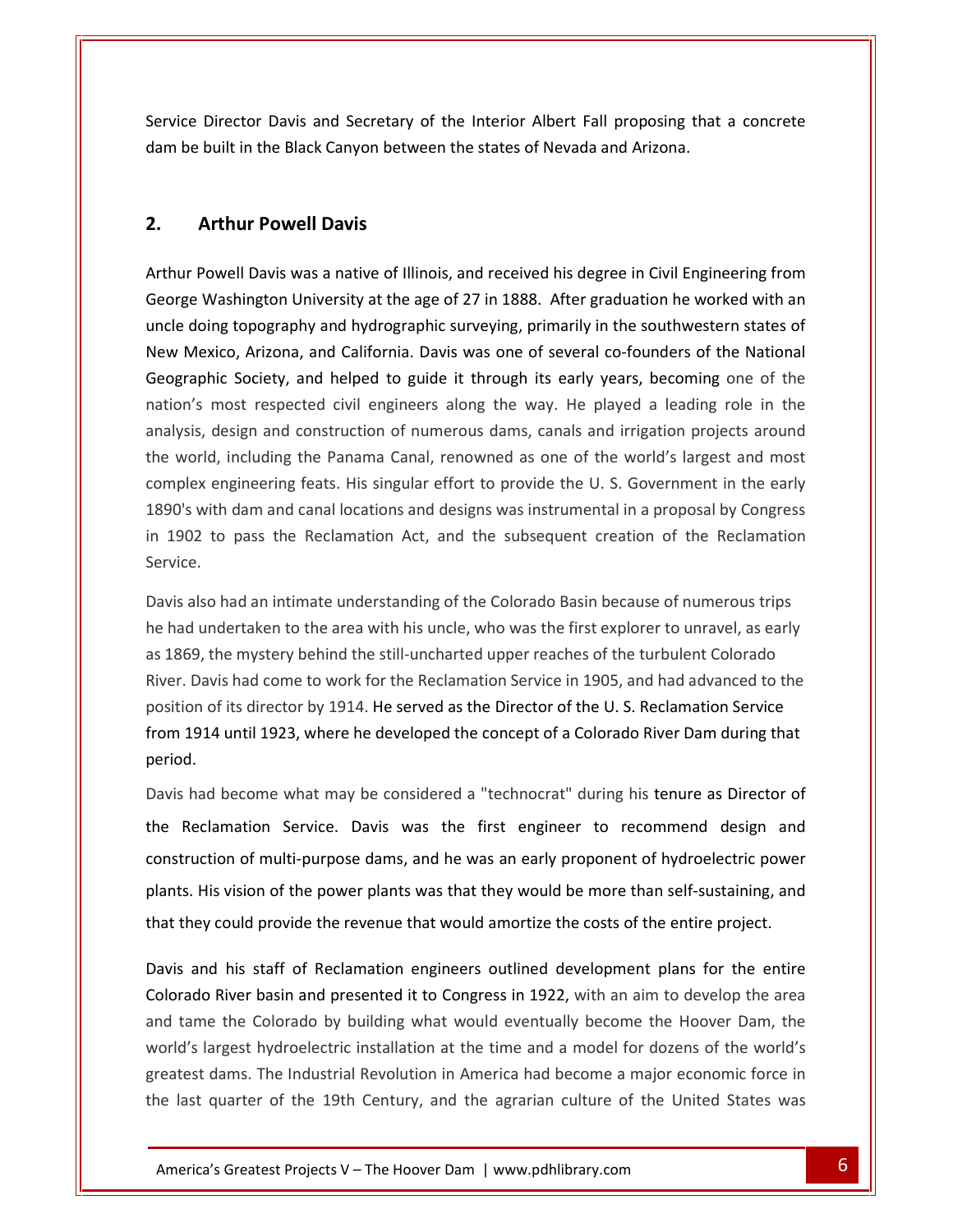but surely giving way to <sup>a</sup> much broader national economy. Davis was apparently one the very few in government service who recognized this trend. However, his ability to the very few in government service who recognized this trend. However, his ability to Funds for his Reclamation Service was severely limited due to the infighting between<br>Funds for his Reclamation Service was severely limited due to the infighting between but surely giving way to a much broader national economy. Davis was apparently one<br>very few in government service who recognized this trend. However, his ability to<br>unds for his Reclamation Service was severely limited due slowly but surely giving way to a much broader national economy. Davis was apparently one multipulary giving way to a much broader national economy. Davis was apparently one<br>the very few in government service who recognized this trend. However, his ability to<br>se funds for his Reclamation Service was severely li of the very few in government service who recognized this trend. However, his ability to he very few in government service who recognized this trend. However, his ability to<br>e funds for his Reclamation Service was severely limited due to the infighting between<br>se politicians who supported the farmers of Americ raise funds for his Reclamation Service was severely limited due to the infighting between reluctant to admit, that America's economic culture was changing. Davis and those who favored the facturers in the big cities.<br>
posing the All-American Canal, Davis appeared to violate the basic laws of politics and<br>
wh bu those politicians who supported the farmers of America and those who favored the manufacturers in the big cities.

raise

oliticians who supported the farmers of America and those who favored the<br>turers in the big cities.<br>sing the All-American Canal, Davis appeared to violate the basic laws of politics and<br>bureaucratic interests. However, Dav manutacturers in the big cities.<br>By opposing the All-American Canal, Davis appeared to violate the basic laws of politics and<br>his own bureaucratic interests. However, Davis realized, as most politicians at that time<br>were r ppposing the All-American Canal, Davis appeared to violate the basic laws of politics and<br>own bureaucratic interests. However, Davis realized, as most politicians at that time<br>e reluctant to admit, that America's economic his own bureaucratic interests. However, Davis realized, as most politicians at that time<br>were reluctant to admit, that America's economic culture was changing. Davis knew that the<br>mission of the Reclamation Service wasn't were reluctant to admit, that America's economic culture was changing. Davis knew that the tant to admit, that America's economic culture was changing. Davis knew that the<br>the Reclamation Service wasn't only to bring water to the vast agricultural society<br>een established during the relentless march westward by 1 mission of the Reclama<br>that had been establisl<br>but rather to bring pro<sub>i</sub><br>believed that the Color<br>ambitious program ain<br>power generation. d been established during the relentless march westward by 19th-century pioneers,<br>her to bring progress as well as relief to all communities, urban as well as rural. Davis<br>d that the Colorado River Project should only be u but rather to bring progress as well as relief to all communities, urban as well as rural. Davis The bring progress as well as relief to all communities, urban as well as rural. Davis<br>
hat the Colorado River Project should only be undertaken as part of a much more<br>
program aimed not just at irrigation but also flood c topower generation.

bitious program aimed not just at irrigation but also flood control, water storage and<br>ver generation.<br>ing his tenure as Director, Reclamation Service outlined development of the entire<br>orado River basin and presented them expression.<br>
tenure as Director, Reclamation Service outlined development of the entire<br>
iver basin and presented them to Congress in 1922. Davis was the first engineer<br>
hend design and construction of multi-purpose dams, bering his tenure as Director, Reclamation Service outlined development of the entire<br>orado River basin and presented them to Congress in 1922. Davis was the first engineer<br>recommend design and construction of multi-purpose Colorado River basin and presented them to Congress in 1922. Davis was the first engineer orado River basin and presented them to Congress in 1922. Davis was the first engineer<br>recommend design and construction of multi-purpose dams, and he was an early<br>ponent of hydroelectric power plants. His vision of the po to recommend design and construction of multi-purpose dams, and he was an early to recommend design and construction of<br>proponent of hydroelectric power plants. His<br>be more than self-sustaining, and that they c<br>the costs of the entire project. He was reluc<br>once and for all time an agrarian society. oonent of hydroelectric power plants. His vision of the power plants was that they would<br>nore than self-sustaining, and that they could provide the revenue that would amortize<br>costs of the entire project. He was reluctant be more than self-sustaining, and that they could provide the revenue that would amortize nan self-sustaining, and that they could provide the revenue that would amortize<br>of the entire project. He was reluctant to perpetuate the myth that America was<br>or all time an agrarian society.<br>logies developed in the area the costs <mark>c</mark> once and for all time an agrarian society.

Nevada. There were seven states which fell within the Colorado River's basin, and at least Beatly was a small community of a few thousand residents called Las Vegas,<br>here were seven states which fell within the Colorado River's basin, and at least<br>even states were required to become signatory to the agreement fo Fithe entire project. He was reluctant to perpetuate the myth that America was<br>
r all time an agrarian society.<br>
ogies developed in the areas of electricity generation and irrigation, the<br>
of a dam had finally become a pot for all time an agrarian society.<br>
Nologies developed in the areas of electricity generation and irrigation, the<br>
p of a dam had finally become a potential reality in 1922 under then Secretary of<br>
ce Herbert Hoover. That y As technologies developed in the areas of electricity generation and irrigation, the<br>possibility of a dam had finally become a potential reality in 1922 under then Secretary of<br>Commerce Herbert Hoover. That year the DOI re possibility of a dam had finally become a potential reality in 1922 under then Secretary of portion of a dam had finally become a potential reality in 1922 under then Secretary of<br>
ce Herbert Hoover. That year the DOI received a report from Reclamation Service<br>
Davis and Secretary of the Interior Albert Fall prop Commerce Herbert Hoover. That year the DOI received a report from Reclamation Service Commerce Herbert Hoover. That year the DOI received a report from Reclamation Service<br>Director Davis and Secretary of the Interior Albert Fall proposing that a concrete dam be<br>built in the Black Canyon between the states o portion Davis and Secretary of the Interior Albert Fall proposing that a concrete dam be<br>in the Black Canyon between the states of Nevada and Arizona. As the technology of<br>tric power transmission improved, the potential fo built in the Black Canyon between the states of Nevada and Arizona. As the technology of Black Canyon between the states of Nevada and Arizona. As the technology of<br>
being transmission improved, the potential for hydroelectric power from the<br>
liver transmitted over long distances became a reality. As with the electric power transmission improved, the potential for hydroelectric power from the<br>Colorado River transmitted over long distances became a reality. As with the water supply,<br>the power generated was to be evenly distribut River transmitted over long distances became a reality. As with the water supply,<br>er generated was to be evenly distributed among the states, with the largest<br>s being Phoenix, Arizona and Los Angeles, California. One other the power generated was to be evenly distributed among the states, with the largest power generated was to be evenly distributed among the states, with the largest<br>ipients being Phoenix, Arizona and Los Angeles, California. One other city that was to<br>nefit greatly was a small community of a few thousand r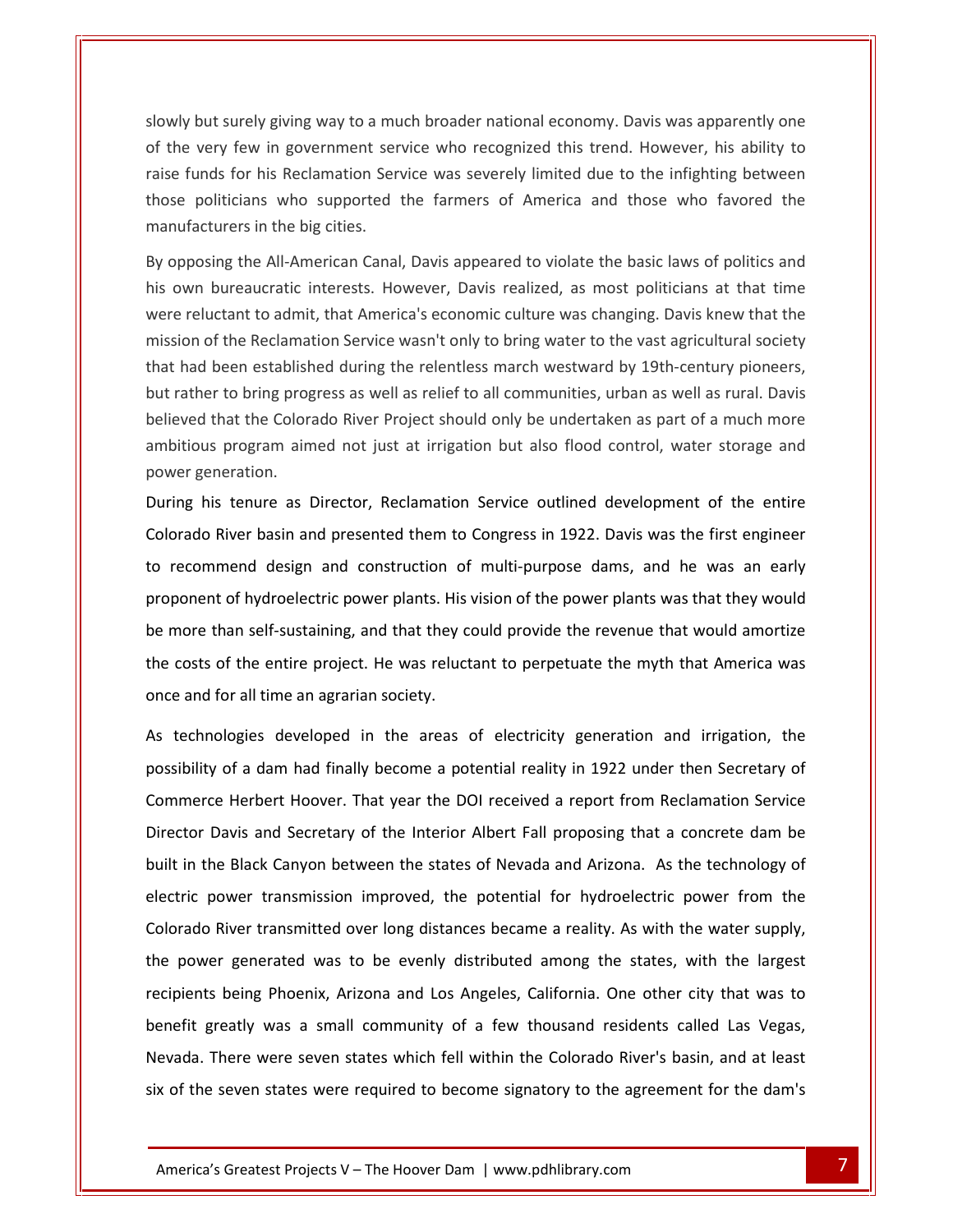approval. The river began its 1400 mile journey in the foothills of the Rocky and ran through seven states and a short stretch of Mexico before emptying into<br>and ran through seven states and a short stretch of Mexico before emptying into nate approval. The river began its 1400 mile journey in the foothills of the Rocky<br>untains and ran through seven states and a short stretch of Mexico before emptying into<br>Gulf of California. Five of the seven states reache ultimate approval. The river began its 1400 mi<br>Mountains and ran through seven states and a shot<br>the Gulf of California. Five of the seven states re<br>and electrical power by Thanksgiving of 1922. approval. The river began its 1400 mile journey in the foothills of the Rocky<br>ns and ran through seven states and a short stretch of Mexico before emptying into<br>of California. Five of the seven states reached an agreement Mountains and ran through seven states and a short stretch of Mexico before emptying into untains and ran through seven states and a short stretch of Mexico before emptying into<br>Gulf of California. Five of the seven states reached an agreement to share both water<br>delectrical power by Thanksgiving of 1922.<br>cause the Gulf of California. Five of the seven states reached an agreement to share both water and electrical power by Thanksgiving of 1922.

Sulf of California. Five of the seven states reached an agreement to share both water<br>of electrical power by Thanksgiving of 1922.<br>cause of his belief that harnessing the Colorado was too complex, costly and important to<br>u ical power by Thanksgiving of 1922.<br>
f his belief that harnessing the Colorado was too complex, costly and important to<br>
aken in piecemeal fashion, Davis apparently antagonized many powerful leaders<br>
-interest groups such Because of his belief that harnessing the Colorado was too complex, costly and important to Because of his belief that harnessing the Colorado was too complex, costly and important to<br>be undertaken in piecemeal fashion, Davis apparently antagonized many powerful leaders<br>of special-interest groups such as the Impe dertaken in piecemeal fashion, Davis apparently antagonized many powerful leaders<br>ecial-interest groups such as the Imperial Irrigation District as well as major power<br>any executives. When another new political appointee w of special-interest groups such as the Imperial Irrigation District as well as major power of special-interest groups such as the Imperial Irrigation District as well as major power<br>company executives. When another new political appointee was made Secretary of the<br>Interior and his Reclamation Service was newly n pany executives. When another new political appointee was made Secretary of the<br>rior and his Reclamation Service was newly named the Bureau of Reclamation in 1923,<br>s chose to retire at the age of sixty-two. Davis was later Interior and his Reclamation Service was newly named the Bureau of Reclamation in 1923, and his Reclamation Service was newly named the Bureau of Reclamation in 1923,<br>hose to retire at the age of sixty-two. Davis was later appointed consulting engineer<br>Hoover Dam Project in 1933 as a goodwill gesture by the D Davis chose to retire at the age of sixty-two. Davis was later appointed consulting engineer chose to retire at the age of sixty-two. Davis was left<br>Hoover Dam Project in 1933 as a goodwill gesture<br>ied only one month after his appointment. A dar<br>tt and located approximately 70 miles downstream<br>Dam in his honor upo **Compare the time age of staty two: Bavis**<br>
Dam Project in 1933 as a goodwill g<br>
one month after his appointment.<br>
ated approximately 70 miles downs<br>
is honor upon its completion in 195.<br> **Congressional Progress** but died only one month after his appointment. A dam which was a part of the original only one month after his appointment. A dam which was a part of the original<br>id located approximately 70 miles downstream of the Hoover Dam was named the<br>in his honor upon its completion in 1951.<br>**Congressional Progress**<br>s pro Davis Dam in his honor upon its completion in 1951.

the

ect and located approximately 70 miles downstream of the Hoover Dam was named the<br>
s Dam in his honor upon its completion in 1951.<br>
3. Congressional Progress<br>
gress subsequently authorized a Board of Engineers to review th Dam in his honor upon its completion in 1951.<br> **3.** Congressional Progress<br>
ess subsequently authorized a Board of Engineers to review the preliminary plans for<br>
am, which was now being proposed by the Bureau of Reclamatio **3.** Congressional Progress<br>Congress subsequently authorized a Board of Engineers to review the preliminary plans for<br>the dam, which was now being proposed by the Bureau of Reclamation to be located at<br>Black Canyon and des ess subsequently authorized a Board of Engineers to review the preliminary plans for<br>m, which was now being proposed by the Bureau of Reclamation to be located at<br>Canyon and designed to be of a curved arch-gravity configur the dam, which was now being proposed by the Bureau of Reclamation to be located at which was now being proposed by the Bureau of Reclamation to be located at<br>yon and designed to be of a curved arch-gravity configuration. Because a dam of a<br>sign for the City of Los Angeles had recently failed, killing mor elack Ca hyon and designed to be of a curved arch-gravity configuration. Because a dam of a<br>esign for the City of Los Angeles had recently failed, killing more than 400 people,<br>as great concern for the construction of the arch-grav similar design for the City of Los Angeles had recently failed, killing more than 400 people, r design for the City of Los Angeles had recently failed, killing more than 400 people,<br>was great concern for the construction of the arch-gravity dam that was being<br>sed for the Colorado River. Nevertheless, the Board foun there was great concern for the construction of the arch-gravity dam that was being re was great concern for the construction of the arch-gravity dam that was being<br>posed for the Colorado River. Nevertheless, the Board found the project to be not only<br>sible but also necessary, fearing that the river might proposed for the Colorado River. Nevertheless, the Board found the project to be not only proposed for the Colorado River. Nevertheless, the Board found the profeasible but also necessary, fearing that the river might ultimately changeles.<br>Cause great destruction. The Board in its report cautioned that the Colo It also necessary, fearing that the river might ultimately change its course and<br>it destruction. The Board in its report cautioned that the Colorado River Dam must<br>ed and constructed using ultra-conservative practices to a cause great destruction. The Board in its report cautioned that the Colorado River Dam must cheat in the Board in its report cautioned that the Colorado River Dam must<br>d and constructed using ultra-conservative practices to avoid a similar civil<br>g disaster such as had occurred to the City of Los Angeles.<br>epeated be designed and constructed using ultra-conservative practices to avoid a similar civil engineering disaster such as had occurred to the City of Los Angeles.

thinking changed considerably after the Great Mississippi River Flood of 1927 devastated as too great and the project would only benefit the state of California. The<br>anged considerably after the Great Mississippi River Flood of 1927 devastated<br>of Mississippi, Arkansas and Louisiana, causing untold damage and g ned and constructed using ultra-conservative practices to avoid a similar civil<br>ng disaster such as had occurred to the City of Los Angeles.<br>repeated efforts by House and Senate leaders to fund the project for the dam met<br> ing disaster such as had occurred to the City of Los Angeles.<br>
changed efforts by House and Senate leaders to fund the project for the dam met<br>
e over the next five years from members of Congress who believed that the<br>
was However, repeated efforts by House and Senate leaders to fund the project for the dam met<br>resistance over the next five years from members of Congress who believed that the<br>expense was too great and the project would only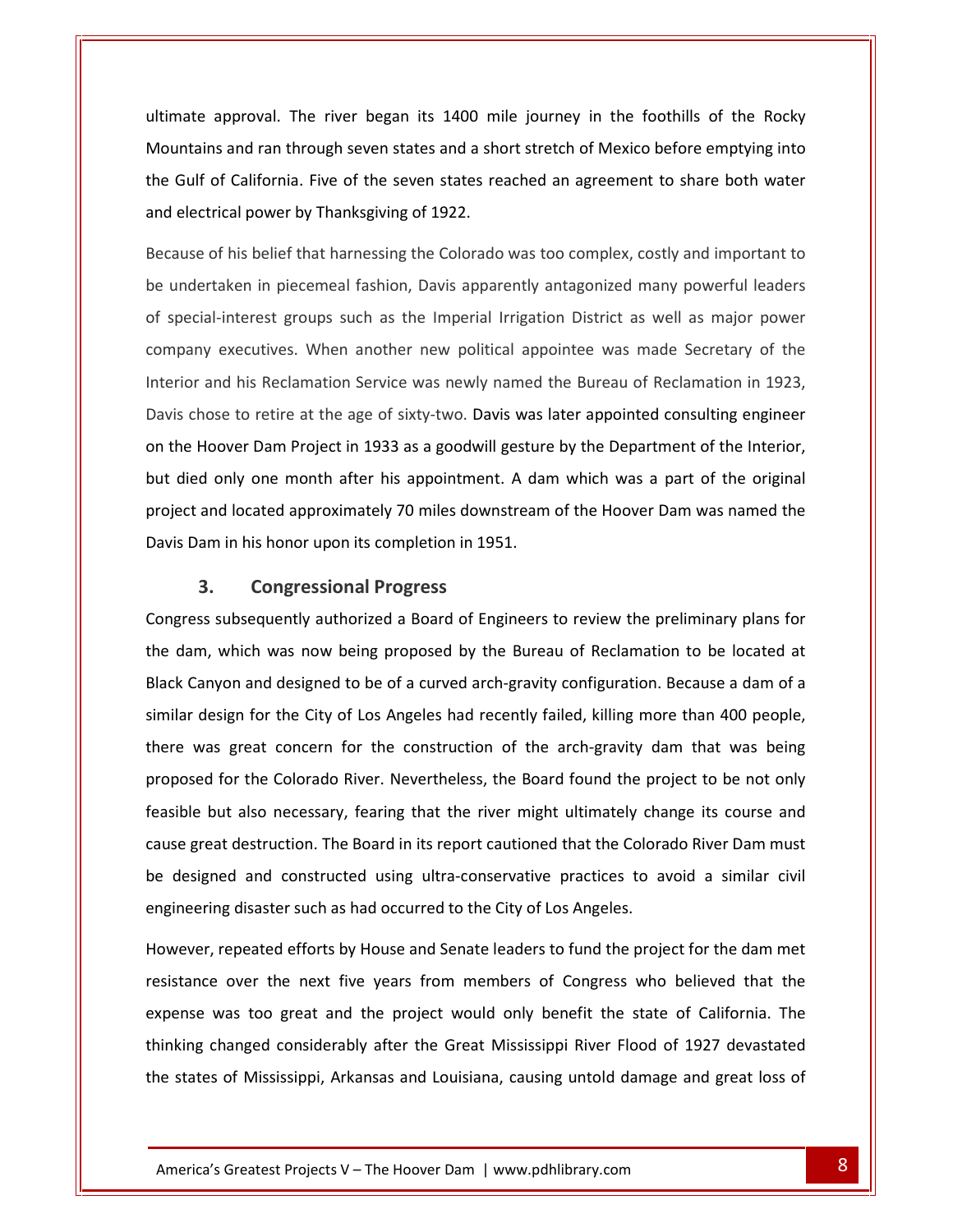and resulted in more than 200.000 Americans of mostly African descent leaving their homes along the river and moving north to the northern industrial cities.<br>
Homes along the river and moving north to the northern industrial cities. the dam provided in more than 200,000 Americans of mostly African descent leaving their<br>the dam project was referred as the Boulder Dam, or even as the Grand Canyon id resulted in more than 200,000 Americans of mostly African descent leaving their<br>tural homes along the river and moving north to the northern industrial cities.<br>y the dam project was referred as the Boulder Dam, or even lif agricultural homes along the river and moving north to the northern industrial cities.

the Black Canyon. President Calvin Coolidge actually signed the dam into law in the Black Canyon.<br>
The Black Canyon. President Calvin Coolidge actually signed the dam into law in homes along the river and moving north to the northern industrial cities.<br>
dam project was referred as the Boulder Dam, or even as the Grand Canyon<br>
though the actual site for the dam had been shifted downriver by several Initially the dam project was referred as the Boulder Dam, or even as the Grand Canyon we the dam project was referred as the Boulder Dam, or even as the Grand Canyon<br>
even though the actual site for the dam had been shifted downriver by several miles<br>
Palack Canyon. President Calvin Coolidge actually signed Dam, even though the actual site for the dam had been shifted downriver by several miles even though the actual site for the dam had been shifted downriver by several miles<br>he Black Canyon. President Calvin Coolidge actually signed the dam into law in<br>mber, 1928 under the Boulder Canyon Act of 1928 just before to the Black Canyon. President Calvin Coolidge actually signed the dam into law in to the Black Canyon. President Calvin Coolidge actually signed the dam into law in<br>December, 1928 under the Boulder Canyon Act of 1928 just before he left office, but no<br>name was assigned to the dam at that time. The bill 1928 under the Boulder Canyon Act of 1928 just before he left office, but no<br>assigned to the dam at that time. The bill appropriated \$165 million for the new<br>l as for a portion of the All-American Canal and a smaller dam name was assigned to the dam at that time. The bill appropriated \$165 million for the new became the sixth state to ratify the agreement on March 5, 1929. As an integral part of became the sixth state to ratify the agreement on March 5, 1929. As an integral part of became the sixth state to ratify the agreement dar<br>d represent as for a portion of the All-American Canal and a smaller dam (later named the<br>
is Dam) about sixty-seven miles further downriver. It also permitted the States'<br>
rement to go into effect as soon as six of the seve Davis Dam) about sixty-seven miles further downriver. It also permitted the States' Davis Dam) about sixty-seven miles further downriver. It also permitted the States'<br>agreement to go into effect as soon as six of the seven states had approved it. The State of<br>Utah became the sixth state to ratify the agr ment to go into effect as soon as six of the seven states had approved it. The State of<br>pecame the sixth state to ratify the agreement on March 5, 1929. As an integral part of<br>oject Act, each state was allocated a portion Utah became the sixth state to ratify the agreement on March 5, 1929. As an integral part of Internalism. The State of Utah became the sixth state to ratify the agreement on March 5,<br>1929. For some inexplicable reason the State of Arizona did not ratify the agreement until<br>1944.<br>NOTE: When the Secretary of the Int spiral the state of standard and state of Arizona did not ratify the agreement until<br>For some inexplicable reason the State of Arizona did not ratify the agreement until<br>When the Secretary of the Interior who was serving u 1929. For some inexplicable reason the State of Arizona did not ratify the agreement until Hoover

the small city of the Interior who was serving under President Hoover (1929-<br>The Secretary of the Interior who was serving under President Hoover (1929-<br>The small city of Las Vegas. Nevada to the dam site, he was the first Vhen the Secretary of the Interior who was serving under President Hoover (1929-<br>Doke at a ceremony to commemorate the beginning of construction of a railway<br>ing the small city of Las Vegas, Nevada to the dam site, he was NOTE: When the Secretary of the Interior who was serving under President Hoover (1929-NOTE: When the Secretary of the Interior who was serving under President<br>1932) spoke at a ceremony to commemorate the beginning of constructi<br>connecting the small city of Las Vegas, Nevada to the dam site, he was th<br>Hoover When the Secretary of the Interior who was serving under Presic<br>poke at a ceremony to commemorate the beginning of constr<br>ting the small city of Las Vegas, Nevada to the dam site, he wa<br>Dam. The name was politically contro Hoover Dam. The name was politically controversial for the next several years until it was Fhe name was politically controversial for the next s<br>
d the Hoover Dam in 1947 by an act of the U.S. Congi<br> **Primary Specifications and Guidelines** 

### **Hoover Dam Planning and Design<br>
1. Primary Specifications and Guidelines**<br>
had originally proposed using dynamite to collapse the walls of Boulder Canyon and **B.** Hoover Dam Planning and Design  $\blacksquare$

### postulated

earth's surfaces, which would result in the dam experiencing cracks and breaches. Others that the fluctuations in the reservoir's elevation level would cause cracking of the<br>faces, which would result in the dam experiencing cracks and breaches. Others<br>believed that the dam would never hold the tremendous amou **Frimary Specifications and Design<br>
Specifications and Guidelines<br>
A dam over the ensuing rubble: however, both Davis and the Reclamation Service** 1. Primary Specifications and Guidelines<br>Davis had originally proposed using dynamite to collapse the walls of Boulder Canyon and<br>building a dam over the ensuing rubble; however, both Davis and the Reclamation Service<br>Boar **Primary Specifications and Guidelines**<br>I originally proposed using dynamite to collapse the walls of Boulder Canyon and<br>at dam over the ensuing rubble; however, both Davis and the Reclamation Service<br>er rejected this prop Triniary specifications and duidenties<br>
originally proposed using dynamite to collapse the walls of Boulder Canyon and<br>
dam over the ensuing rubble; however, both Davis and the Reclamation Service<br>
rejected this proposal a Davis had originally proposed using dynamite to collapse the walls of Boulder Canyon and<br>building a dam over the ensuing rubble; however, both Davis and the Reclamation Service<br>Board later rejected this proposal as being i building a dam over the ensuing rubble; however, both Davis and the Reclamation Service ding a dam over the ensuing rubble; however, both Davis and the Reclamation Service<br>d later rejected this proposal as being impractical regarding technology as well as cost.<br>ainly there were critics at every phase of the d Board later rejected this proposal as being in<br>Certainly there were critics at every phase of<br>postulated that the fluctuations in the reserv<br>earth's surfaces, which would result in the<br>just simply believed that the dam wou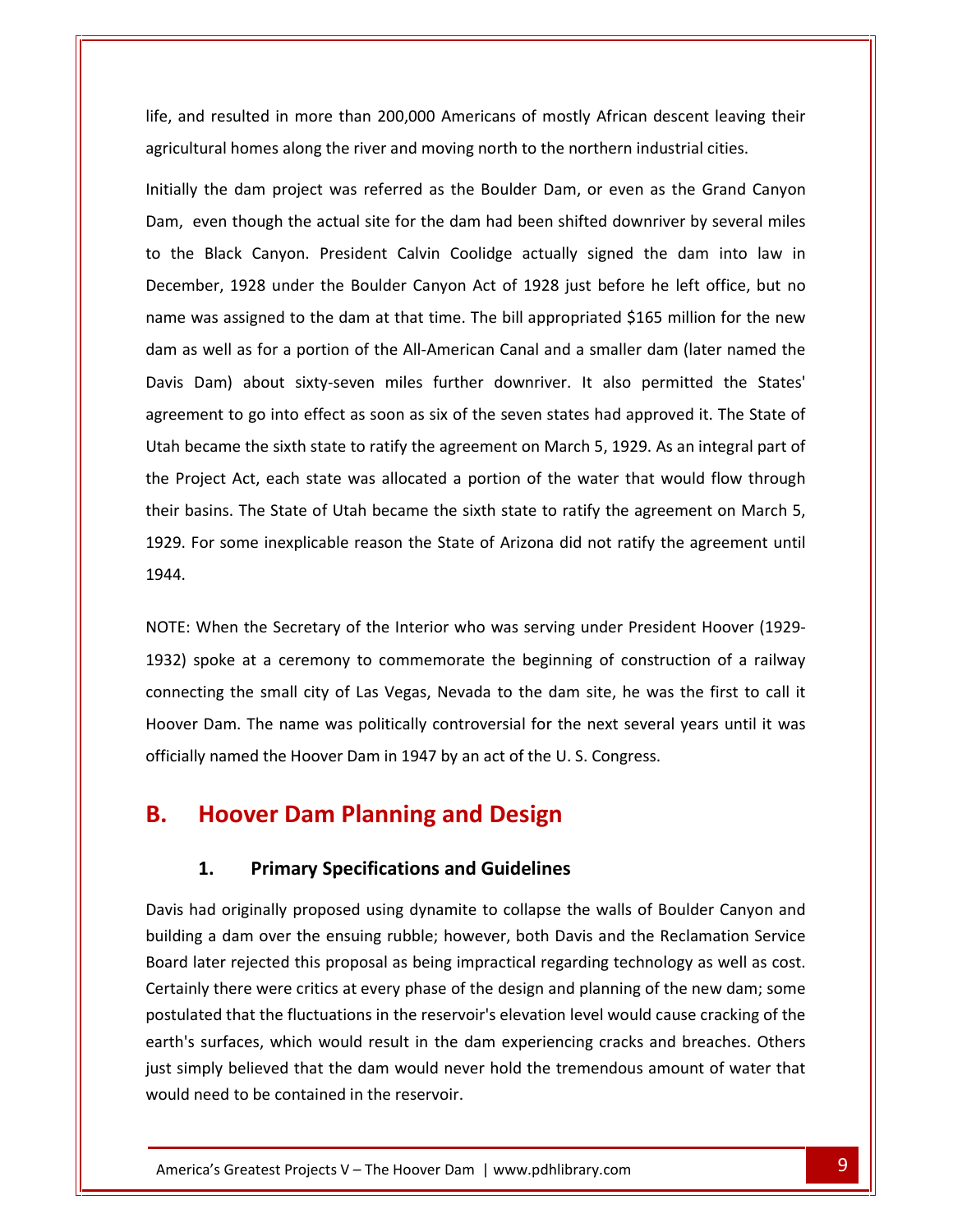of the Hoover Dam began in earnest in the spring of 1929. Having already concluded and of the Hoover Dam began in earnest in the spring of 1929. Having already concluded<br>the basic design would be an arch-gravity type, with the arch facing the upriver flow of ign of the Hoover Dam began in earnest in the spring of 1929. Having already concluded<br>
The basic design would be an arch-gravity type, with the arch facing the upriver flow of<br>
Colorado, many other engineering parameters gn of the Hoover Dam began in earnest in the spring of 1929. Having already concluded<br>the basic design would be an arch-gravity type, with the arch facing the upriver flow of<br>Colorado, many other engineering parameters had Design of the Hoover Dam began in earnest in the spring of 1929. Having already concluded In of the Hoover Dam began in earnest in the spring of 1929. Having already concluded<br>the basic design would be an arch-gravity type, with the arch facing the upriver flow of<br>olorado, many other engineering parameters had that the basic design would be an arch-gravity type, with the arch facing the upriver flow of<br>the Colorado, many other engineering parameters had to be resolved. The exact location of<br>the dam in the Black Canyon had to be the Colorado, many other engineering parameters had to be resolved. The exact location of Colorado, many other engineering parameters had to be resolved. The exact location of<br>dam in the Black Canyon had to be determined. A method for diverting the upstream<br> $\alpha$  of the Colorado River around the dam site was de the dam in the Black Canyon had to be determined. A method for diverting the upstream<br>flow of the Colorado River around the dam site was devised, and the depth of the river<br>bottom at the dam's precise location was also det f the Colorado River around the dam site was devised, and the depth of the river<br>
in at the dam's precise location was also determined as best as possible. Calculations<br>
a thicknesses of the tops and bottoms of the dam to bottom at the dam's precise location was also determined as best as possible. Calculations the dam's precise location was also determined as best as possible. Calculations<br>icknesses of the tops and bottoms of the dam to safely hold the huge body of<br>er named Lake Mead) that would accumulate behind the new dam wer for the thicknesses of the tops and bottoms of the dam to safely hold the huge body of water (later named Lake Mead) that would accumulate behind the new dam were made.

the

cknesses of the tops and bottoms of the dam to safely hold the huge body of<br>
r named Lake Mead) that would accumulate behind the new dam were made.<br>
considerable effort given to how much power generation could be designed ter (later named Lake Mead) that would accumulate behind the new dam were made.<br>
Fre was considerable effort given to how much power generation could be designed and<br>
talled, based on the limits of existing transmission li There was considerable effort given to how much power generation could be designed and considerable effort given to how much power generation could be designed and<br>ased on the limits of existing transmission line technology. This factor was<br>mportant, inasmuch as payback for the initial investment of \$165 mil installed, based on the limits of existing transmission line technology. This factor was d, based on the limits of existing transmission line technology. This factor was<br>ely important, inasmuch as payback for the initial investment of \$165 million by the<br>overnment was totally dependent on power sales, primaril extremely important, inasmuch as payback for the initial investment of \$165 million by the y important, inasmuch as payback for the initial investment of \$165 million by the<br>vernment was totally dependent on power sales, primarily to the residents and<br>es of the City of Los Angeles. And, of course, there was cons U. S. government was totally dependent on power sales, primarily to the residents and<br>businesses of the City of Los Angeles. And, of course, there was considerable concern over<br>where and how these transmission lines and th businesses of the City of Los Angeles. And,<br>where and how these transmission lines a<br>transmit the power out of the Canyon. This<br>the actual dam had been constructed, and<br>generators went into operation in 1936. e and how these transmission lines and their towers would be located in order to<br>mit the power out of the Canyon. This phase of the project was neglected until after<br>ctual dam had been constructed, and it wasn't resolved u transmit the power out of the Canyon. This phase of the project was neglected until after ismit the power out of the Canyon. This phase of the project was neglected until after<br>actual dam had been constructed, and it wasn't resolved until just before the first<br>erators went into operation in 1936.<br>In to the plan the actual dam had been constructed, and it wasn't resolved until just before the first generators went into operation in 1936.

dam had been constructed, and it wasn't resolved until just before the first<br>swent into operation in 1936.<br>e planning and design of the Hoover Dam, there was no other dam in the world<br>to base design calculations or to mode planning and design of the Hoover Dam, there was no other dam in the world<br>base design calculations or to model as even a comparable example. The<br>no were designing the dam were unsure that their design would withstand the<br> Prior to the planning and design of the Hoover Dam, there was no other dam in the world maximum of between 40,000 and 45,000 pounds per square foot. Such large maximum of between 40,000 and 45,000 pounds per square foot. Such large on which to base design calculations or to model as even a comparable example. The<br>engineers who were designing the dam were unsure that their design would withstand the<br>tremendous pressures of the reservoir behind the dam engineers who were designing the dam were unsure that their design would withstand the<br>tremendous pressures of the reservoir behind the dam which they had calculated to be an<br>absolute maximum of between 40,000 and 45,000 p tremendous pressures of the reservoir behind the dam which they had calculated to be an ous pressures of the reservoir behind the dam which they had calculated to be an maximum of between 40,000 and 45,000 pounds per square foot. Such large sof necessary concrete had never been used before, and certainly not absolute maximum of between 40,000 and 45,000 pounds per square foot. Such large lute maximum of between 40,000 and 45,000 pounds per square foot. Such large<br>tities of necessary concrete had never been used before, and certainly not in such a hot<br>humid climate. Furthermore, the use of iron or steel rod quantities of necessary concrete had never been used before, and certainly not in such a hot ies of necessary concrete had never been used before, and certainly not in sumid climate. Furthermore, the use of iron or steel rods to improve the h of concrete placements was still not an exact science. To be absolutely mate. Furthermore, the use of iron or stends of the use of iron or stends the local series are the correct placements was still not an exact scienting sign parameters, the dam was designed as the with its convex arch facin of the design parameters, the dam was designed as an enormously heavy and thick<br>contal arch, with its convex arch facing upstream to the Colorado River flow.<br>**a.** Diversion of the Colorado River<br>first step to the success o

The first step to the success of the Hoover Dam would be to divert the Colorado River **Diversion of the Colorado River**<br>tep to the success of the Hoover Dam would be to divert the Colorado River<br>Black Canyon area where the dam was to be constructed. In order to accomplish<br>Greatest Projects V – The Hoover D Aborizontal arch, with its convex arch facing upstream to the Colorado River flow.<br> **a.** Diversion of the Colorado River<br>
The first step to the success of the Hoover Dam would be to divert the Colorado River<br>
around the Bl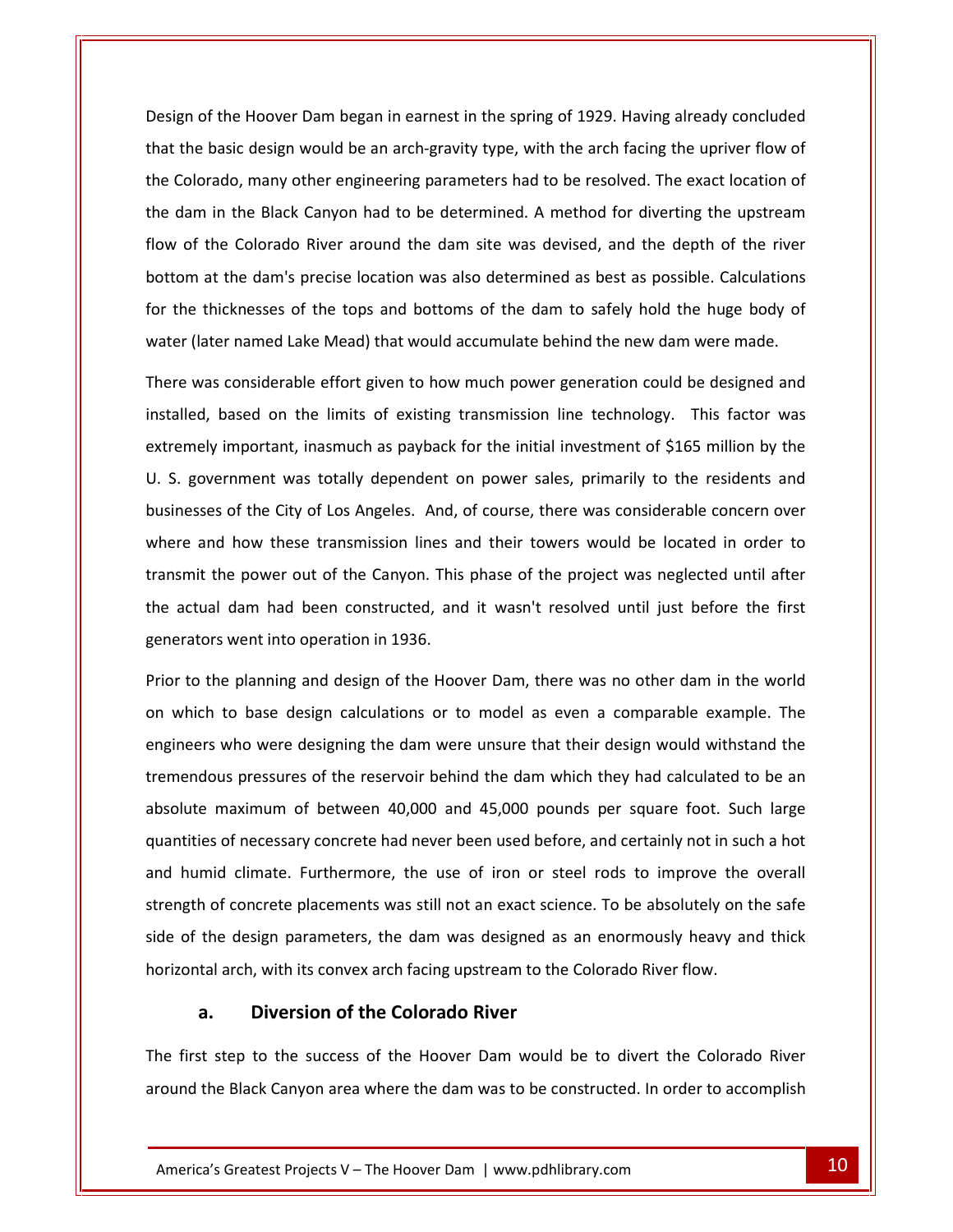the specifications called for four tunnels to be drilled through the mountains The Black Canyon area, with sufficient size and flow characteristics to tications called for four tunnels to be drilled through the mountains<br>in Black Canyon area, with sufficient size and flow characteristics to<br>the river flow's worst case. These tunnels were each to be 56 feet in specifications called for four tunnels to be drilled through the mountains<br>ug the Black Canyon area, with sufficient size and flow characteristics to<br>late the river flow's worst case. These tunnels were each to be 56 feet this, the specifications called for four tunnels to be drilled through the mountains<br>surrounding the Black Canyon area, with sufficient size and flow characteristics to<br>accommodate the river flow's worst case. These tunnel surrounding the Black Canyon area, with sufficient size and flow characteristics to accommodate the river flow's worst case. These tunnels were each to be 56 feet in diameter, with a concrete lining of three feet on the circumference for the full length of each tunnel. The debris from the drilling activit **Primary Dam Section**<br>**Primary Dam Section Primary Dam Section**<br>**Primary Dam Specifications** For the debris from the drilling activities plus the construction of two temporary<br>
For the used as temporary dams while the main dam was being constructed.<br> **Primary Dam Specifications**<br>
For the main dam construction were

accommodate and a control of the control of the control of the control of the control of the control of the co<br>The control of the control of the control of the control of the control of the control of the control of the c

The basic width and thickness of the dam from the bottom to the top.<br>
Regarding the basic width and thickness of the dam from the bottom to the top, the<br>
Regarding the basic width and thickness of the dam from the bottom t **Primary Dam Specifications**<br>ons for the main dam construction were extremely conservative, as mentioned<br>garding the basic width and thickness of the dam from the bottom to the top, the<br>width at the bottom of the dam in or **pounds for the main dam construction were extremely conservative, as mentioned**<br>Regarding the basic width and thickness of the dam from the bottom to the top, the<br>ed width at the bottom of the dam in order to withstand th Specifications for the main dam construction were extremely conservative, as mentioned ecifications for the main dam construction were extremely conservative, as mentioned<br>lier. Regarding the basic width and thickness of the dam from the bottom to the top, the<br>imated width at the bottom of the dam in order t earlier, Reg arding the basic width and thickness of the dam from the bottom to the top, the<br>vidth at the bottom of the dam in order to withstand the calculated pressures of<br>nds per square foot was approximately 660 feet, while the thi estimated width at the bottom of the dam in order to withstand the calculated pressures of width at the bottom of the dar<br>unds per square foot was appro<br>p of the arch was calculated<br>t, as we could understand, with<br>to the construction teams: 1.by pounds per square foot was approximately 660 feet, while the thickness of the dam<br>top of the arch was calculated to be only about 45 feet. The dam was to be<br>ight, as we could understand, with no leakage at any point. Th at the top of the arch was calculated to be only about 45 feet. The dam was to be at the top of the arch was calculated to be only about 45 feet<br>watertight, as we could understand, with no leakage at any point. Th<br>problems to the construction teams:<br>1. A huge amount of reinforced concrete had to be plac problems to the construction teams:

The Canyon walls, which were nearly exercise that the canyon walls, which were nearly vertical, were uneven and craggy and many conditions for the construction teams.<br>
1. A huge amount of reinforced concrete had to be placed in a very<br>
1. The canyon walls, which were nearly vertical, were uneven a<br>
1. The Canyon walls, which were nearly vertic time, thus creating a minimal allowance for proper curing time.

depth of the riverbed at the base of the dam was assumed to be only slightly lower than<br>depth of the riverbed at the base of the dam was assumed to be only slightly lower than The Canyon walls, which were nearly vertical, were uneven and craggy and<br>tained many conditions for potential leakage and breakthrough.<br>depth of the riverbed at the base of the dam was assumed to be only slightly lower tha  $2<sub>1</sub>$ contained

The Canyon walls, which were nearly vertical, were uneven and craggy and<br>
tained many conditions for potential leakage and breakthrough.<br>
depth of the riverbed at the base of the dam was assumed to be only slightly lower t I many conditions for potential leakage and breakthrough.<br>
I of the riverbed at the base of the dam was assumed to be only slightly lower than<br>
ation by the Bureau of Reclamation. Even allowing for this realistic assumptio The depth of the riverbed at the base of the dam was assumed the estimation by the Bureau of Reclamation. Even allowing for the Bureau, the resulting walls of the Hoover Dam would have bedrock, and the length of the crest by the Bureau of Reclamation. Even allo<br>e resulting walls of the Hoover Dam woul<br>the length of the crest of the top of the<br>evada would be nearly one-quarter of a m<br>**Hydroelectric Generation** Hydroelectricthe length of the crest of the top of the dam between the canyon walls of<br>evada would be nearly one-quarter of a mile.<br>**Hydroelectric Generation**<br>power plants had become relatively commonplace in the United States by the

to 2.5 cents per kilowatt hour. Environmental issues such as salmon being able to swim Greatest Projects V – The Hoover Dam | www.pdhlibrary.com 1920's, although none were as large or as complex as the one being considered at the<br>
1920's, although none were as large or as complex as the one being considered at the **Exam. Hydroelectric Generation**<br>
Sectric power plants had become relatively commonplace in the United States by the<br>
20's, although none were as large or as complex as the one being considered at the<br>
Dam. Hydroelectric p **C.** Hydroelectric Generation<br>
droelectric power plants had become relatively commonplace in the United States by the<br>
ly 1920's, although none were as large or as complex as the one being considered at the<br>
over Dam. Hydr Hydroelectric power plants had become relatively commonplace in the United States by the early 1920's, although none were as large or as complex as the one being considered at the<br>Hoover Dam. Hydroelectric power was very cheap at that time, somewhere in the range of 2<br>to 2.5 cents per kilowatt hour. Environmen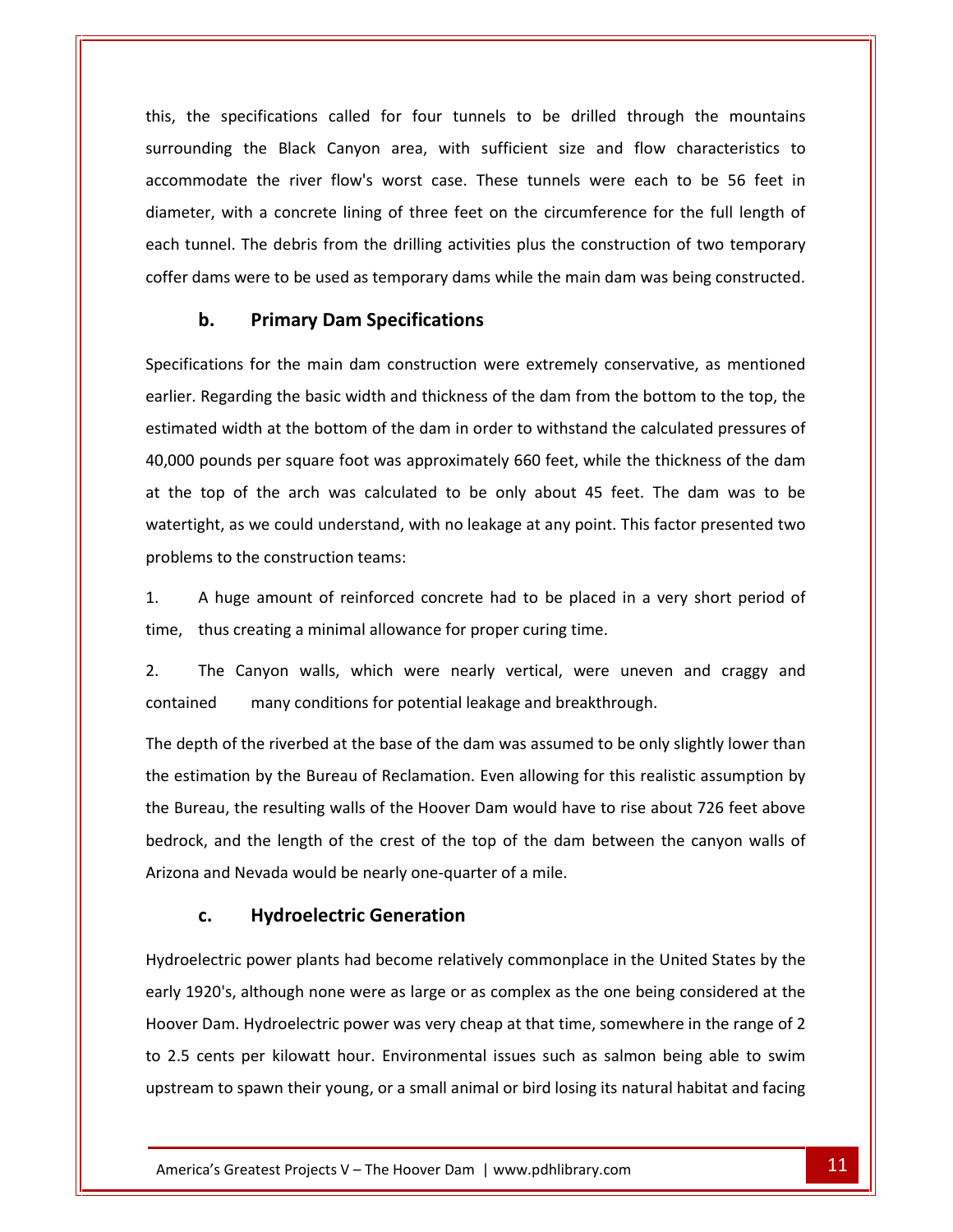extinction, was not a concern, and humans were still able to improve their and extinction, was not a concerned a series as they deemed necessary. **Bid** Documents<br>**Bid Documents**<br>**Bid Documents** potential extinction, was not a concern, and humans were still able to improve their<br>
lifestyles as they deemed necessary.<br> **d.** Bid Documents<br>
Once the basic designs and plans were developed, they were placed in bid packa Hoover

d. Bid Documents<br>
e the basic designs and plans were developed, they were placed in bid packages that,<br>
a project of this scope and size, were hardly common. The resulting success of the **Bid Documents**<br>
Explore the basic designs and plans were developed, they were placed in bid packages that,<br>
Dam is not only a result of superb construction practices, but also a tribute to the **a.** Bid Documents<br>the basic designs and plans were developed, they were placed in bid packages that,<br>project of this scope and size, were hardly common. The resulting success of the<br>r Dam is not only a result of superb co Once the basic designs and plans were developed, they were placed in bid packages that, parameters, just the opportunity to bid on the Hoover Dam Project required a parameters, just the opportunity to bid on the Hoover Dam Project required a for a project of this scope and size, were hardly common. The resulting success of the of this scope and size, were hardly common. The resulting success of the<br>is not only a result of superb construction practices, but also a tribute to the<br>ried engineers who were intimately involved with the project. Regard Hoover Dam is not only a result of<br>many and varied engineers who<br>bidding parameters, just the opp<br>construction company to provide<br>\$5 million bond requirement. and varied engineers who were intimately involved with the project. Regarding the<br>ng parameters, just the opportunity to bid on the Hoover Dam Project required a<br>ruction company to provide a bid bond of \$2 million, while a bidding parameters, just the opportunity to bid on the Hoover Dam Project required a ig parameters, just the opportunity to bid on the Hoover Dam Project required a<br>
ruction company to provide a bid bond of \$2 million, while a performance bond had a<br>
llion bond requirement.<br>
hydroelectric power being so in construction company to provide a bid bond of \$2 million, while a performance bond had a \$5 million bond requirement.

struction company to provide a bid bond of \$2 million, while a performance bond had a<br>nillion bond requirement.<br>n hydroelectric power being so inexpensive, the Bureau of Reclamation had to develop a<br>e enough system that wo ion bond requirement.<br>ydroelectric power being so inexpensive, the Bureau of Reclamation had to develop a<br>nough system that would recoup the government's investment of \$165 million, and<br>ke it fit into the plans of the basi wit<br>Wit hydroelectric power being so inexpensive, the Bureau of Reclamation had to develop a<br>enough system that would recoup the government's investment of \$165 million, and<br>nake it fit into the plans of the basic Hoover Dam desig large enough system that would recoup the government's investment of \$165 million, and Stem that would recoup the government's investment of \$165 million, and<br>
it to the plans of the basic Hoover Dam design. They developed a design that<br>
it total of seventeen synchronous generators, nine in the north (Nevada still make it fit into the plans of the basic Hoover Dam design. They developed a design that still make it fit into the plans of the basic Hoover Dam design. They developed a design that<br>would include a total of seventeen synchronous generators, nine in the north (Nevada) wing<br>and eight in the south (Arizona) wing accurate estimate which actually resulted. The generators, nine in the north (Nevada) wing<br>
I eight in the south (Arizona) wing. These generators were expected to produce<br>
proximately 1,345 Megawatts of total capacity, whi  $\mathsf{and}$  aight in the south (Arizona) wing. These generators were expected to produce<br>1,345 Megawatts of total capacity, which would realize a payback of the<br>ment in fifty years - incomprehensible by today's standards but, nevertheless,<br>sti approximately 1,345 Megawatts of total capacity, which would realize a payback of the reserve electrical power to the grids of Arizona. California. Nevada, New Mexico<br>
reserve electrical power to the states that signed the 1928 compact; today the Hoover Dam<br>
reserve electrical power to the grids of Arizona. original invest<br>an accurate e<br>supplemental<br>supplies reser<br>and Utah. iccurate estimate which actually resulted. The genesis of the design was to produce<br>blemental power to the states that signed the 1928 compact; today the Hoover Dam<br>blies reserve electrical power to the grids of Arizona, C supplemental power to the states that signed the 1928 compact; today the Hoover Dam supplemental power to the states that signed the 1928 compact; today the Hoover Dam<br>supplies reserve electrical power to the grids of Arizona, California, Nevada, New Mexico<br>and Utah.<br>The bid documents were made available and Utah.

included the huge sum of \$2 million for a bid bond as well as the nearly prohibitive amount Inding institutions to fulfill the financial requirements of the project, which<br>he huge sum of \$2 million for a bid bond as well as the nearly prohibitive amount<br>in for a performance bond.<br>Greatest Projects V – The Hoover plies reserve electrical power to the grids of Arizona, California, Nevada, New Mexico<br>d Utah.<br>e bid documents were made available in January of 1931 and consisted of more than one<br>ndred pages of specifications in exhausti cuments were made available in January of 1931 and consisted of more than one<br>ages of specifications in exhaustive detail as well as seventy-six design drawings.<br>of the specification the U. S. government would provide the The bid documents were made available in January of 1931 and consisted of more than one ordination were made available in January of 1931 and consisted of more than one<br>ages of specifications in exhaustive detail as well as seventy-six design drawings.<br>of the specification the U.S. government would provide th hundred pages of specifications in exhaustive detail as well as seventy-six design drawings.<br>As a part of the specification the U. S. government would provide the necessary building<br>materials, while the contractor was to p As a part of the specification the U. S. government would provide the necessary building t of the specification the U. S. government would provide the necessary building<br>s, while the contractor was to prepare the dam site, provide the workforce, and<br>t the dam and associated structures. Because of the size and materials, while the contractor was to prepare the dam site, provide the workforce, and the dam and associated structures. Because of the size and complexity of the single construction company had either the financial resources or the financial<br>of lending institutions to fulfill the financial requirements of construct the dam and associated structures. Because of the size and complexity of the mstruct the dam and associated strupliect, no single construction compant<br>cking of lending institutions to fulfil<br>cluded the huge sum of \$2 million for<br>\$5 million for a performance bond.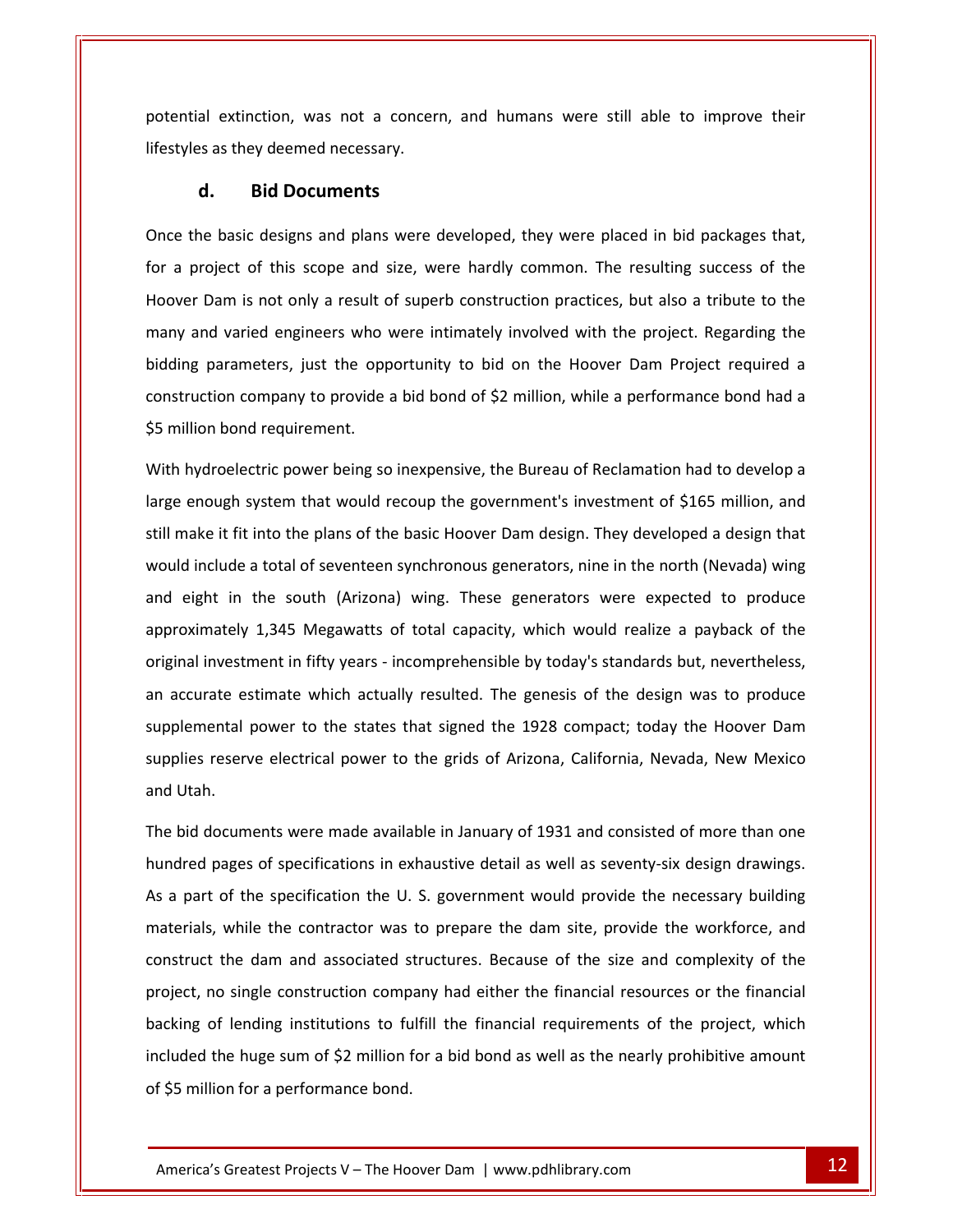# **John Lucian Savage**  $2.$

**Savage had been the chief engineer and supervisor for the design of numerous dams**<br>Savage had been the chief engineer and supervisor for the design of numerous dams **John Lucian Savage**<br>had been the chief engineer and supervisor for the design of numerous dams<br>the western United States. A graduate of the University of Wisconsin in 1903 **2.** John Lucian Savage<br>Savage had been the chief engineer and supervisor for the design of numerous dams<br>ghout the western United States. A graduate of the University of Wisconsin in 1903<br>a B. S. in Civil Engineering. Sav Som Lucian Savage<br>
had been the chief engineer and supervisor for the design of numerous dams<br>
he western United States. A graduate of the University of Wisconsin in 1903<br>
n Civil Engineering, Savage began his career as an John Savage had been the chief engineer and supervisor for the design of numerous dams Savage had been the chief engineer and supervisor for the design of numerous dams<br>ghout the western United States. A graduate of the University of Wisconsin in 1903<br>a B. S. in Civil Engineering, Savage began his career as throughout the western United States. A graduate of the University of Wisconsin in<br>with a B. S. in Civil Engineering, Savage began his career as an engineering aide wi<br>Reclamation Service in Idaho. He left that position in S. in Civil Engineering, Savage began his career as an engineering aide with the<br>on Service in Idaho. He left that position in 1908 and joined with A. J. Wiley to<br>ssociation that prospered greatly, due to the many dams, ca Reclamation Service in Idaho. He left that position in 1908 and joined with A. J. Wiley to tion Service in Idaho. He left that position in 1908 and joined with A. J. Wiley to<br>association that prospered greatly, due to the many dams, canals and power plants<br>e being constructed in the American Northwest as well as form an as that were being constructed in the American Northwest as well as the Southwest.

iociation that prospered greatly, due to the many dams, canals and power plants<br>eing constructed in the American Northwest as well as the Southwest.<br>successful career with A. J. Wiley, Savage bought a cattle ranch in Idaho re being constructed in the American Northwest as well as the Southwest.<br>
Ig a successful career with A. J. Wiley, Savage bought a cattle ranch in Idaho with the<br>
Intertional contribution of retiring from the hectic life o Eollowing a s uccessful career with A. J. Wiley, Savage bought a cattle ranch in Idaho with the<br>tiring from the hectic life of dam and power plant building. However, he was<br>baxed out of semi-retirement by Arthur Davis, who recruited Sav thought of retiring from the hectic life of dam and power plant building. However, he was retiring from the hectic life of dam and power plant building. However, he was<br>coaxed out of semi-retirement by Arthur Davis, who recruited Savage as the first<br>ineer in charge of all civil, mechanical, and electrical engin apparently coaxed out of semi-retirement by Arthur Davis, who recruited Savage as the first<br>design engineer in charge of all civil, mechanical, and electrical engineering for the<br>Reclamation Service. After the Bureau of Re design engineer in charge of all civil, mechanical, and electrical engineering for the<br>Reclamation Service. After the Bureau of Reclamation lost considerable expertise with the<br>retirement of Davis and the untimely resignat Reclamation Service. After the Bureau of Reclamation lost considerable expertise with the ion Service. After the Bureau of Reclamation lost considerable expertise with the<br>nt of Davis and the untimely resignation of Frank Crowe, a protege of Davis who<br>involved in several dam construction sites, the newly appoin retirement of Davis and the untimely resignation of Frank Crowe, a protege of Davis who had been involved in several dam construction sites, the newly appointed Chief Engineer for<br>the Bureau gave Savage almost complete autonomy. Working in this independent capacity<br>because of his abilities, Savage and his des **Francis Francis Francis Francis Francis <b>Francis Francis Francis Francis <b>F**. **Crowe** the of his abilities, Savage and his design team became responsible not only for the<br>
Inter Dam, but also for the Parker Dam, the Shasta Dam, and even the Grand Coulee Dam.<br> **3.** Francis T. Crowe<br>
Interview of Reclamation

Francis T. Crowe<br>
1995 the Reclamation Service (renamed the Bureau of Reclamation) had always<br>
1997 the Reclamation Service (renamed the Bureau of Reclamation) had always<br>
1998 the Reclamation Service (renamed the Bureau o 3. Francis T. Crowe<br>The States up to the Reclamation Service (renamed the Bureau of Reclamation) had always<br>The responsible for the design and construction of the many dams that were being built in<br>United States up to that 3. **Francis I. Crowe**<br>The project itself and construction of the Bureau of Reclamation) had always<br>In responsible for the design and construction of the many dams that were being built in<br>United States up to that time. Whe Prior to 1925 the Reclamation Service (renamed the Bureau of Reclamation) had always<br>been responsible for the design and construction of the many dams that were being built in<br>the United States up to that time. When a dam been responsible for the design and construction of the many dams that were being built<br>the United States up to that time. When a dam needed to be built, the federal governme<br>did the project itself, using the U. S. Army Co the project itself, using the U. S. Army Corps of Engineers and hiring its own workforce.<br>
1925 the government had made the decision to no longer self-construct future dams, but<br>
bid the work out to outside sources in orde did the project itself, using the U.S. Army Corps of Engineers and hiring its own workforce. the project itself, using the U. S. Army Corps of Engineers and hiring its own workforce.<br>
925 the government had made the decision to no longer self-construct future dams, but<br>
id the work out to outside sources in order In 1925 the government had made the decision to no longer self-construct future dams, but to bid the work out to outside sources in order to improve efficiency and save money.

Quebec, Frank T. Crowe. Crowe had graduated from the University of Maine in 1905, and I of Reclamation under the direction of Arthur Davis was a young engineer from<br>
Tank T. Crowe. Crowe had graduated from the University of Maine in 1905, and<br>
The Work immediately with the Reclamation Service. Crowe had spe he government had made the decision to no longer self-construct future dams, but<br>
E work out to outside sources in order to improve efficiency and save money.<br>
The a leading dam designer in the United States and one of the d the work out to outside sources in order to improve efficiency and save money.<br>
hat time a leading dam designer in the United States and one of the pivotal engineers in<br>
Bureau of Reclamation under the direction of Arthu At that time a leading dam designer in the United States and one of the pivotal engineers in time a leading dam designer in the United States and one of the pivotal engineers in<br>eau of Reclamation under the direction of Arthur Davis was a young engineer from<br>, Frank T. Crowe. Crowe had graduated from the Universit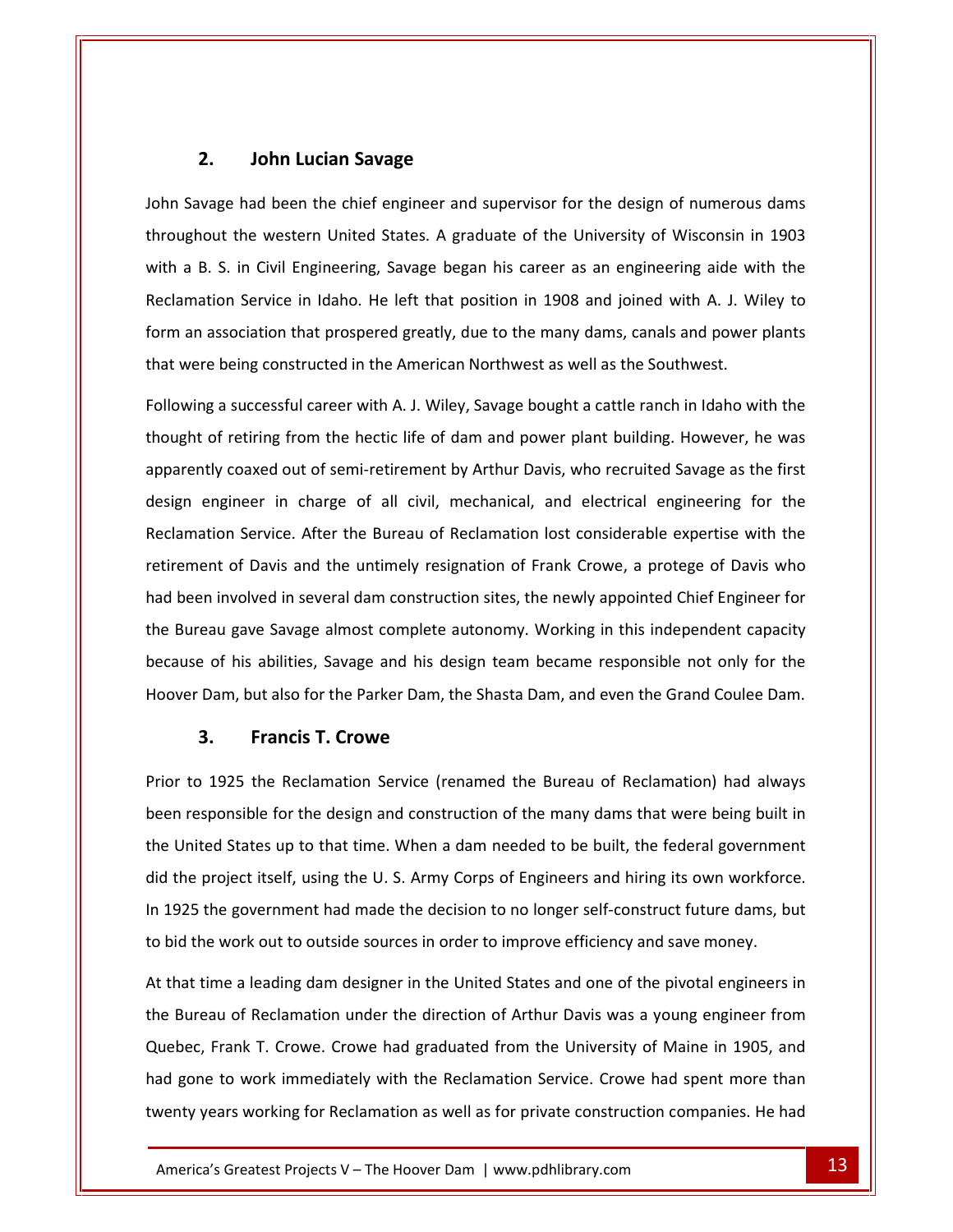to build Arrowrock Dam in Idaho, the Jackson Lake Dam in Wyoming, and <u>washington's</u> Teton Dam. Much of Crowe's success and reputation were attributable to a<br>Teton Dam. Much of Crowe's success and reputation were attributable to a build Arrowrock Dam in Idaho, the Jackson Lake Dam in Wyoming, and<br>In's Teton Dam. Much of Crowe's success and reputation were attributable to a<br>system which he had developed and perfected that delivered large batches of to build Arrowrock Dam in Idaho, the Jackson Lake Dam in Wyoming, and<br>Dn's Teton Dam. Much of Crowe's success and reputation were attributable to a<br>system which he had developed and perfected that delivered large batches o  $h$ elned to build Arrowrock Dam in Idaho, the Jackson Lake Dam in Wyoming, and<br>
I's Teton Dam. Much of Crowe's success and reputation were attributable to a<br>
ystem which he had developed and perfected that delivered large batches of<br> Washington'<br>cableway sy:<br>concrete to<br>equipment t<sub>i</sub><br>its time. ay system which he had developed and perfected that delivered large batches of<br>te to the work areas. This same system would also be used to deliver moving<br>ent to the construction site, and it was far more advanced than any concrete to the work areas. This same system would also be used to deliver moving to the work areas. This same system would also be used to deliver moving<br>it to the construction site, and it was far more advanced than any other system of<br>inted very badly to work on the Hoover Dam project, which had actu equipment to the construction site, and it was far more advanced than any other system of its time.

cable way to be a

It to the construction site, and it was far more advanced than any other system of<br>Inted very badly to work on the Hoover Dam project, which had actually been an<br>of his for a very long time. And after the Bureau had change ime.<br>We wanted very badly to work on the Hoover Dam project, which had actually been an<br>pition of his for a very long time. And after the Bureau had changed its way of doing<br>ness, Crowe was forced to choose between staying Crowe wanted very badly to work on the Hoover Dam project, which had actually been an ambition of his for a very long time. And after the Bureau had changed its way of doing on of his for a very long time. And after the Bureau had changed its way of doing<br>ess, Crowe was forced to choose between staying in his government job or working on<br>ture projects such as the Hoover Dam with an outside con business, Crowe was forced to choose between staying in his government job or working on ness, Crowe was forced to choose between staying in his government job or working on<br>future projects such as the Hoover Dam with an outside contractor. Having been at the<br>eau for all those years had allowed Crowe to learn the future projects such as the Hoover Dam with an outside contractor. Having been at the projects such as the Hoover Dam with an outside contractor. Having been at the<br>all those years had allowed Crowe to learn the dam construction business first-<br>e was considered by his peers to be the most knowledgeable dam Bureau for all those years had allowed Crowe to learn the dam construction business firsteau for all those years had allowed Crowe to learn the dam construction business first-<br>
d, and he was considered by his peers to be the most knowledgeable dam constructor in<br>
United States. However, in order to fulfill hi hand, and he was considered by his peers to be the most knowledgeable dam constructor in ship are an above the most knowledgeable dam constructor in<br>id States. However, in order to fulfill his seemingly life's ambition to build large and<br>iul dams, Crowe had resigned his job with the Bureau of Reclamation. Upon the United States. However, in order to fulfill his seemingly life's ambition to build large and meaningfu<br>the Bureau<br>recently si<br>dams. dams, Crowe had resigned his job with the Bureau of Reclamation. Upon leaving<br>he joined the construction firm of Morrison-Knudsen of Boise, Idaho, which had<br>ined a partnership agreement with the Utah Construction Company t the Bureau, he joined the construction firm of Morrison-Knudsen of Boise, Idaho, which had au, he joined the construction firm of Morrison-Knudsen of Boise, Idaho, which had<br>signed a partnership agreement with the Utah Construction Company to build<br>ng Crowe had ever done during his career had helped to prepare h recen dams.

. eject, st at not only did no single company have sufficient financial means to manage the<br>
t also no construction company had either the manpower and equipment or the<br>
p perform all aspects of such an enormous task of constructing t r signed a partnership agreement with the Utah Construction Company to build<br>ing Crowe had ever done during his career had helped to prepare him for the<br>is of the Hoover Dam, which would be the biggest challenge of his lif ve had ever done during his career had helped to prepare him for the<br>Hoover Dam, which would be the biggest challenge of his life. Crowe had<br>tion Services Commissioner Arthur Powell Davis in developing a<br>cost estimate for Everything Crowe had ever done during his career had helped to prepare him for the erything Crowe had ever done during his career had helped to prepare him for the lding of the Hoover Dam, which would be the biggest challenge of his life. Crowe had ed Reclamation Services Commissioner Arthur Powell Davis building of the Hoover Dam, which would be the biggest challenge of his life. Crowe had ling of the Hoover Dam, which would be the biggest challenge of his life. Crowe had<br>d Reclamation Services Commissioner Arthur Powell Davis in developing a<br>prehensive cost estimate for a dam on the lower Colorado River as aided Reclamation Services Commissioner Arthur Powell Davis in developing a<br>comprehensive cost estimate for a dam on the lower Colorado River as early as 1919, and<br>he had also helped him with the preliminary design in 1924 comprehensive cost estimate for a dam on the lower Colorado River as early as 1919, and re cost estimate for a dam on the lower Colorado River as early as 1919, and<br>elped him with the preliminary design in 1924. There is little doubt that Crowe<br>ntal in persuading Morrison-Knudsen to pursue the Hoover Dam proj he had also helped him with the preliminary design in 1924. There is little doubt that Crowe helped him with the preliminary design in 1924. There is little doubt that Crowe<br>mental in persuading Morrison-Knudsen to pursue the Hoover Dam project, and<br>forming a joint venture. Crowe's knowledge and familiarity with t was instrumental in persuading Morrison-Knudsen to pursue the Hoover Dam project, and nstrumental in persuading Morrison-Knudsen to pursue the Hoover Dam project, and<br>sist in forming a joint venture. Crowe's knowledge and familiarity with the Bureau of<br>mation and with dam construction in the United States i to assist in forming a joint venture. Crowe's knowledge and familiarity with the Bureau of in forming a joint venture. Crowe's knowledge and familiarity with the Bureau of<br>tion and with dam construction in the United States in particular undoubtedly<br>d Harry Morrison, his boss at Morrison-Knudsen, that with the r Reclamation and with dam construction in the United States in particular undoubtedly tion and with dam construction in the United States in particular undoubtedly<br>ed Harry Morrison, his boss at Morrison-Knudsen, that with the right supervision<br>uld meet the performance criteria and still make a substantial convinced Harry Morrison, his boss at Morrison-Knudsen, that with the right supervision I Harry Morrison, his boss at Morrison-Knudsen, that with the right supervision<br>d meet the performance criteria and still make a substantial profit. Crowe also<br>nat not only did no single company have sufficient financial m they could meet the performance criteria and still make a substantial profit. Crowe also ney could meet the performance criteria and still make a substandized that not only did no single company have sufficient financial<br>roject, but also no construction company had either the manpowe<br>spertise to perform all as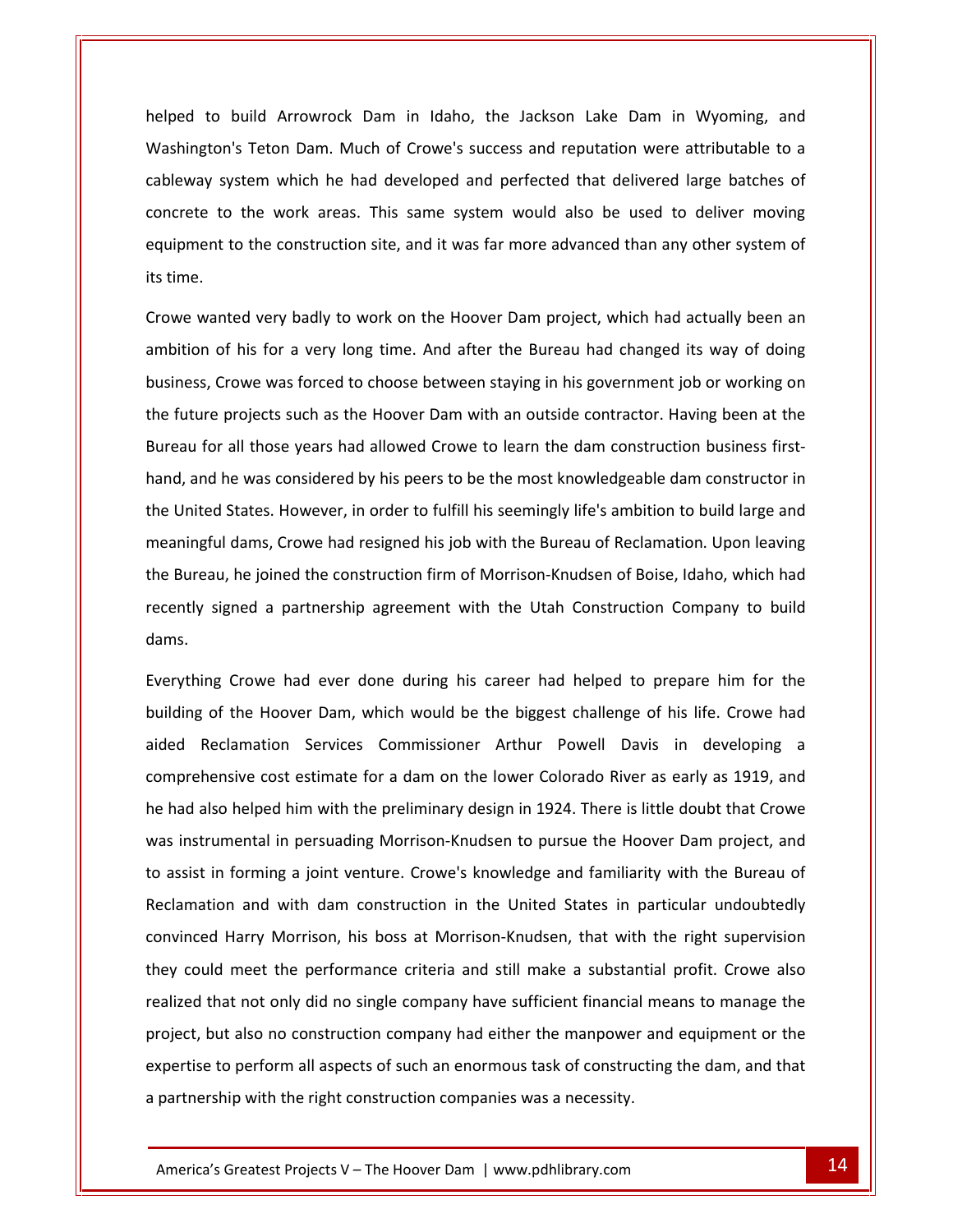Morrison had approached financial institutions such as San Francisco banker Leland Initially Morrison had approached financial institutions such as San Francisco banker Leland<br>Cutler to seek financial backing for his construction company for the Hoover Dam project. refused, primarily because he didn't think any one company for the Hoover Dam project.<br>The fused, primarily because he didn't think any one company could raise the \$5 million tially Morrison had approached financial institutions such as San Francisco banker Leland<br>tler to seek financial backing for his construction company for the Hoover Dam project.<br>tler refused, primarily because he didn't th Initially Morrison had approached financial institutions such as San Francisco banker Leland Initially Morrison had approached financial institutions such as San Francisco banker Leland<br>Cutler to seek financial backing for his construction company for the Hoover Dam project.<br>Cutler refused, primarily because he di er to seek financial backing for his construction company for the Hoover Dam project.<br>
Interfaced, primarily because he didn't think any one company could raise the \$5 million<br>
pital that was necessary for the performance Cutler refused, primarily because he didn't think any one company could raise the \$5 million that any one company could raise the \$5 million<br>hat was necessary for the performance bond. However, he did give Morrison the<br>everal other construction companies who might be interested in a joint venture.<br>The veral other in capital that was necessary for th<br>names of several other construction<br>**Not only was the U.S. entering in<br>skepticism that any one company**<br>by the Bureau of Reclamation. In capital that was hecessary for the performances of several other construction compands<br> **Not only was the U.S. entering into a derestignt that any one company could me**<br>
by the Bureau of Reclamation.<br> **d.** Six Companies was in that any one company could meet the rigid standards that had been established<br>
reau of Reclamation.<br>
Six Companies, Inc.<br>
was in total agreement with Crowe and went about contacting several interested constructionwas

### d. Six Companies, Inc.

Six Companies, Inc.<br>
Six Companies, Inc.<br>
Six Companies in that region who were familiar with the project, and in short order **d.** Six Companies, Inc.<br>ison was in total agreement with Crowe and went about contacting several interested<br>truction companies in that region who were familiar with the project, and in short order<br>able to create a consort companies, Inc.<br>cotal agreement with Crowe and went about contacting several interested<br>panies in that region who were familiar with the project, and in short order<br>te a consortium called Six Companies, Inc., a joint ventu Morrison W in total agreement with Crowe and went about contacting several interested<br>
companies in that region who were familiar with the project, and in short order<br>
create a consortium called Six Companies, Inc., a joint venture m construction companies in that region who were familiar with the project, and in short<br>was able to create a consortium called <u>Six Companies, Inc.</u>, a joint venture made<br>design/construct companies from the states that were was able to create a consortium called Six Companies, Inc., a joint venture made up of ble to create a consortium called <u>Six Companies, Inc.</u>, a join /construct companies from the states that were affected by the tium included his company along with five others, each of vand expertise to the project. In add  $\dots$   $\sim$  : Iluded his company along with five others, each of which added a certain<br>Intise to the project. In addition to Morrison-Knudsen they included:<br>Instruction Company (Wattis Brothers) - Utah<br>In 1922. Utah Construction Company mo company aion<sub>t</sub> With Tive Striets, each of Willem added a ecream<br>ion to Morrison-Knudsen they included:<br>S Brothers) - Utah<br>Company had formed a partnership with the<br>Company. With Frank Crowe as their chief value and

ertise to the project. In addition to Morrison-Knudsen they included:<br>
ionstruction Company (Wattis Brothers) - Utah<br>
In 1922, Utah Construction Company had formed a partnership with the<br>
Morrison-Knudsen Company. With Fra 1. Utah Construction Company<br>Note: In 1922, Utah Constru<br>Morrison-Knu<br>engineer,<br>throughout the American west. Note: In 1922, Utah Construction Company had formed a partnership with the<br>Morrison-Knudsen Company. With Frank Crowe as their chief<br>engineer,<br>the M-K/UCC partnership successfully built dams<br>throughout the American west. engineer, I. F. Shea Company - Portland, Oregon<br>J. F. Shea Company - Portland, Oregon<br>J. F. Shea Company - Portland, Oregon

Henry J. Kaiser and Bechtel Corporation - San Francisco, California 2. Henry J. Kaiser and Bechtel Corporation - San Francis<br>MacDonald & Kahn Ltd. - Los Angeles, California<br>J. F. Shea Company - Portland, Oregon<br>Pacific Bridge Company - Portland. Oregon

6.MacDonald & Kahn Ltd. - Los Angeles, California<br>J. F. Shea Company - Portland, Oregon<br>Pacific Bridge Company - Portland, Oregon<br>Morrison-Knudsen Construction - Boise. Idaho

 $4.$ 

5. Pacific Bridge Company - Portland, Oregon

 $6.$ 

construction companies that would make up the Six Companies, Inc. He then recommended Fraction increased many of the large design, band companies of that era which are<br>nown today. Morrison was then primarily responsible for gathering together the<br>nompanies that would make up the Six Companies, Inc. He then J. F. Shea Company - Portland, Oregon<br>Pacific Bridge Company - Portland, Oregon<br>Morrison-Knudsen Construction - Boise, Idaho<br>consortium included many of the large design/build companies of that era which are Pacific Bridge Company - Portland, Oregon<br>Morrison-Knudsen Construction - Boise, Idaho<br>Consortium included many of the large design/build companies of that era which are<br>Well-known today. Morrison was then primarily respon company - Totuand, Oregon<br>son-Knudsen Construction - Boise, Idaho<br>um included many of the large design/build companies of that era which are<br>wn today. Morrison was then primarily responsible for gathering together the<br>comp 6. Morrison-Knudsen Construction - Boise, Idaho<br>This consortium included many of the large design/build companies of that era which are<br>still well-known today. Morrison was then primarily responsible for gathering together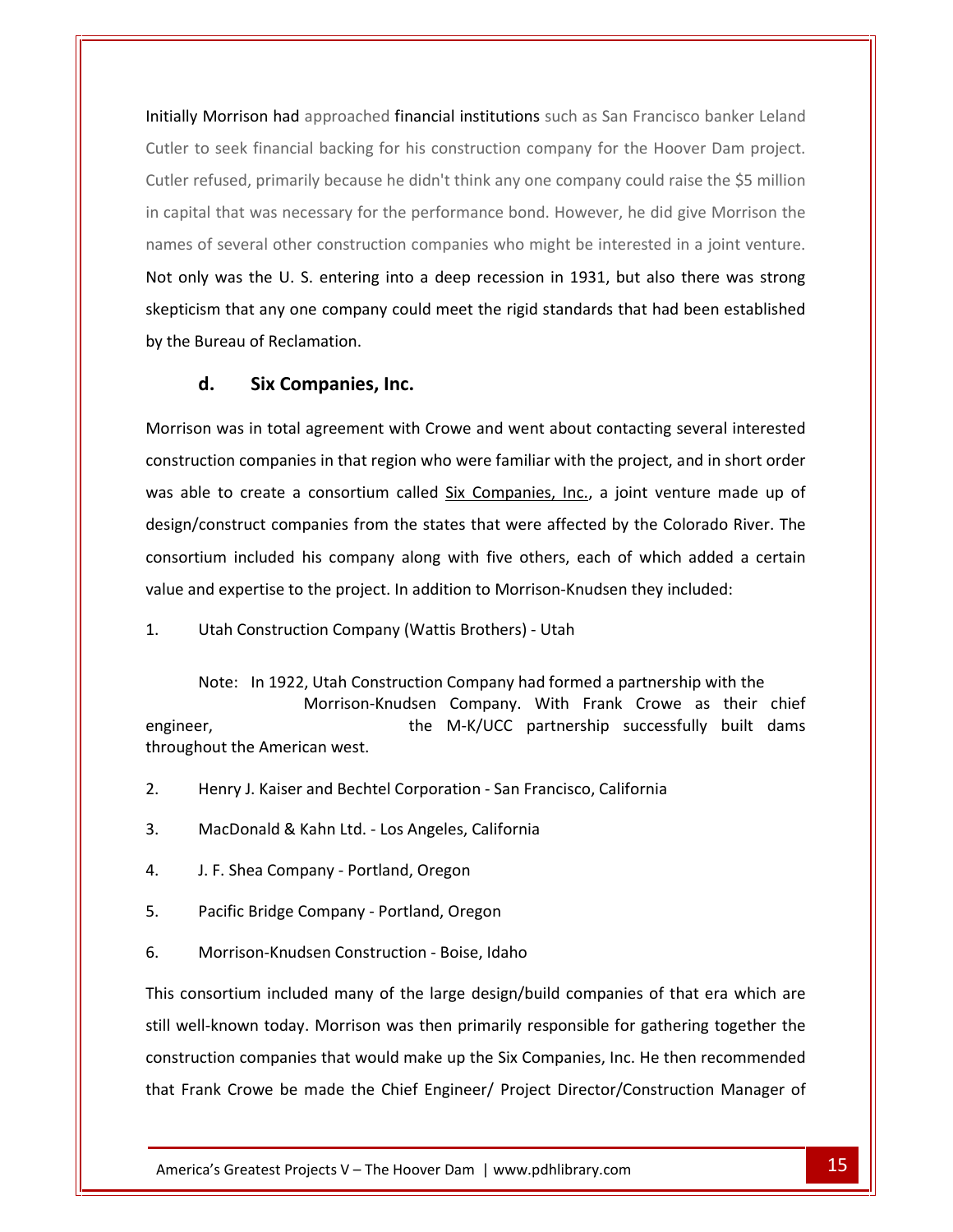project for the joint venture. Since Crowe had two decades of experience building dams project for the joint venture. Since Crowe had two decades of experience building dams<br>the Reclamation Service and had actually been intimately involved in working up the Exect for the joint venture. Since Crowe had two decades of experience building dams<br>Reclamation Service and had actually been intimately involved in working up the<br>Dam's project cost estimate for the government, he knew w or the joint venture. Since Crowe had two decades of experience building dams<br>that had been and had actually been intimately involved in working up the<br>'s project cost estimate for the government, he knew what went into th  $tha$  project or the joint venture. Since Crowe had two decades of experience building dams<br>amation Service and had actually been intimately involved in working up the<br>1's project cost estimate for the government, he knew what went into for the Reclamation Service and had actually been intimately involved in working up the Reclamation Service and had actually been intimately involved in working up the<br>Dam's project cost estimate for the government, he knew what went into the<br>pns that had been used to develop the estimated costs. Not surprisi Hoover Dam's project cost estimate for the government, he knew what went into the wer Dam's project cost estimate for the government, he knew what went into the ulations that had been used to develop the estimated costs. Not surprisingly Six apanies, Inc., with their strength and experience, including h calculations that had been used to develop the estimated costs. Not surprisingly Six<br>Companies, Inc., with their strength and experience, including having Frank Crowe in the<br>position of authority, won the contract on 04 Ma Companies, Inc., with their strength and experience, including having Frank Crowe in the panies, Inc., with their strength and experience, including having Frank Crowe in the<br>ion of authority, won the contract on 04 March 1931 with a bid of \$48.9 million. This<br>vas just \$24,000 higher than the Department of the nosition *d* f authority, won the contract on 04 March 1931 with a bid of \$48.9 million. This<br>st \$24,000 higher than the Department of the Interior had budgeted for the actual<br>on of the project, and it was more than \$20 million lower t bid was just \$24,000 higher than the Department of the Interior had budgeted for the actual position of authority, won the contract on 04 March 1931 with a<br>bid was just \$24,000 higher than the Department of the Interior h<br>construction of the project, and it was more than \$20 million lo<br>bid. At the time this was t **Hoover Dam Contraction Standard Standard Standard Standard Standard Standard Standard Standard Standard Standard Standard Standard Standard Standard Standard Standard Standard Standard Standard Standard Standard Standard** bid. At the time this was the largest single contract that the U. S. Government had ever the time this was the largest single<br>d, a contract that in today's dollars<br>perform was on Frank Crowe and Six<br>**Hoover Dam Constructio**<br>Construction Beginning onus to perform was on Frank Crowe and Six Companies, Inc.

### seriously

### $1.$

Hoovers and the second series

Nevada desert about five miles from the dam site and was called Boulder City; today it is a ecent housing, stores, schools, a hospital, and churches. It was located in the<br>sert about five miles from the dam site and was called Boulder City; today it is a<br>rement community of about 15,000 people and sits on the edg pertorm was on Frank Crowe and Six Companies, Inc.<br>Hoover Dam Construction<br>Construction Beginning<br>there was no shortage of laborers for the workforce, as the Great Depression of the **C.**<br>1.<br>1030's **Hoover Dam Construction<br>
Construction Beginning<br>
there was no shortage of laborers for the workforce, as the Great Depression of the<br>
had officially begun the preceding year. The Depression was worldwide and had SOVET DATH CONSTRUCTION**<br> **SIMPLE STATE STATE STATE STATE OF STATE STATE OF PEOPLE STATE OF THE UNITED STATE OF THE UNITED STATE OF PEOPLE And States. In 1930**<br> **States and States of people, but especially farmers in the Construction Beginning**<br>Ily there was no shortage of laborers for the workforce, as the Great Depression of the<br>Is had officially begun the preceding year. The Depression was worldwide and had<br>usly affected all classes of ally there was no shortage of laborers for the workforce, as the Great Depression of the<br>D's had officially begun the preceding year. The Depression was worldwide and had<br>busly affected all classes of people, but especiall Initia Ily there was no shortage of laborers for the workforce, as the Great Depression of the<br>
's had officially begun the preceding year. The Depression was worldwide and had<br>
usly affected all classes of people, but especially 1930's had officially begun the preceding year. The Depression was worldwide and had O's had officially begun the preceding year. The Depression was worldwide and had<br>
pusly affected all classes of people, but especially farmers in the United States. In 1930<br>
polymetrical to make their way to Nevada at lea seriousl men began to make their way to Nevada at least one full year before the actual contract I to make their way to Nevada at least one full year before the actual contract<br>ed to Six Companies, Inc. Some brought their wives and children and were barely<br>ord to settle in Las Vegas, not realizing that Las Vegas was s was awarded to Six Companies, Inc. Some brought their wives and children and were barely awarded to Six Companies, Inc. Some brought their wives and children and were barely<br>to afford to settle in Las Vegas, not realizing that Las Vegas was some thirty miles from<br>jobsite in Black Canyon. Others who could not a able to afford to settle in Las Vegas, not realizing that Las Vegas was some thirty miles from to afford to settle in Las Vegas, not realizing that Las Vegas was some thirty miles from<br>
bbsite in Black Canyon. Others who could not afford to pay for accommodations or who<br>
ed to be as close to the jobsite as possible the jobsite in Black Canyon. Others who could not afford to pay for accommodations or who te in Black Canyon. Others who could not afford to pay for accommodations or who<br>to be as close to the jobsite as possible set up temporary quarters in tents,<br>d shelters, or similar arrangements. The living conditions that wanted t be as close to the jobsite as possible set up temporary quarters in tents,<br>shelters, or similar arrangements. The living conditions that year were brutal, as<br>ers were extremely hot while the winters were open and cold. Aft cardboard shelters, or similar arrangements. The living conditions that year were brutal, as shelters, or similar arrangements. The living conditions that year were brutal, as<br>ers were extremely hot while the winters were open and cold. After the contract<br>led by the U. S. Government in March of 1931 there was a st the summers were extremely hot while the winters were open and cold. After the contract e extremely hot while the winters were open and cold. After the contract<br>the U. S. Government in March of 1931 there was a steady stream of<br>from all over the country who moved into this tent city now known as<br>ureau of Recl was awarded by the U. S. Government in March of 1931 there was a steady stream of arded by the U.S. Government in March of 1931 there was a steady stream of<br>workers from all over the country who moved into this tent city now known as<br>i. The Bureau of Reclamation had recognized the potential of this situ migrant workers from all over the country who moved into this tent city now known as workers from all over the country who moved into this tent city now known as<br>The Bureau of Reclamation had recognized the potential of this situation<br>, and it had included in their plans that a city with the necessary work Ragtown. The Bureau of Reclamation had recognized the potential of this situation n. The Bureau of Reclamation had recognized the potential of this situation<br>g, and it had included in their plans that a city with the necessary worker and family<br>inductions be built as a first order of business. As one of occurring, and it had included in their plans that a city with the necessary worker and family accommodations be built as a first order of business. As one of the top priorities of the Hoover Dam construction, a city was planned and built before the end of 1931 which included decent housing, stores, schools, a hospi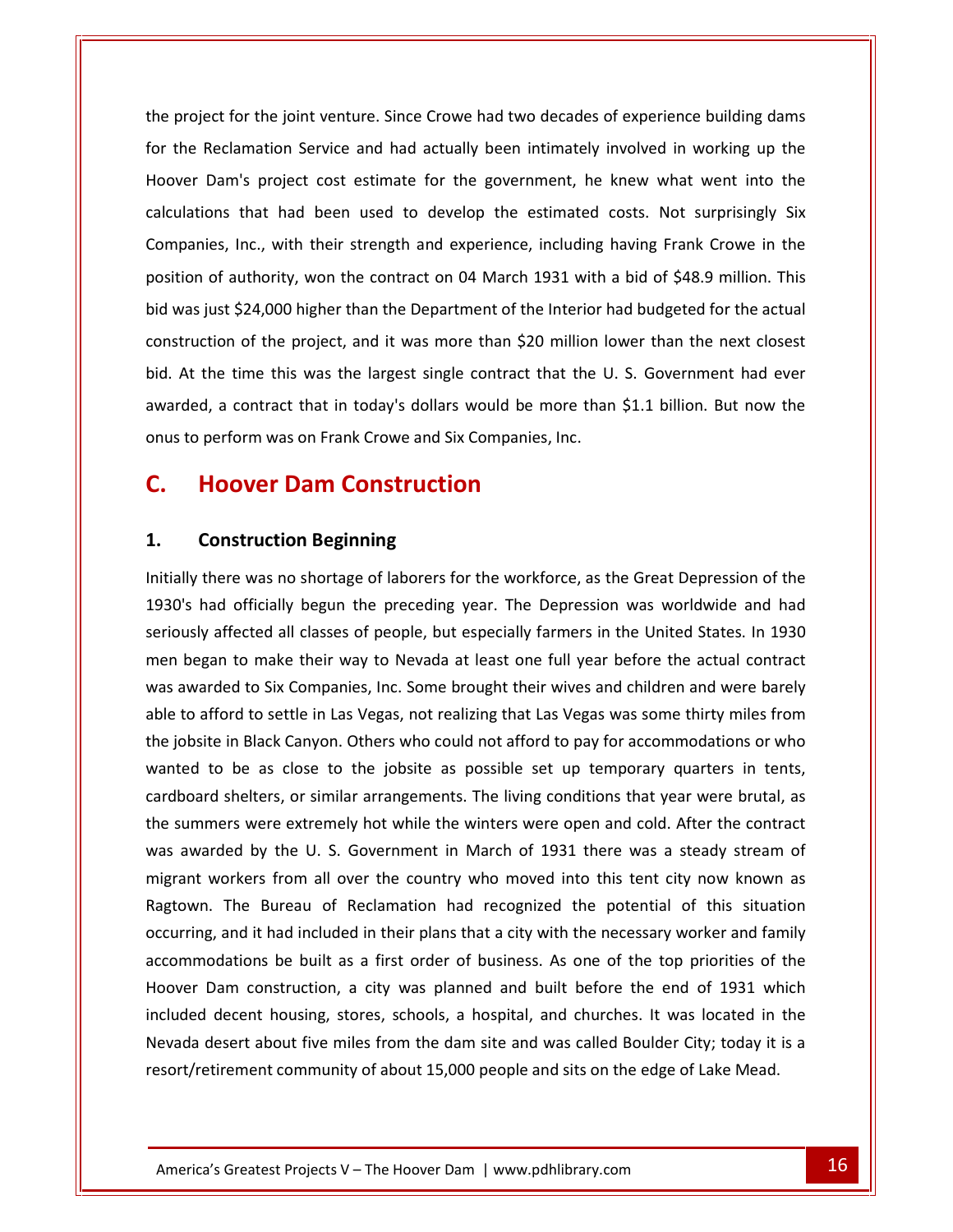## **Diverting the Colorado** the $\blacksquare$

Diverting the Colorado<br>Second priority of Six Companies, Inc. was to divert the Colorado River around Black **Diverting the Colorado**<br>
ond priority of Six Companies, Inc. was to divert the Colorado River around Black<br>
in order to begin construction on the dam proper, and to initiate construction of the **ting the Colorado**<br>riority of Six Companies, Inc. was to divert the Colorado River around Black<br>ler to begin construction on the dam proper, and to initiate construction of the<br>generating stations, which had a longer cons **Diverting the Colorado**<br>second priority of Six Companies, Inc. was to divert the Colorado River around Black<br>yon in order to begin construction on the dam proper, and to initiate construction of the<br>coelectric generating d priority of Six Companies, Inc. was to divert the Colorado River around Black<br>order to begin construction on the dam proper, and to initiate construction of the<br>ric generating stations, which had a longer construction sc The second priority of Six Companies, Inc. was to divert the Colorado River around Black d priority of Six Companies, Inc. was to divert the Colorado River around Black<br>prder to begin construction on the dam proper, and to initiate construction of the<br>ric generating stations, which had a longer construction sc Can on in order to begin construction on the dam proper, and to initiate construction of the<br>pelectric generating stations, which had a longer construction schedule The diversion of<br>Colorado River portion of the project was la hydroelectric generating stations, which had a longer construction schedule The diversion of ctric generating stations, which had a longer construction schedule The diversion of<br>rado River portion of the project was largely the responsibility of the J. F. Shea<br>y under the watchful eye of Frank Crowe. Shea had buil the Colorado River portion of the project was largely the responsibility of the J. F. Shea Explorado River portion of the project was largely the responsibility of the J. F. Shea<br>
mpany under the watchful eye of Frank Crowe. Shea had built its reputation and its<br>
orkforce by constructing several hundred miles of  $C<sub>C</sub>$ Company under the watchfu<br>workforce by constructing sev<br>and the Pacific Northwest, i<br>tunnels. As this portion of the<br>as dangerous aspects of the c<br>in no less than two vears. The Pacific Northwest, including drilling through mountains and constructing large<br>els. As this portion of the project was considered to be one of the more tedious as well<br>ngerous aspects of the overall construction, this and the Pacific Northwest, including drilling through mountains and constructing large Facture Facture Not trivest, including urining tribught modificants and constructing rarge<br>hels. As this portion of the project was considered to be one of the more tedious as well<br>angerous aspects of the overall construct turlici.<br>. as dangerous aspects of the overall construction, this work was scheduled to be completed in no less than two years.

thereafter with the two planned for the Arizona side. Six Companies had a separate<br>thereafter with the two planned for the Nevada side in May of 1931, and<br>thereafter with the two planned for the Arizona side. Six Companies spects of the overall construction, this work was scheduled to be completed<br>two years.<br>tunnels were to be drilled through the canyon walls, each to be about 15 m<br>eter, starting with the two planned for the Nevada side in M It Diversion tunnels were to be drilled through the canyon walls, each to be about 15 m<br>ft.) in diameter, starting with the two planned for the Nevada side in May of 1931, and<br>rtly thereafter with the two planned for the A Four Diversion tunnels were to be drilled through the canyon walls, each to be about 15 m Diversion tunnels were to be drilled through the canyon walls, each to be about 15 m<br>
.) in diameter, starting with the two planned for the Nevada side in May of 1931, and<br>
y thereafter with the two planned for the Arizona (50 ft.) in diameter, starting with the two planned for the Nevada side in May of 1931, and n diameter, starting with the two planned for the Nevada side in May of 1931, and<br>thereafter with the two planned for the Arizona side. Six Companies had a separate<br>enalty clause in their contract for this diversion work, shortl q thereafter with the two planned for the Arizona side. Six Companies had a separate<br>
penalty clause in their contract for this diversion work, with a daily fine to be levied<br>
e government. In the beginning large numbers o bonus-penalty clause in their contract for this diversion work, with a daily fine to be levied ialty clause in their contract for this diversion work, with a daily fine to be levied<br>vernment. In the beginning large numbers of workers were employed to make<br>slightest progress into the canyon. To hasten the progress, S by the government. In the beginning large numbers of workers were employed to make the government. In the beginning large numbers of workers were employed to make<br>en the slightest progress into the canyon. To hasten the progress, Shea developed a<br>mbo Truck", which was a large drilling rig equipped with t even the slightest progress into the canyon. To hasten the progress, Shea developed a even the slightest progre:<br>"Jumbo Truck", which was<br>could access the canyon w<br>ppenings, and simultaneou<br>so successful in allowing la<br>them were emploved. could access the canyon walls. As many as thirty workers would be backed into the canyon openings, and simultaneously drill holes for the placement of dynamite. These trucks were so successful in allowing large sections of the carry of wars. As many as the y workers would be backed into the carry of<br>ings, and simultaneously drill holes for the placement of dynamite. These trucks were<br>ccessful in allowing large sections of the tunnels to be b openings, and simultaneously drill holes for the placement of dynamite. These trucks were so successful in allowing large sections of the tunnels to be blasted that eventually eight of them were employed.

ss, and simultaneously difficultes for the placement of dynamic. These trucks were<br>essful in allowing large sections of the tunnels to be blasted that eventually eight of<br>ere employed.<br>ach explosion men and dump trucks wou still falling as the result of the recent blasting and although compressed that eventually eight of<br>the result of the result of the recent blasting in the confined quarters would be<br>d and would haul the loose debris downri intern were employed.<br>
After each explosion men and dump trucks would enter the blasted areas and the trucks,<br>
with their engines running and spewing carbon monoxide in the confined quarters would be<br>
loaded and would haul There was no OSHA or Workmen's Compensation insurance at that time, so most there was no OSHA or Workmen's Compensation insurance at that time, so most there was no OSHA or Workmen's Compensation insurance at that time, so W th their engines running and spewing carbon monoxide in the confined quarters would be<br>ded and would haul the loose debris downriver to be used as spoils at a later date. With<br>ks still falling as the result of the recent b loaded and would haul the loose debris downriver to be used as spoils at a later date. With uld haul the loose debris downriver to be used as spoils at a later date. With<br>g as the result of the recent blasting, and although compressed air was being<br>co the tunnels, several dozen men died during this construction c rocks still falling as the result of the recent blasting, and although compressed air was being rocks still falling as the result of the recent blasting, and although compressed air was being<br>introduced into the tunnels, several dozen men died during this construction cycle.<br>However, there was no OSHA or Workmen's Co introduced into the tunnels, several<br>However, there was no OSHA or Work<br>of the deaths were attributed to pneu<br>circumstances that claimed the lives of<br>had been bored through, a combined c<br>which was well ahead of schedule. there was no OSTIA of WORKHEIT'S COMPENSATION INSTANCE at that three, SO MOST<br>deaths were attributed to pneumonia and other natural causes. Irrespective of the<br>tances that claimed the lives of more than ninety workers, wit withThe workers that claimed the lives of more than ninety workers, within a year the tunnels<br>een bored through, a combined distance of more than three miles for all four tunnels,<br>i was well ahead of schedule.<br>In was well ahea Chicumstani<br>...

Americaísperiod there was also an attempt by national union organizers to form a union<br>vorkers, which the workers themselves rejected. At about the same time Six<br>chose, for some unexplained reason, to reduce the hourly rate for the chouristances that claimed the lives of more than limety workers, whilm a year the tunnels,<br>had been bored through, a combined distance of more than three miles for all four tunnels,<br>which was well ahead of schedule.<br>Durin caused the workers to go out on strike and to present a list of grievances and demands<br>caused the workers to go out on strike and to present a list of grievances and demands<br>caused the workers to go out on strike and to pr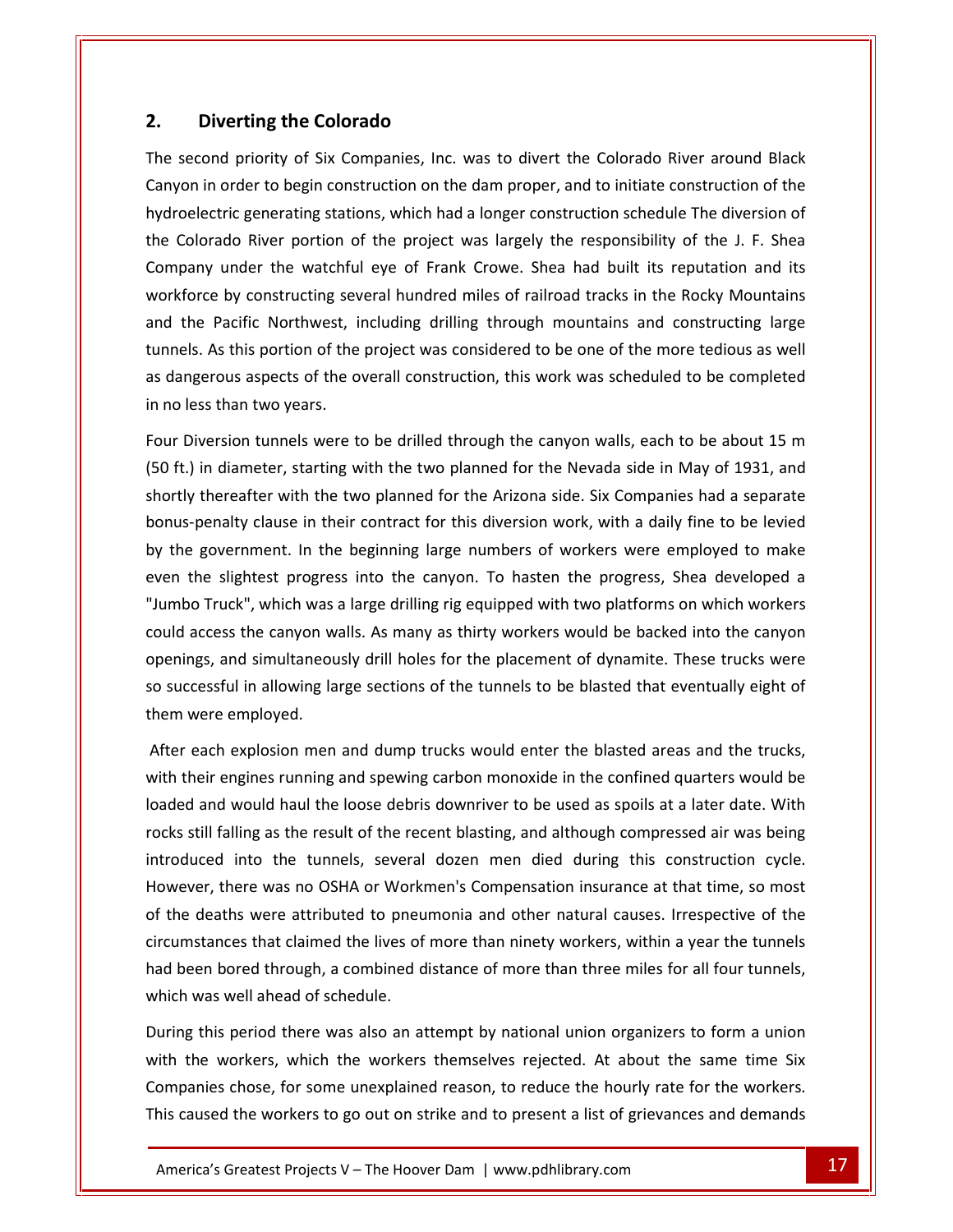were given to Frank Crowe. Crowe considered their demands and met with the which were given to Frank Crowe. Crowe considered their demands and met with the committee briefly, then refused all of their demands, shut the project down except for a frank Crowe. Crowe considered their demands and met with the<br>
Except for a few office workers, and laid every other employee off. Less than a week Six Companies began to hire workers again, and their demands and met with the<br>Six Committee briefly, then refused all of their demands, shut the project down<br>Six Companies began to hire workers again, and the strike was ca which were given to Frank Crowe. Crowe<br>workers' committee briefly, then refused<br>entirely except for a few office workers, and<br>later Six Companies began to hire workers<br>company agreed not to cut wages again. a tunnel was broken through to the other side of the Hoover Dam location, it was<br>a tunnel was broken through to the other side of the Hoover Dam location, it was<br>a tunnel was broken through to the other side of the Hoover worke by except for a few office workers, and laid every other employee off. Less than a week<br>ix Companies began to hire workers again, and the strike was called off, but the<br>ny agreed not to cut wages again.<br>a tunnel was broken entirely except for a few office workers, and laid every other employee off. Less than a week company agreed not to cut wages again.

later Six Companies began to hire workers, and laid every other employee on: Less than a week<br>later Six Companies began to hire workers again, and the strike was called off, but the<br>company agreed not to cut wages again.<br>O resulting in a net tunnel diameter of fifty feet. During the diversion of the river was verted to a diameter of approximately 56 feet and then lined with a three-foot thick<br>rete lining. Pneumatic guns were used to place th It unnel was broken through to the other side of the Hoover Dam location, it was<br>bored to a diameter of approximately 56 feet and then lined with a three-foot thick<br>te lining. Pneumatic guns were used to place the concrete Once a tunnel was broken through to the other side of the Hoover Dam location, it was Once a tunnel was broken through to the other side of the Hoover Dam location, it was<br>rough bored to a diameter of approximately 56 feet and then lined with a three-foot thick<br>concrete lining. Pneumatic guns were used to p bored to a diameter of approximately 56 feet and then lined with a three-foot thick<br>te lining. Pneumatic guns were used to place the concrete into the overhead forms,<br>esulting in a net tunnel diameter of fifty feet. During concrete lining. Pneumatic guns were used to place the concrete into the overhead forms, lining. Pneumatic guns were used to place the concrete into the overhead forms,<br>ting in a net tunnel diameter of fifty feet. During the diversion of the river, two<br>ms were constructed at the entrances to the tunnels so tha thus r esulting in a net tunnel diameter of fifty feet. During the diversion of the river, two<br>dams were constructed at the entrances to the tunnels so that they all worked in<br>to divert the Colorado River flow around the Hoover D cofferdams were constructed at the entrances to the tunnels so that they all worked in<br>to divert the Colorado River flow around the Hoover Dam site. The coffer dams,<br>of rocks, rubble, sediment and more than one million cubic yar unison to divert the Colorado River flow around the Hoover Dam site. The coffer dams, unison to di<br>made of roc<br>designed to<br>coffer dams<br>coffer dam l<br>96 feet. the signed to protect the thousands of workers at the dam site. The specifications for the<br>ffer dams were nearly as stringent as the specs for the main dam itself, with the upper<br>ffer dam having a total thickness at the ba designed to protect the thousands of workers at the dam site. The specifications for the ahead of the tunnels. When the tunnels were each cured and ready to accept<br>am having a total thickness at the base of more than 750 feet and a height of about<br>prary earth and rock dam had been built at the entrance to the Collei da concr 96 feet.

It is were nearly as stringent as the specs for the main dam itsen, with the upper<br>In having a total thickness at the base of more than 750 feet and a height of about<br>ary earth and rock dam had been built at the entrance t to be diverted and the Colorado River to begin flowing through the two tunnels on<br>to be diverted and the Colorado River to begin flowing through the two tunnels on<br>to be diverted and the Colorado River to begin flowing thr mporary earth and rock dam had been built at the entrance to the tunnels, forming a<br>ier ahead of the tunnels. When the tunnels were each cured and ready to accept<br>rrado River water, this temporary dam was breached with exp A temporary earth and rock dam had been built at the entrance to the tunnels, forming a A temporary earth and rock dam had been built at the entrance to the tunnels, forming a<br>barrier ahead of the tunnels. When the tunnels were each cured and ready to accept<br>Colorado River water, this temporary dam was breach er ahead of the tunnels. When the tunnels were each cured and ready to accept<br>rado River water, this temporary dam was breached with explosives, forcing the river<br>r to be diverted and the Colorado River to begin flowing th Color ado River water, this temporary dam was breached with explosives, forcing the river<br>to be diverted and the Colorado River to begin flowing through the two tunnels on<br>rizona side. These two tunnels were the primary carriers water to be diverted and the Colorado River to begin flowing through the two tunnels on the Arizona side. These two tunnels were the primary carriers of the river flow, while the Nevada tunnels were kept in reserve for high water conditions in the spring and summer.<br>Due to innovation and a hard-charging Frank Nevada tunnels were kept in reserve for high water conditions in the spring and summer. I tunnels were kept in reserve for high wate<br>
innovation and a hard-charging Frank Crow<br>
pmpleted one year ahead of the constructio<br>
Dam could begin in earnest.<br> **Preparation and Excavation** Hoover Dam could begin in earnest. the five or six years or six terms in the five or six years.<br> **Preparation and Excavation**<br>
The five or six years prior to the Colorado River being diverted around Black Canyon, the

### $3.$

entirely and the control of the control of the control of the control of the control of the control of the con<br>The control of the control of the control of the control of the control of the control of the control of the c

that the arch, or convex portion of the dam, would be facing upriver against the river's flow and made the decision that the dam would be an **arch-gravity type.** This meant<br>ch, or convex portion of the dam, would be facing upriver against the river's flow<br>allow for much of the force vectors of the accumulated wate Preparation and Excavation<br>
Ve or six years prior to the Colorado River being diverted around Black Canyon, the<br>
of Reclamation engineering group (some estimates were that more than two reparation and Excavation<br>
e or six years prior to the Colorado River being diverted around Black Canyon, the<br>
of Reclamation engineering group (some estimates were that more than two<br>
engineers and designers were involved **Preparation and Excavation**<br>the five or six years prior to the Colorado River being diverted around Black Canyon, the<br>reau of Reclamation engineering group (some estimates were that more than two<br>ndred engineers and desig In the five or six years prior to the Colorado River being diverted around Black Canyon, the<br>
Bureau of Reclamation engineering group (some estimates were that more than two<br>
hundred engineers and designers were involved) Bureau of Reclamation engineering group (some estimates were that more than two au of Reclamation engineering group (some estimates were that more than two<br>dred engineers and designers were involved) under the direction of Chief Engineer John<br>wage had made the decision that the dam would be an **arch-g** hundred engineers and designers were involved) under the direction of Chief Engineer John<br>T. Savage had made the decision that the dam would be an **arch-gravity type.** This meant<br>that the arch, or convex portion of the dam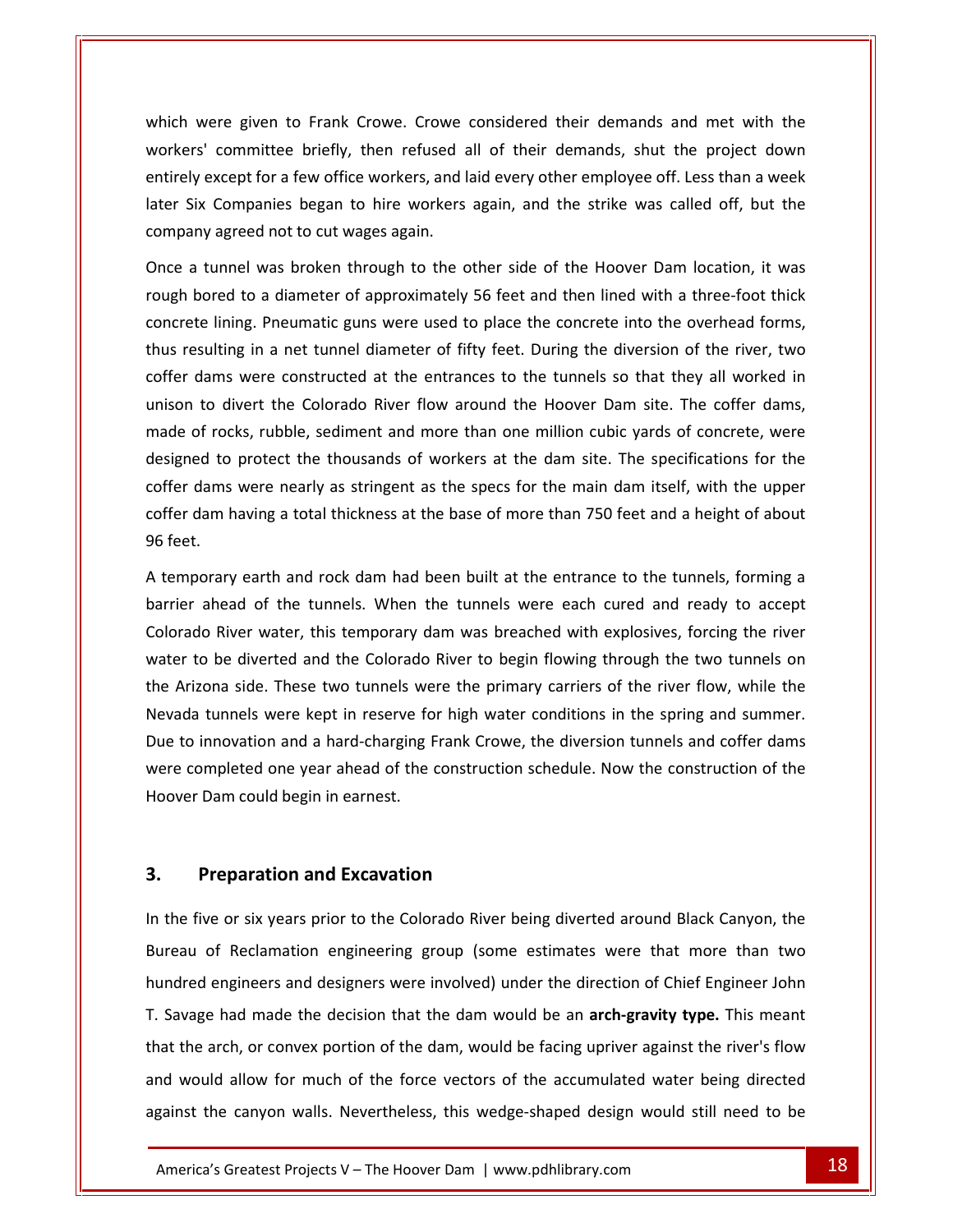EXTERN FROM THE SERVICE SERVICE SERVICE SERVICE SERVICE SERVICE SERVICE SERVICE SERVICE SERVICE SERVICE SERVICE SERVICE SERVICE SERVICE SERVICE SERVICE SERVICE SERVICE SERVICE SERVICE SERVICE SERVICE SERVICE SERVICE SERVIC Forty-five feet. When the roadway was constructed across the top of the dam<br>Forty-five feet. When the roadway was constructed across the top of the dam 660 feet thick at the bottom, gradually tapering at the top of the dam to<br>
simately forty-five feet. When the roadway was constructed across the top of the dam<br>
connected Nevada to Arizona the elevation was slightly more t about 660 f<br>approximatel<br>which connec<br>riverbed. It 660 feet thick at the bottom, gradually tapering at the top of the dam to<br>oximately forty-five feet. When the roadway was constructed across the top of the dam<br>h connected Nevada to Arizona the elevation was slightly mo approxi mately forty-five feet. When the roadway was constructed across the top of the dam<br>onnected Nevada to Arizona the elevation was slightly more than 762 feet above the<br>d.<br>t phase of the dam's construction involved preparatio which connected Nevada to Arizona the elevation was slightly more than 762 feet above the riverbed.

which which was a strong which was a strong which was a strong which was a strong which was a strong was a str<br>The contract was a strong was a strong was a strong was a strong was a strong was a strong was a strong was a

connected Nevada to Arizona the elevation was slightly more than 762 feet above the<br>d.<br>st phase of the dam's construction involved preparation of the riverbed and the<br>insidewalls. To prepare the canyon sidewalls Six Compan 1.<br>
and could climb up and down the sheer canyon walls. These men, many of whom<br>
and could climb up and down the sheer canyon walls. These men, many of whom The first phase of the dam's construction involved preparation of the riverbed and the irst phase of the dam's construction involved preparation of the riverbed and the<br>n sidewalls. To prepare the canyon sidewalls Six Companies hired mostly athletic types<br>"high scalers", men who would hang from a long rope a canyon sidewalls. To prepare the canyon sidewalls Six Companies hired mostly athletic types head is. To prepare the canyon sidewalls Six Companies hired mostly athletic types<br>
"high scalers", men who would hang from a long rope anchored at the top of the<br>
n and could climb up and down the sheer canyon walls. Thes called "high scalers", men who would hang from a long rope anchored at the top of the d "high scalers", men who would hang from a long rope anchored at the top of the<br>on and could climb up and down the sheer canyon walls. These men, many of whom<br>native Americans, would remove loose rock and other debris fro provideand could climb up and down the sheer canyon walls. These men, many of whom<br>tive Americans, would remove loose rock and other debris from the canyon walls<br>eing suspended from these ropes. Many used heavy hammers, jackhamme were native Americans, would remove loose rock and other debris from the canyon walls hative Americans, would remove loose rock and other debris from the canyon walls<br>being suspended from these ropes. Many used heavy hammers, jackhammers, and<br>ore drills for dynamite in order to prepare the sidewalls for a g while being suspended from these ropes. Many used heavy hammers, jackhammers, and scaler had invented a hat with a hard tar top to protect himself from falling debris, and<br>scaler had invented a hat with a hard tar top to protect himself from falling debris, and<br>scaler had invented a hat with a hard tar even core drills for dynamite in order to prepare the sidewalls for a grout surface that would rearly all of the high scalers had followed suit with similar hats. When the Sixetive high scaler had invented a hat with a hard tar top to protect himself from falling debris, and nearly all of the high scalers had follow nrovide a ti sht seal with the concrete of the dam. Even though their pay was higher than the<br>ers, the "high scaler" job was considered the most dangerous by far. One such<br>nad invented a hat with a hard tar top to protect himself from other workers, the "high scaler" job was considered the most dangerous by far. One such ers, the "high scaler" job was considered the most dangerous by far. One such<br>had invented a hat with a hard tar top to protect himself from falling debris, and<br>y all of the high scalers had followed suit with similar hats high scaler had invented a hat with a hard tar top to protect himself from falling debris, and scaler had invented a hat with a hard tar top to protect himself from falling debris, and<br>
i nearly all of the high scalers had followed suit with similar hats. When the Six<br>
panies supervision saw the effectiveness of the soon nearly all of the high scalers had followed suit with similar hats. When the Six nearly all of the high scalers had followed suit with similar hats. When the Six<br>anies supervision saw the effectiveness of these hats that were hard on top, they<br>eded to order "hard hats" for every worker and supervisor. Companies supervision saw the effectiveness of the<br>proceeded to order "hard hats" for every worker are<br>lost during the construction of the Hoover Dam, t<br>many lives and avoiding many serious injuries, and t<br>fixture on nearl red to order "hard hats" for every worker and supervisor. Although many lives were<br>the riversity of the Hoover Dam, the hard hats were credited with saving<br>the sand avoiding many serious injuries, and the "hard hat" became lost c uring the construction of the Hoover Dam, the hard hats were credited with saving<br>lives and avoiding many serious injuries, and the "hard hat" became a standard safety<br>e on nearly every future construction site.<br>Ing the ri many lives and avoiding many serious injuries, and the "hard hat" became a standard safety fixture on nearly every future construction site.

ny lives and avoiding many serious injuries, and the "hard hat" became a standard safety<br>ure on nearly every future construction site.<br>aring the riverbed down to the bedrock was an equally tedious task. Not only did all<br>se re on nearly every future construction site.<br>
ring the riverbed down to the bedrock was an equally tedious task. Not only did all<br>
e material and sediment have to be removed, but also holes had to be drilled and tested<br>
av Clearing the riverbed down to the bedrock was an equally tedious task. Not only did all is the riverbed down to the bedrock was an equally tedious task. Not only did all<br>aterial and sediment have to be removed, but also holes had to be drilled and tested<br>ties to prevent future leakage. More than one million c loose material and sediment have to be removed, but also holes had to be drilled and tested naterial and sediment have to be removed, but also holes had to be drilled and tested<br>ities to prevent future leakage. More than one million cubic meters of loose materials<br>osion soils were removed in order to reach the ri for cavities to prevent future leakage. More than one million cubic meters of loose materials ies to prevent future leakage. More than one million cubic meters of loose materials<br>sion soils were removed in order to reach the river's bedrock and allow a thick<br>of grout to be laid as the base for the dam's bottom seal and erosion soils v<br>curtain of grout to k<br>under considerable<br>cavities with grout a<br>fill those voids. grout to be laid as the base for the dam's bottom seal. The project was apparently<br>isiderable time constraints during this period, so that the effort to fill larger<br>th grout and to confront underground springs was not give under considerable time constraints during this period, so that the effort to fill larger onsiderable time constraints during this period, so that the effort to fill larger<br>with grout and to confront underground springs was not given the time necessary to<br>voids.<br>In there was no condition that would create "upli cavities with grout and to confront underground springs was not given the time necessary to

Ithough 1 bids.<br>
here was no condition that would create "uplift" due to pressure from water<br>
der the dam, completion of the dam and the filling of Lake Mead would later<br>
there were several instances where the cavities had not been is with grout and to confront underground springs was not given the time necessary to<br>se voids.<br>gh there was no condition that would create "uplift" due to pressure from water<br>g under the dam, completion of the dam and the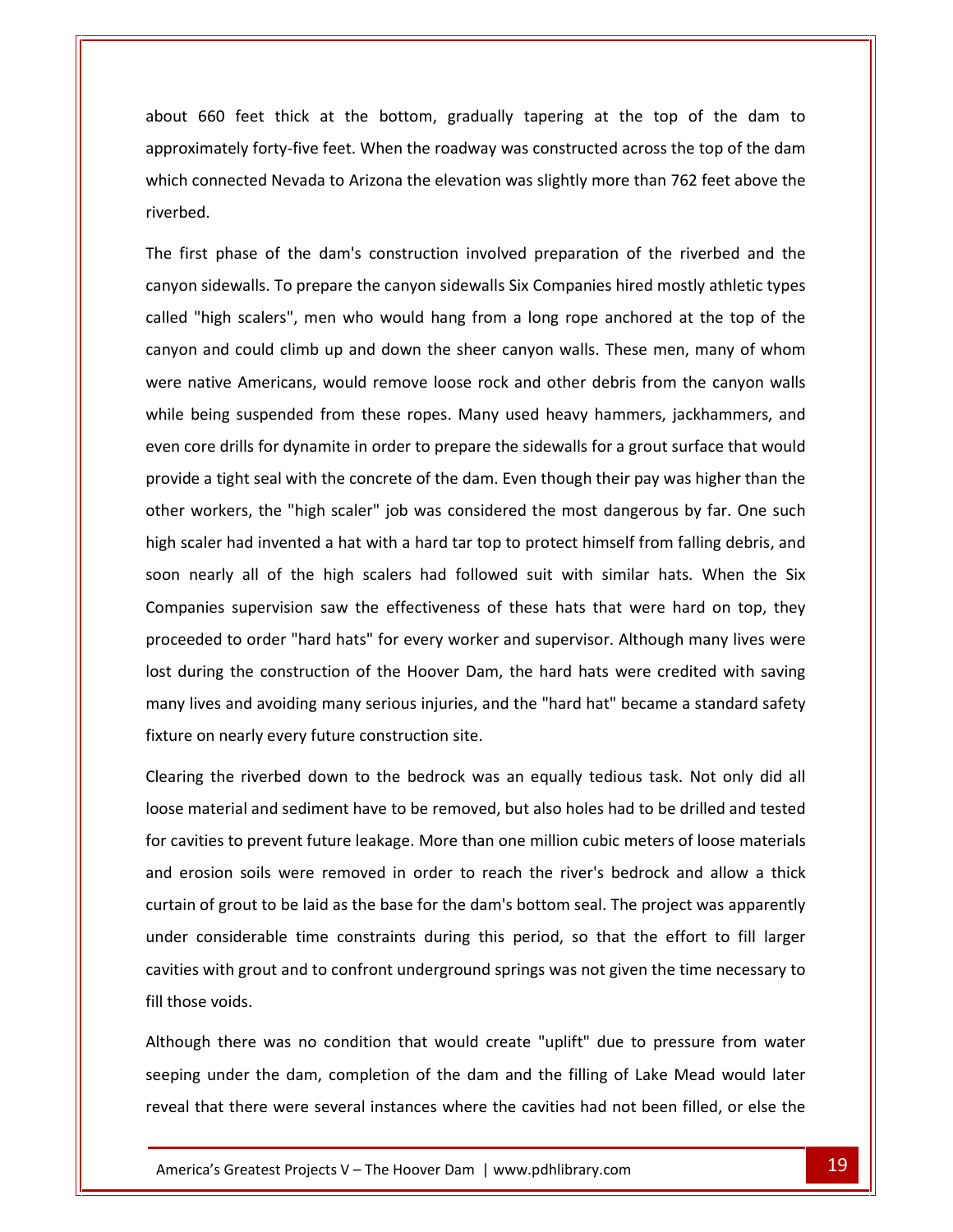had been done improperly. There was no evidence that constant visual inspection These areas would have given any assurance that these problems could have been<br>These areas would have given any assurance that these problems could have been Deen done improperly. There was no evidence that constant visual inspection<br>as would have given any assurance that these problems could have been<br>Once the reservoir began to fill and leaks began to occur, the Bureau of been done improperly. There was no evidence that constant visual inspection<br>as would have given any assurance that these problems could have been<br>Once the reservoir began to fill and leaks began to occur, the Bureau of<br>was grouting had been done improperly. There was no evidence that constant visual inspection may had been done improperly. There was no evidence that constant visual inspection<br>vecare areas would have given any assurance that these problems could have been<br>nted. Once the reservoir began to fill and leaks began to of these areas would have given any assurance th<br>prevented. Once the reservoir began to fill and le<br>Reclamation was called to examine the situation. The<br>sixty voids had been incompletely or improperly<br>misunderstanding of t vented. Once the reservoir began to fill and leaks began to occur, the Bureau of<br>lamation was called to examine the situation. They determined that the work of nearly<br>y voids had been incompletely or improperly done and th Reclamation was called to examine the situation. They determined that the work of nearly on was called to examine the situation. They determined that the work of nearly<br>s had been incompletely or improperly done and that there was also a<br>tanding of the geology of Black Canyon.<br>to this serious and potentially c sixty voids had been incompletely or improperly done and that there was also a misunderstanding of the geology of Black Canyon.

positions inside the dam, and a supplemental grout curtain could be added into each<br>positions inside the dam, and a supplemental grout curtain could be added into each<br>positions inside the dam, and a supplemental grout cur erstanding of the geology of Black Canyon.<br>
ix" to this serious and potentially catastrophic problem, Bureau of Reclamation<br>
rs determined that new holes could be drilled deep into the canyon bedrock from<br>
ositions inside As a "fix" to this serious and potentially catastrophic problem, Bureau of Reclamation to this serious and potentially catastrophic problem, Bureau of Reclamation<br>etermined that new holes could be drilled deep into the canyon bedrock from<br>ions inside the dam, and a supplemental grout curtain could be added i angingare de termined that new holes could be drilled deep into the canyon bedrock from<br>ns inside the dam, and a supplemental grout curtain could be added into each<br>This process was actively carried out during the next nine years witho cavity positions inside the dam, and a supplemental grout curtain could be added into each positions inside the dam, and a supplemental grout curtain<br>and rotal. This process was actively carried out during the ne-<br>ledge of the general public, and success was achieved. This<br>mation engineers and the construction f **4.**dge of the general public, and success was<br>ation engineers and the construction force<br>nd resulted in the Hoover Dam being leak po<br>**Constructing the Dam Proper** leaks and resulted in the Hoover Dam being leak proof at last. nd resulted in the Hoover Dam being leak proof at last.<br> **Constructing the Dam Proper**<br>
back to 1922 when the Reclamation Service presented its first report, which was

### $4.$

prevented.<br>Prevented.

e and live leet high, contained a pre-designed arrangement of one-inch steel<br>accelerate the cooling of the concrete blocks, first river water and then<br>d water was circulated through the steel pipes. Once the concrete had b **authored by Arthur Dam Proper**<br>authored by Arthur Davis and co-signed by Interior Secretary Albert Fall, the (Anatructing the Dam Proper<br>
Ack to 1922 when the Reclamation Service presented its first report, which was<br>
Ily authored by Arthur Davis and co-signed by Interior Secretary Albert Fall, the<br>
(Hoover) Dam had been designed Constructing the Dam Proper<br>ack to 1922 when the Reclamation Service presented its first report, which was<br>lly authored by Arthur Davis and co-signed by Interior Secretary Albert Fall, the<br>(Hoover) Dam had been designed an Going back to 1922 when the Reclamation Service presented its first report, which was o 1922 when the Reclamation Service presented its first report, which was<br>ithored by Arthur Davis and co-signed by Interior Secretary Albert Fall, the<br>ver) Dam had been designed and planned to be a monolithic pour. As the principally authored by Arthur Davis and co-signed by Interior Secretary Albert Fall, the authored by Arthur Davis and co-signed by Interior Secretary Albert Fall, the<br>oover) Dam had been designed and planned to be a monolithic pour. As the years<br>d the dam project became a reality in 1929, the design of the dam Boulder (Hoover) Dam had been designed and planned to be a monolithic pour. As the years oover) Dam had been designed and planned to be a monolithic pour. As the years<br>d the dam project became a reality in 1929, the design of the dam by the<br>pn engineers as a monolithic structure became impractical. The enginee passed and the dam project became a reality in 1929, the design of the dam by the ed and the dam project became a reality in 1929, the design of the dam by the<br>umation engineers as a monolithic structure became impractical. The engineers had<br>lated that a monolithic pour could take upwards of 125 years t Reclamation engineers as a monolithic structure became impractical. The engineers had Reclamation engineers as a monolithic structure became impractical. The engineers had<br>calculated that a monolithic pour could take upwards of 125 years to cool and cure, in the<br>meantime causing stresses and cracks in the d calculated that a monolithic pour could take upwards of 125 years to cool and cure, in the<br>meantime causing stresses and cracks in the dam that would result in catastrophic failure. In<br>light of this potential disaster the ntime causing stresses and cracks in the dam that would result in catastrophic failure. In<br>of this potential disaster the engineers developed a plan to mark the ground where the<br>would rise with rectangles, and to form colu light of this potential disaster the engineers developed a plan to mark the ground where the of this potential disaster the engineers developed a plan to mark the ground where the<br>would rise with rectangles, and to form columns with blocks of concrete. Furthermore,<br>worked with the construction companies to develop dam would rise with rectangles, and to form columns with blocks of concrete. Furthermore, buld rise with rectangles, and to form columns with blocks of concrete. Furthermore,<br>
orked with the construction companies to develop an ingenious, possibly heaven-<br>
an to quickly cool and cure the concrete blocks. Each c they worked with the construction companies to develop an ingenious, possibly heavenwith the construction companies to develop an ingenious, possibly heaven-<br>quickly cool and cure the concrete blocks. Each concrete block, roughly fifty<br>and five feet high, contained a pre-designed arrangement of one-inch s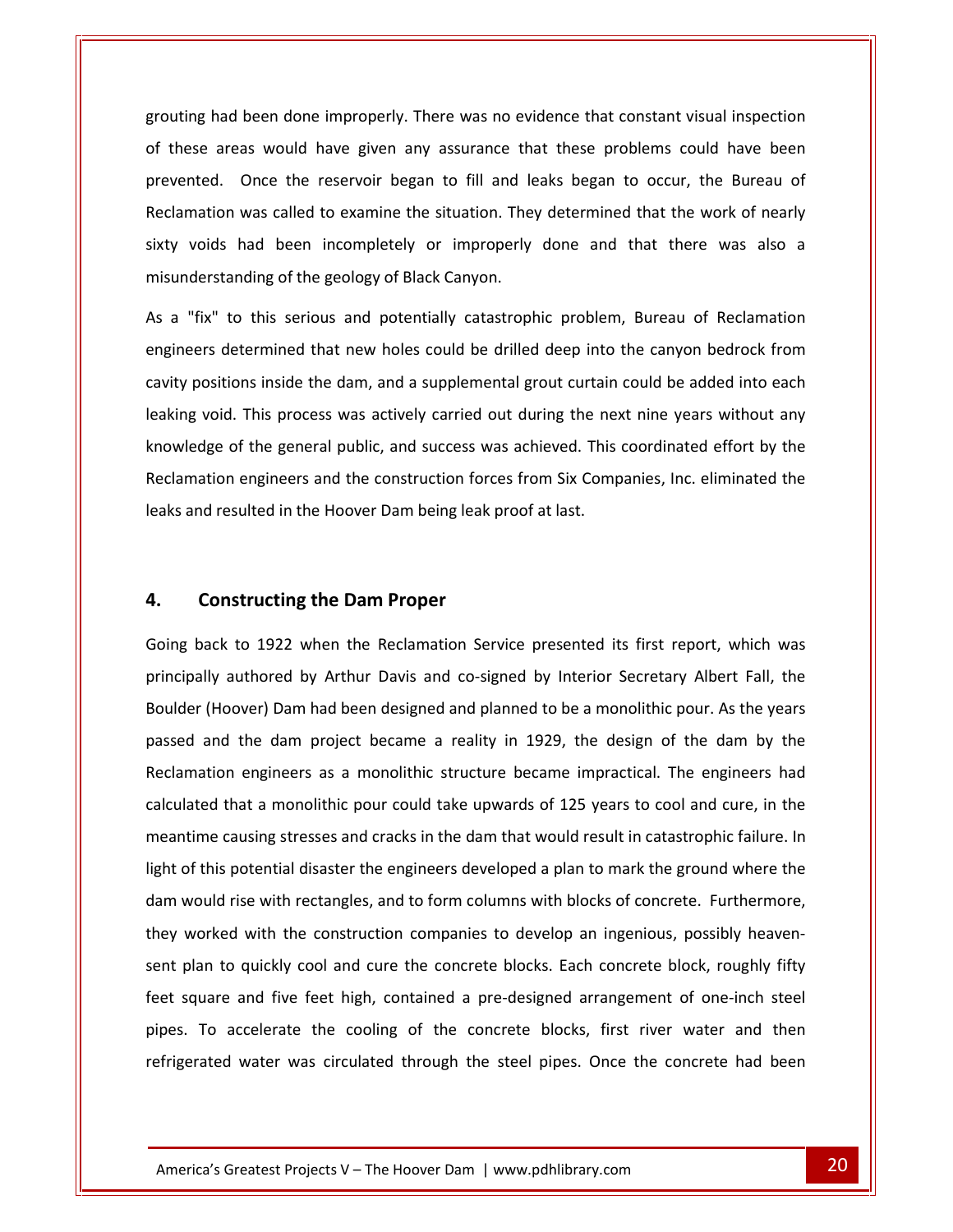the empty steel pipes were filled with grout as were the small gaps between the of the adjacent columns. Twod, the empty steel pipes were filled with grout as were the small gaps between the<br>is of the adjacent columns.<br>massive concrete plants were set up on the Nevada side of the Black Canyon, where I, the empty steel pipes were filled with grout as were the small gaps between the<br>s of the adjacent columns.<br>massive concrete plants were set up on the Nevada side of the Black Canyon, where<br>mixed huge quantities of ceme cured, blocks of the adjacent columns.

the empty steel pipes were filled with grout as were the small gaps between the<br>of the adjacent columns.<br>assive concrete plants were set up on the Nevada side of the Black Canyon, where<br>nixed huge quantities of cement, san ocks of the adjacent columns.<br>The Morands was the Nevada side of the Black Canyon, where<br>the Hoover Dam builders was that they **JUST HAPPENED** to use a non-reactive aggregate<br>the Hoover Dam builders was that they **JUST HAP** Two massive concrete plants were set up on the Nevada side of the Black Canyon, where aassive concrete plants were set up on the Nevada side of the Black Canyon, where<br>nixed huge quantities of cement, sand and different sizes of aggregate, from pea<br>to large stones, depending on the placement location of the they mixed huge quantities of cement, sand and different sizes of aggregate, from pea they mixed huge quantities of cement, sand and different sizes of aggregate, from<br>gravel to large stones, depending on the placement location of the blocks. Another ble<br>of the Hoover Dam builders was that they **JUST HAPPEN** el to large stones, depending on the placement location of the blocks. Another blessing<br>ne Hoover Dam builders was that they **JUST HAPPENED** to use a non-reactive aggregate<br>ch was not subject to deterioration, and core sam of the Hoover Dam builders was that they JUST HAPPENED to use a non-reactive aggregate the Hoover Dam builders was that they **JUST HAPPENED** to use a non-reactive aggregate<br>hich was not subject to deterioration, and core samples taken some sixty years after the<br>st concrete was placed show that the concrete h which wa last concrete was placed show that the concrete had continued to gain in strength.

is not subject to deterioration, and core samples taken some sixty years after the<br>tete was placed show that the concrete had continued to gain in strength.<br>hes of concrete were poured into huge steel buckets invented by F last concrete was placed show that the concrete had continued to gain in strength.<br>The batches of concrete were poured into huge steel buckets invented by Frank Crowe (one<br>if his many patents) and delivered to the site by tches of concrete were poured into huge steel buckets invented by Frank Crowe (one<br>hany patents) and delivered to the site by railcar. Each bucket, weighing more than<br>en tons when full, was then suspended from an aerial ca if his many patents) and delivered to the site by railcar. Each bucket, weighing more than if his many patents) and delivered t<br>eighteen tons when full, was then su<br>patent) and delivered to the correct<br>about 8 cubic yards of concrete wer<br>were quickly and evenly spread. en tons when full, was then suspended from an aerial cableway (another Frank Crowe) and delivered to the correct column. When the bottom of the bucket was opened, B cubic yards of concrete were placed inside the forms of t patent) a nd delivered to the correct column. When the bottom of the bucket was opened,<br>ubic yards of concrete were placed inside the forms of that particular column and<br>kly and evenly spread.<br>ncrete placement had ceased in May, 193 about 8 cubic yards of concrete were placed inside the forms of that particular column and

about 8 cubic yards of concrete were placed inside the forms of that particular column and<br>were quickly and evenly spread.<br>When concrete placement had ceased in May, 1935, more than 3 million cubic yards of<br>concrete had be story that was circulated back in the late 1930's was that there is enough concrete in<br>that was circulated back in the late 1930's was that there is enough concrete in When concrete placement had ceased in May, 1935, more than 3 million cubic yards of<br>concrete had been used to build the dam, while another one million plus cubic yards of<br>concrete were used for the coffer dams, diversion t concrete had been used to build the dam, while another one million plus cubic yards of had been used to build the dam, while another one million plus cubic yards of<br>were used for the coffer dams, diversion tunnels, power plants, and intake towers.<br>that was circulated back in the late 1930's was that there is concrete were used for the coffer dams, diversion tunnels, power plants, and intake towers. The story that was circulated back in the late 1930's was that there is enough concrete in<br>the Hoover Dam to pave a two-lane highway from San Francisco to New York City. That is<br>probably a very accurate statement, but more the Hoover Dam to pave a two-lane highway from San Francisco to New York City. That is **Sournal Sournan Conventionary**<br> **Spillways**<br> **Spillways** in service today. Frice today.<br> **Spillways<br>
Hoover Dam was designed to have all Colorado River water flow through and out of the** 

### $5<sub>0</sub>$

Lake Mead approached approximately fifty feet to the top of Hoover Dam. The spillways These spillways were to be used in an emergency in the event the water level in<br>
I approached approximately fifty feet to the top of Hoover Dam. The spillways<br>
a difficult engineering problem and caused numerous design cha **Exays**<br>am was designed to have all Colorado River water flow through and out of the<br>generator stations, one on the Nevada side and one on the Arizona side. There **Spillways**<br>
A Hoover Dam was designed to have all Colorado River water flow through and out of the<br>
droelectric generator stations, one on the Nevada side and one on the Arizona side. There<br>
however, a spillway on either **Spillways**<br>
oover Dam was designed to have all Colorado River water flow through and out of the<br>
electric generator stations, one on the Nevada side and one on the Arizona side. There<br>
wever, a spillway on either side of The Hoover Dam was designed to have all Colorado River water flow through and out of the Ioover Dam was designed to have all Colorado River water flow through and out of the<br>pelectric generator stations, one on the Nevada side and one on the Arizona side. There<br>wever, a spillway on either side of Lake Mead abo hydroelectric generator stations, one on the Nevada side and one on the Arizona side. There ric generator stations, one on the Nevada side and one on the Arizona side. There<br>
r, a spillway on either side of Lake Mead about one thousand feet ahead of the<br>
hese spillways were to be used in an emergency in the event is, however, a spillway on either<br>dam, and these spillways were to<br>Lake Mead approached approxin<br>presented a difficult engineering<br>Bureau of Reclamation engineers.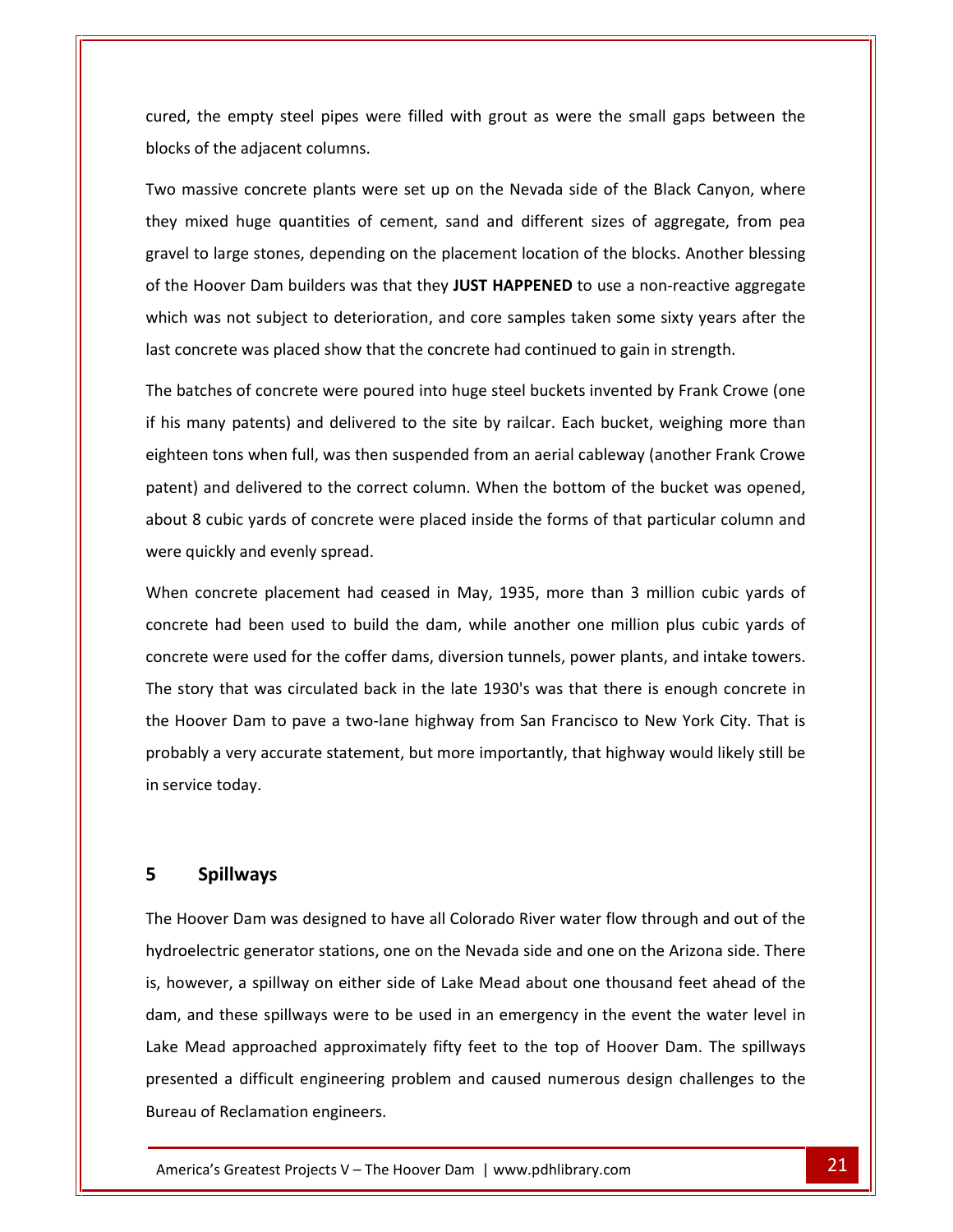spillways run roughly parallel to the canyon walls, with each spillway being controlled four 16 ft. high drum gates. Each drum gate can be operated automatically as well as<br>four 16 ft. high drum gates. Each drum gate can be operated automatically as well as ays run roughly parallel to the canyon walls, with each spillway being controlled<br>i ft. high drum gates. Each drum gate can be operated automatically as well as<br>although each gate weighs close to five million pounds. Water rays run roughly parallel to the canyon walls, with each spillway being controlled<br>6 ft. high drum gates. Each drum gate can be operated automatically as well as<br>although each gate weighs close to five million pounds. Wate The spillways run roughly parallel to the canyon walls, with each spillway being controlled lways run roughly parallel to the canyon walls, with each spillway being controlled<br>16 ft. high drum gates. Each drum gate can be operated automatically as well as<br>y, although each gate weighs close to five million pounds.  $h\nu$  four 6 ft. high drum gates. Each drum gate can be operated automatically as well as<br>although each gate weighs close to five million pounds. Water flowing over the<br>free falls into separate tunnels that are 600 feet in length by manually, although each gate weighs close to five million pounds. Water flowing over the where falls into separate tunnels that are 600 feet in length by 50 feet wide. These<br>then connect to the downstream side of the outer diversion tunnels, and the water<br>the Colorado River channel well below the dam and gener spillways free falls into separate tunnels that are 600 feet in length by 50 feet wide. These ree falls into separate tunnels that are 600 feet in length by 50 feet wide. These<br>en connect to the downstream side of the outer diversion tunnels, and the water<br>ne Colorado River channel well below the dam and generating tunnels then connect to the downstream side of the outer diversion tunnels, and the water then connect to the downstream side of the outer diversion tunnels, and the water<br>the Colorado River channel well below the dam and generating stations. Each<br>was emergency tested about thirty years ago when Lake Mead reach reenters the Colorado River channel well below the dam and generating stations. Each spillway was emergency tested about thirty years ago when Lake Mead reached a record<br>elevation. Although the design concept proved to be empirically sound, the walls of the<br>spillway tunnels were badly damaged, resulting in elevation. Although the design concept proved to be empirically sound, the walls of the **Hydroelectric Power Plants**<br> **Hydroelectric Power Plants**<br> **Hydroelectric Power Plants** are high-impact and smoothly polished. the flow of the Colorado River and providing an irrigation system for the arid

### $6.$

manually, in the control of the control of the control of the control of the control of the control of the con<br>In the control of the control of the control of the control of the control of the control of the control of th

**Iydroelectric Power Plants**<br>ng the flow of the Colorado River and providing an irrigation system for the arid<br>of Nevada, Arizona and Southern California were the primary reasons for the **lydroelectric Power Plants**<br>ng the flow of the Colorado River and providing an irrigation system for the arid<br>of Nevada, Arizona and Southern California were the primary reasons for the<br>of the Hoover Dam. Nevertheless, th Hydroelectric Power Plants<br>
ling the flow of the Colorado River and providing an irrigation system for the arid<br>
of Nevada, Arizona and Southern California were the primary reasons for the<br>
is of the Hoover Dam. Neverthele Controlling. The flow of the Colorado River and providing an irrigation system for the arid<br>
Ievada, Arizona and Southern California were the primary reasons for the<br>
Ie Hoover Dam. Nevertheless, the dam could not have been financed, e regions of Nevada, Arizona and Southern California were the primary reasons for the Nevada, Arizona and Southern California were the primary reasons for the<br>the Hoover Dam. Nevertheless, the dam could not have been financed, especially<br>e era of the 1930's depression, without the benefit of hydroelectric p building of the Hoover Dam. Nevertheless, the dam could not have been financed, especially g of the Hoover Dam. Nevertheless, the dam could not have been financed, especially<br>the era of the 1930's depression, without the benefit of hydroelectric power<br>tion. The financing of the dam was to be spread out over a fi during the era of the 1930's depression, without the benefit of hydroelectric power<br>production. The financing of the dam was to be spread out over a fifty-year period<br>beginning in 1937, and the costs were to be paid back b production. The financing of the dam was to be spread out over a fifty-year period ction. The financing of the dam was to be spread out over a fifty-year period<br>hing in 1937, and the costs were to be paid back by the sales of cheaply generated<br>to those three states. Even today Nevada and Arizona receive beginning in 1937, and the costs were to be paid back by the sales of cheaply generated in 1937, and the costs were to be paid back by the sales of cheaply generated<br>those three states. Even today Nevada and Arizona receive a combined total of<br>y-two percent of the power generated, Los Angeles and other Southe power to those three s<br>about forty-two percen<br>cities are the beneficia<br>American communities<br>Dam maintenance. It forty-two percent of the power generated, Los Angeles and other Southern California<br>
inter the beneficiaries of about fifty-two percent, with the balance going to native<br>
ican communities in the region (five percent) an cities are the beneficiaries of about fifty-two percent, with the balance going to native cities are the beneficiaries of about fifty-two percent, with the balance going to native<br>American communities in the region (five percent) and the remainder being used for Hoover<br>Dam maintenance.<br>The initial design concep Dam maintenance.

Franklin Roosevelt on 30 September 1935, the Tederal government settled all<br>1 Six Companies, Inc. and arranged for formal transfer of the Hoover Dam to the<br>construction companies stayed on site for the next six months to c the Hoover aintenance.<br>
itial design concept was to have eight large turbine-generators in each power<br>
tion station, with one on the Nevada side of the river and one on the Arizona side.<br>
the Hoover Dam was designated as c Examples and the settled all the settled all the settlem is tation, with one on the Nevada side of the river and one on the Arizona side.<br>Hoover Dam was designated as complete and a formal dedication was held by<br>Franklin R rhe ir itial design concept was to have eight large turbine-generators in each power<br>tion station, with one on the Nevada side of the river and one on the Arizona side.<br>the Hoover Dam was designated as complete and a formal dedic generation station, with one on the Nevada side of the river and one on the Arizona side. neration station, with one on the Nevada side of the river and one on the Arizona side.<br>
Near the Hoover Dam was designated as complete and a formal dedication was held by<br>
Insident Franklin Roosevelt on 30 September 1935,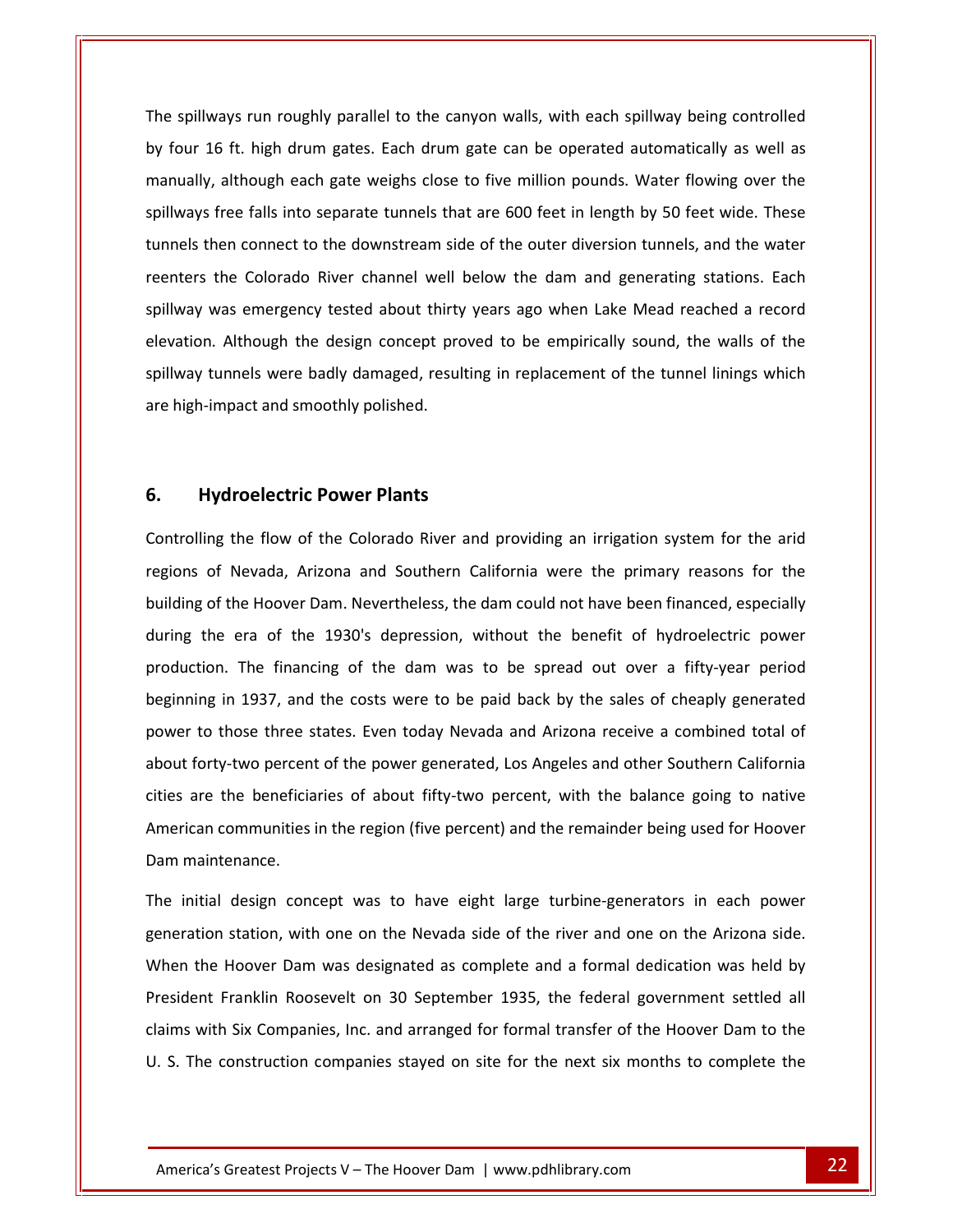powerhouses. The Bureau of Reclamation inherited the dam, including the in the spring of 1936.<br>
unfinished powerhouses. The Bureau<br>
powerhouses. in the spring of 1936. unfinished powerhouses. The Bureau of Reclamation inherited the dam, including the<br>powerhouses, in the spring of 1936.<br>As water levels in Lake Mead began to increase in the latter half of 1936 the first three Allispowerhouses. The Bureau of Reclamation inherited the dam, including the<br>es, in the spring of 1936.<br>vels in Lake Mead began to increase in the latter half of 1936 the first three Allis-<br>synchronous generators powered by Fra unfinished p powerhouses, in the spring of 1936.

owerhouses. The Bureau of Reclamation inherited the dam, including the<br>
s, in the spring of 1936.<br>
Ils in Lake Mead began to increase in the latter half of 1936 the first three Allis-<br>
Inchronous generators powered by Fran uses, in the spring of 1936.<br>
levels in Lake Mead began to increase in the latter half of 1936 the first three Allis-<br>
synchronous generators powered by Francis turbines, all located in the<br>
use on the Nevada side, began g As water levels in Lake Mead began to increase in the latter half of 1936 the first three Allisevels in Lake Mead began to increase in the latter half of 1936 the first three Allis-<br>synchronous generators powered by Francis turbines, all located in the<br>se on the Nevada side, began generating power. Francis turbines Chalmers synchronous generators powered by Francis turbines, all located in the<br>powerhouse on the Nevada side, began generating power. Francis turbines had become the<br>turbines of choice for all hydroelectric generation dur powerhouse on the Nevada side, began generating power. Francis turbines had become the ise on the Nevada side, began generating power. Francis turbines had become the<br>of choice for all hydroelectric generation during the previous fifty years since their<br>by James B. Francis, an engineer at a textile mill in L turbines of choice for all hydroelectric generation during the previous fifty years since their turbines of choice for all<br>invention by James B. Fra<br>unique design allowing t<br>technical advantage, whi<br>upwards of 800 MW. mes B. Francis, an engineer at a textile mill in Lowell, Massachusetts. Their<br>allowing them to use a broad range of head pressures was their primary<br>tage, while their efficiencies exceeded 90%, and they could each produce<br> uni ue design allowing them to use a broad range of head pressures was their primary<br>nical advantage, while their efficiencies exceeded 90%, and they could each produce<br>ards of 800 MW.<br>-Chalmers, based in Milwaukee, Wisconsin, technical advantage, while their efficiencies exceeded 90%, and they could each produce upwards of 800 MW.

dvantage, while their efficiencies exceeded 90%, and they could each produce<br>
E 800 MW.<br>
F 800 MW.<br>
F 800 MW.<br>
F 800 MW.<br>
F 800 MW.<br>
F 800 MW.<br>
F 800 MW.<br>
F 800 MW.<br>
F 800 MW.<br>
F 800 MW.<br>
F 800 MW.<br>
F 800 MW.<br>
F 800 MW.<br>
F ls of 800 MW.<br>almers, based in Milwaukee, Wisconsin, manufactured primarily farm equipment in<br>rly part of the twentieth century. During the 1920's it expanded into the large<br>tor business, primarily for the greatly expandin Allis-Chalmers, based in Milwaukee, Wisconsin, manufactured primarily farm equipment in rs, based in Milwaukee, Wisconsin, manufactured primarily farm equipment in<br>art of the twentieth century. During the 1920's it expanded into the large<br>usiness, primarily for the greatly expanding industrial complex in the the early part of the twentieth century. During the 1920's it expanded into the large<br>generator business, primarily for the greatly expanding industrial complex in the United<br>States, and it was positioned to devote its hig generator business, primarily for the greatly expanding industrial complex in the United usiness, primarily for the greatly expanding industrial complex in the United<br>t was positioned to devote its high efficiency electric generators to hydroelectric<br>Allis-Chalmers provided the vast majority of electrical gene States, and it was positioned to devote its high efficiency electric generators to hydroelectric<br>generation. Allis-Chalmers provided the vast majority of electrical generation equipment to<br>the Hoover Dam powerhouses and co generation. Allis-Chalmers provided the vast majority of electrical generation equipment to generation. Allis-Chalmers provided the vast majority of electrical generation equipment to<br>the Hoover Dam powerhouses and continued to prosper as an open shop manufacturer<br>throughout World War II and into the 1950's. Even Hoover Dam powerhouses and continued to pr<br>ughout World War II and into the 1950's. Eventu<br>the many Allis-Chalmers manufacturing facilities<br>year, that the company was forced to divest m<br>today Allis-Chalmers is simply a nam throughout World War II and into the 1950's. Eventually the unions made enough headway oughout World War II and into the 1950's. Eventually the unions made enough headway<br>o the many Allis-Chalmers manufacturing facilities, including one lengthy strike of nearly<br>e year, that the company was forced to divest m into the many Allis-Chalmers manufacturing facilities, including one lengthy strike of nearly the many Allis-Chalmers manufacturing facilities, including one lengthy strike of nearly<br>
evear, that the company was forced to divest most of its facilities by the early 1980's,<br>
l today Allis-Chalmers is simply a name br one year, and today Allis-Chalmers is simply a name brand.

generating stations were supplying specific communities. one at a time before the power grid concept had materialized, and the power<br>stations were supplying specific communities.<br>Totate these giant generators, they were each coupled by long vertical shafts to<br>turbines in order t hat the company was forced to divest most of its facilities by the early 1980's,<br>Allis-Chalmers is simply a name brand.<br>1937 a fourth generator went online on the Nevada side, and the first generator<br>2001 side went online ay Allis-Chalmers is simply a name brand.<br>
h, 1937 a fourth generator went online on the Nevada side, and the first generator<br>
Arizona side went online that August. By 1939 a total of nine generators were in<br>
on, and Hoove In March, 1937 a fourth generator went online on the Nevada side, and the first generator<br>on the Arizona side went online that August. By 1939 a total of nine generators were in<br>operation, and Hoover Dam was by then the la on the Arizona side went online that August. By 1939 a total of nine generators were in e Arizona side went online that August. By 1939 a total of nine generators were in<br>tion, and Hoover Dam was by then the largest hydroelectric generating station in the<br>. The final generator was not placed into service unti operation, and Hoover Dam was by then the largest hydroelectric generating station in the operation, and Hoover Dam was by then the largest hydroelectric generating station in the<br>world. The final generator was not placed into service until 1961, at which time the<br>maximum generating capacity was nearly 1,345 me d. The final generator was not placed into service until 1961, at which time the<br>mum generating capacity was nearly 1,345 megawatts. Eventually there were eight<br>generators on the Nevada side as was originally planned, but maximum generating capacity was nearly 1,345 megawatts<br>large generators on the Nevada side as was originally planne<br>generators and two smaller generators on the Arizona side<br>This was done at a time before the power grid co large generators on the Nevada side as was originally planned, but there were seven large ge generators on the Nevada side as was originally planned, but there were seven large<br>nerators and two smaller generators on the Arizona side to serve smaller communities.<br>is was done at a time before the power grid conce generators and two smaller generators on the Arizona side to serve smaller communities. erators and two smaller generators on the Arizona side to serve smaller communities.<br>
was done at a time before the power grid concept had materialized, and the power<br>
erating stations were supplying specific communities.<br>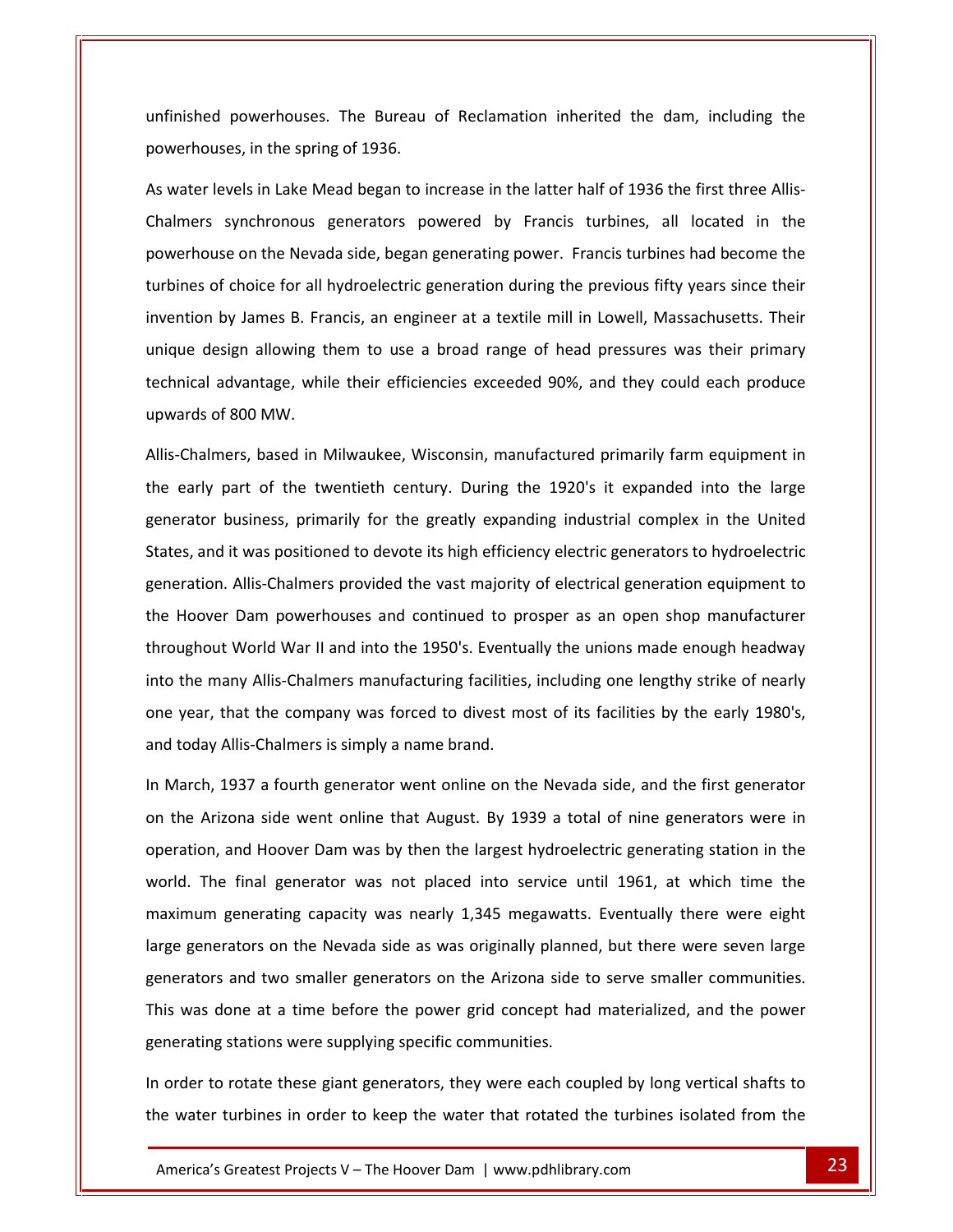There are also two smaller self-starting, waterwheel stations - one in each wing enerators. There are also two smaller self-starting, waterwheel stations - one in each wing<br>which provide electrical services in their respective areas to auxiliary equipment such as cranes and elevator operations, emergency pumping of water, and exciter operations and elevator operations, emergency pumping of water, and exciter For the synchronous generators. There are also two smaller self-starting, waterwheel stations - one in each wing<br>provide electrical services in their respective areas to auxiliary equipment such as<br>all cranes and elevator generators. There are also two smaller self-starting, waterwheel stations - one in each wing ators. There are also two smaller self-starting, waterwheel stations - one in each wing<br>th provide electrical services in their respective areas to auxiliary equipment such as<br>ead cranes and elevator operations, emergency - which provide electrical services in their respective areas to auxiliary equipment such as provide electrical services in their respective areas to auxiliary equipment such as<br>d cranes and elevator operations, emergency pumping of water, and exciter<br>for the synchronous generators. This system also allows the pow overhead cranes and elevator operations, emergency pumping of water, and exciter x cranes and elevator operations, emergency pumping of water, and exciter<br>for the synchronous generators. This system also allows the power plant to black<br>y of the 130 KW generators without outside assistance, thus assurin voltages for the synchronous generators. This system also allows the power plant to black voltages for the synchronous generators. This system also al<br>start any of the 130 KW generators without outside assis<br>Hoover Dam power plant can operate through any unfo<br>primary voltage is 2300 VAC, three-phase, and was co any of the 130 KW generators without outside assistance, thus assuring that the<br>er Dam power plant can operate through any unforeseen grid catastrophe. The<br>ary voltage is 2300 VAC, three-phase, and was coordinated with an Hoover Dam power plant can operate through any unforeseen grid catastrophe. The<br>voltage is 2300 VAC, three-phase, and was coordinated with an initial system of<br>ght 2300 volt isolation breakers and tie-breakers.<br>ng sits on a large primary voltage is 2300 VAC, three-phase, and was coordinated with an initial system of thirty-eight 2300 volt isolation breakers and tie-breakers.

nary voltage is 2300 VAC, three-phase, and was coordinated with an initial system of<br>ry-eight 2300 volt isolation breakers and tie-breakers.<br>I wing sits on a large plateau carved out of the canyon walls on either side of t q-eight 2300 volt isolation breakers and tie-breakers.<br>wing sits on a large plateau carved out of the canyon wall<br>on approximately 240 feet above the Colorado River bed a<br>pase of the Hoover Dam. Each power plant wing is 65 Canyon approximately 240 feet above the Colorado River bed and 400 feet downriver from approximately 240 feet above the Colorad<br> **Intake Towers** and **Penstocks**<br> **Intake Towers and Penstocks** high from the base of the foundation to the top of the roof. from the base of the foundation to the top of the roof.<br> **Intake Towers and Penstocks**<br>
only did Bureau of Reclamation engineers have to determine the minimum elevation of

### 7. **Intake Towers and Penstocks**

overhead in 1970.<br>Overhead

Intake Towers and Penstocks<br>
only did Bureau of Reclamation engineers have to determine the minimum elevation of<br>
powerhouses, they also had to calculate the optimum flow rate of the penstocks in Intake Towers and Penstocks<br>hly did Bureau of Reclamation engineers have to determine the minimum elevation of<br>bwerhouses, they also had to calculate the optimum flow rate of the penstocks in<br>to maximize hydroelectric gene Cake Towers and Penstocks<br>id Bureau of Reclamation engineers have to determine the minimum elevation of<br>houses, they also had to calculate the optimum flow rate of the penstocks in<br>naximize hydroelectric generation. Walls Not only did Bureau of Reclamation engineers have to determine the minimum elevation of Not only did Bureau of Reclamation engineers have to determine the minimum elevation of<br>the powerhouses, they also had to calculate the optimum flow rate of the penstocks in<br>order to maximize hydroelectric generation. Wall powerhouses, they also had to calculate the optimum flow rate of the penstocks in<br>er to maximize hydroelectric generation. Walls of the canyon between 200 and 600 feet<br>tream of the dam on both the Nevada side and the Arizo order to maximize hydroelectric generation. Walls of the canyon between 200 and 600 feet order to maximize hydroelectric generation. Walls of the canyon betweer<br>upstream of the dam on both the Nevada side and the Arizona side were<br>hammered to give the intake towers a relatively level rock table for its fou<br>the eam of the dam on both the Nevada side and the Arizona side were blasted and jack<br>
ered to give the intake towers a relatively level rock table for its foundation. Similarly,<br>
rge bases required for the two powerhouses on hammered to give the intake towers a relatively level rock table for its foundation. Similarly, ered to give the intake towers a relatively level rock table for its foundation. Similarly,<br>ge bases required for the two powerhouses on the Nevada side and the Arizona side<br>lso carved out of the canyon walls during the in the large bases required for the two powerhouses on the Nevada side and the Arizona side were also carved out of the canyon walls during the initial excavation.

125 feet/second) at a constant head of 590 feet. Internal of S90 feet.<br>
Servert Approximately<br>
Servert Approximately<br>
Servert Approximately<br>
Servert Approximately<br>
Servert Approximately<br>
Greatest Projects V – The Hoover Dam | www.pdhlibrary.com<br>
24 is required for the two powerhouses on the Nevada side and the Arizona side<br>ed out of the canyon walls during the initial excavation.<br>of the canyon walls were blasted and contoured along the dam abutments on<br>the river to c of carved out of the canyon walls during the initial excavation.<br>
itions of the canyon walls were blasted and contoured along the dam abutments on<br>
de of the river to connect the penstocks coming from the intake towers to Large sections of the canyon walls were blasted and contoured along the dam abutments on sections of the canyon walls were blasted and contoured along the dam abutments on<br>side of the river to connect the penstocks coming from the intake towers to the<br>houses. Each of these four intake towers, measuring more th either side of the river to connect the penstocks coming from the intake towers to the side of the river to connect the penstocks coming from the intake towers to the<br>houses. Each of these four intake towers, measuring more than 1000 feet above the<br>ed of the Colorado river, contained a penstock system, much powerhouses. Each of these four intake towers, measuring more than 1000 feet above the powerhouses. Each of these four intake towers, mearly entired of the Colorado river, contained a penstock thirty feet in diameter, and was designed to be grand water at the turbines to achieve an optimum velocide 125 feet/ bed of the Colorado river, contained a penstock system, much of which was more than<br>
y feet in diameter, and was designed to be gradually reducing in size in order for the<br>
er at the turbines to achieve an optimum velocity thirty feet in diameter, and was designed to be gradually reducing in size in order for the<br>water at the turbines to achieve an optimum velocity of 85 miles per hour (approximately<br>125 feet/second) at a constant head of 59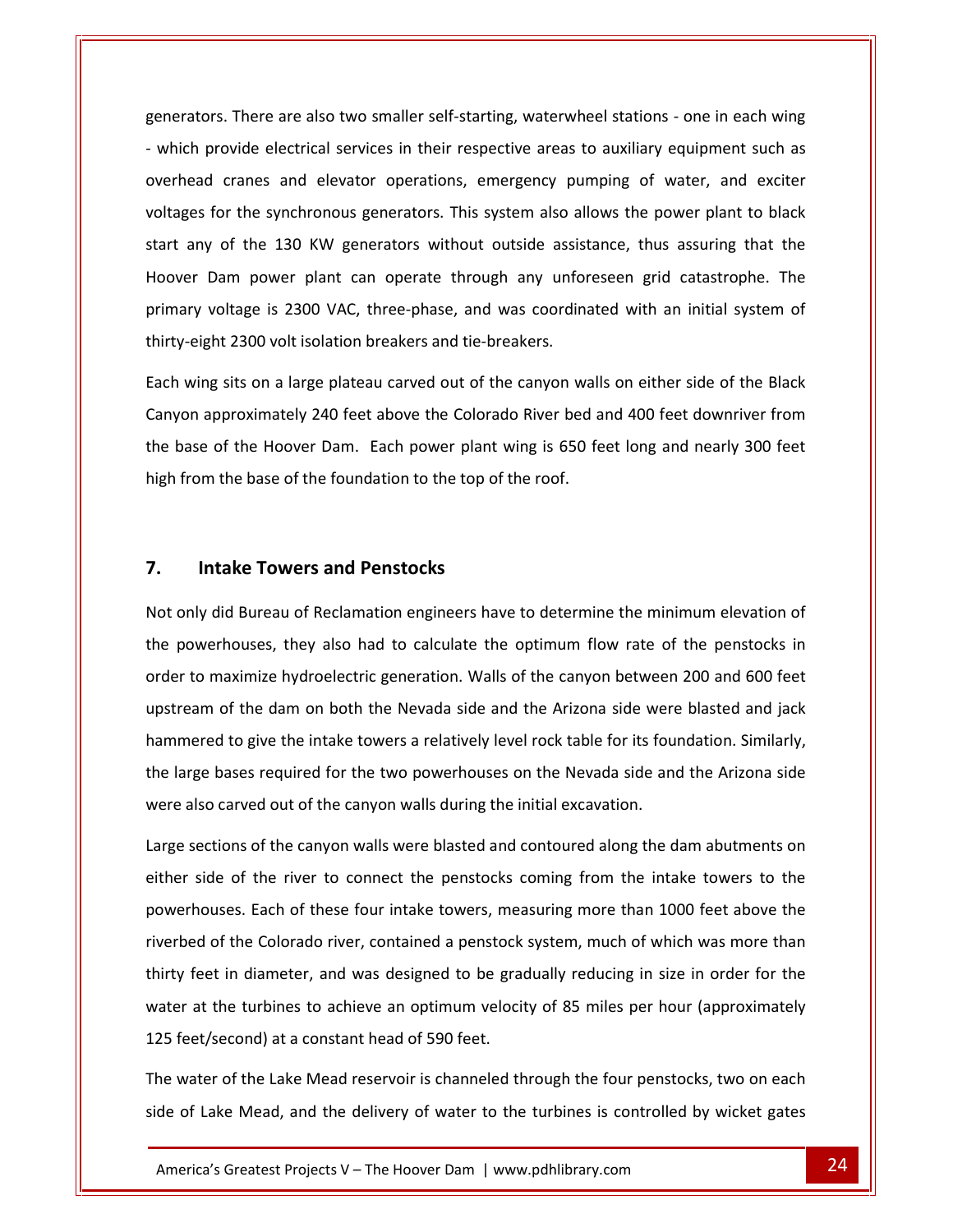large butterfly valves operating against sealed openings. Water travels through penstocks at a maintained elevation, although drought conditions in the Rockies and in<br>
Figures at a maintained elevation, although drought conditions in the Rockies and in mbling large butterfly valves operating against sealed openings. Water travels through<br>benstocks at a maintained elevation, although drought conditions in the Rockies and in<br>southwestern United States as well as Southern C in Lake Mead to fall precisions and the past sealed openings. Water travels through<br>pocks at a maintained elevation, although drought conditions in the Rockies and in<br>western United States as well as Southern California ha racamhling large butterfly valves operating against sealed openings. Water travels through<br>the sat a maintained elevation, although drought conditions in the Rockies and in<br>vestern United States as well as Southern California have ca the penstocks at a maintained elevation, although drought conditions in the Rockies and in natocks at a maintained elevation, although drought conditions in the Rockies and in<br>uthwestern United States as well as Southern California have caused the water<br>pon in Lake Mead to fall precipitously low in the past deca the southwestern United States as well as Southern California have caused the water Instern United States as well as Southern California have caused the water<br>Lake Mead to fall precipitously low in the past decade. Inasmuch as power<br>a hydroelectric plant is a direct function of head pressure and water flo elevation in Lake Mead to fall precipitously low in the past decade. Inasmuch as power<br>generation in a hydroelectric plant is a direct function of head pressure and water flow, this<br>factor has caused much concern regarding generation in a hydroelectric plant is a direct function of head pressure and water flow, this ration in a hydroelectric plant is a direct function of head pressure and water flow, this<br>
r has caused much concern regarding power output by the Hoover Dam in the<br>
nwest. There is wide speculation that, unless the area factor has caused much concern regarding power output by the Hoover Dam in the tor has caused r<br>uthwest. There interation, particulated.<br>t few years, irrigated.

the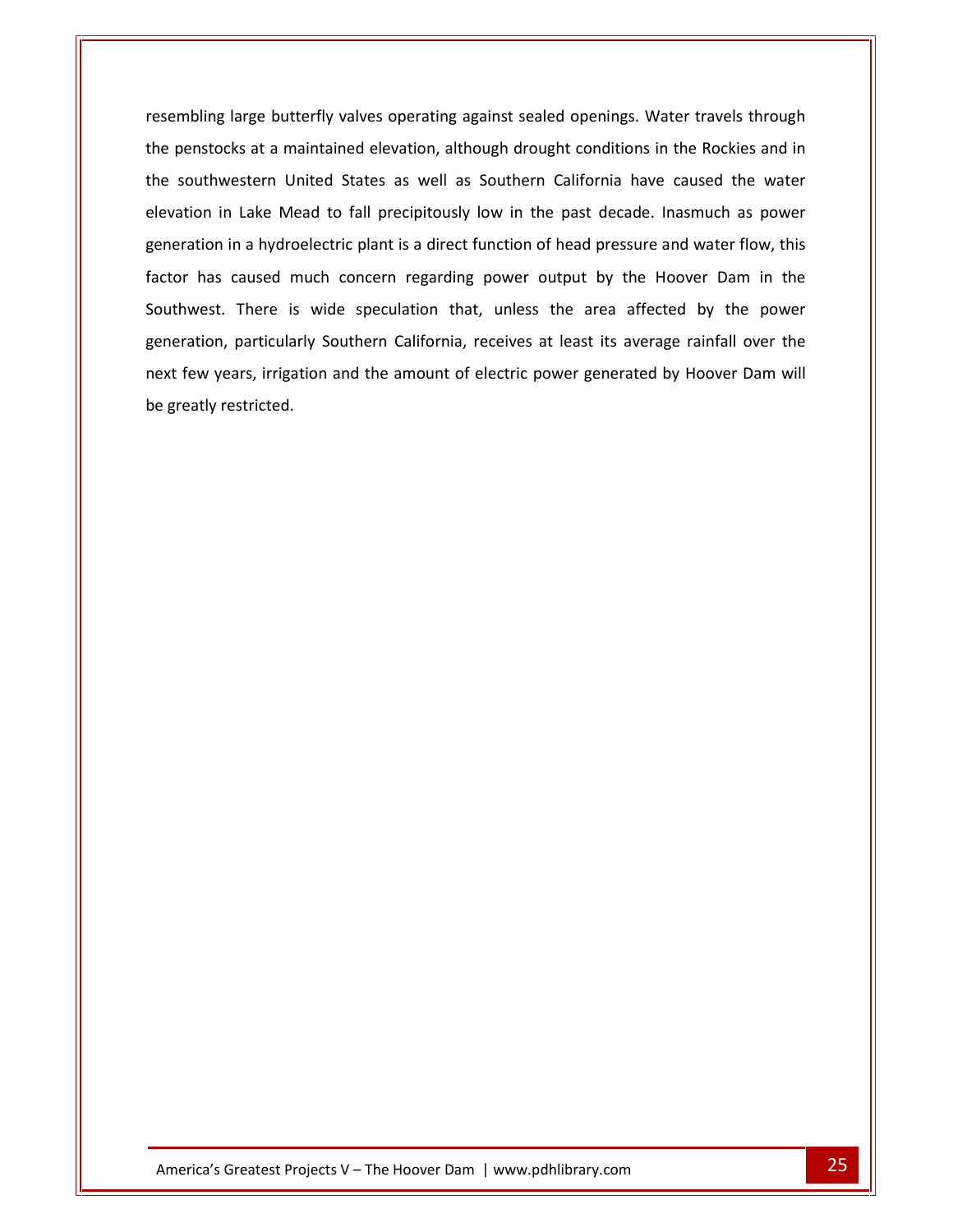# **Summary D.** Summary

**The**

 **success of the Hoover Dam is <sup>a</sup> prime example of how well the end result can be when** there is strong coordination among the parties involved: the planning by<br>
when there is strong coordination among the parties involved: the planning by **Summary**<br> **Interior** and the Bureau of Reclamation, the specifications and design by the<br> **Interior** and the Bureau of Reclamation, the specifications and design by the **end end end end construction and the end espectively** and the Bureau of Reclamation, the specifications and design by the engineers and designers, and the construction efforts of the supervision and The success of the Hoover Dam is a prime example of how well the end result can be **of the Hoover Dam is a prime example of how well the end result can be<br>
then there is strong coordination among the parties involved: the planning by<br>
<b>Inc. Inc. Inc. Companies**, and the construction efforts of the **realization that a o example 125 whereas involved example in the linterior** and the Bureau of Reclamation, the specifications and design by the Reclamation engineers and designers, and the construction effort the Interior and the Bureau of Reclamation, the specifications and design by the **headler a headler a b example is a construction efforts** of the supervision and<br> **b example is a slight companies**, Inc. There was also some divine intervention with the<br> **a a slight exaggeration**), Reclamation engineers and designers, and the construction efforts of the supervision and **for for for for for for for for for for for for for for for for for for for for for for for for for for for for for for for for for for for for for** workforce of Six Companies, Inc. There was also some divine intervention with the **six Companies, Inc. There was also some divine intervention with the at a monolithic pour would have required 125 years to properly cure (that ght exaggeration), but a relatively complex solution was developed and for tha** realization that a monolithic pour would have required 125 years to properly cure (that<br>may be a slight exaggeration), but a relatively complex solution was developed and<br>implemented for that potentially perplexing dilemma may be a slight exaggeration), but a relatively complex solution wa<br>
implemented for that potentially perplexing dilemma. The fact<br>
construction of the Hoover Dam took less than five years to comple<br>
hydroelectric system w **for that potentially perplexing dilemma.** The fact that the actual<br>
of the Hoover Dam took less than five years to complete, and even the<br>
system was generating power in less than six years, was an enormous<br>
or its era, a **construction**of the Hoover Dam took less than five years to complete, and even the<br>system was generating power in less than six years, was an enormous<br>or its era, and a great tribute to all who were involved.<br>the conditions associated hydroelectric system was generating power in less than six years, was an enormous undertaking for its era, and a great tribute to all who were involved.

**beginning outerary beginning outer in less than six years, was an enormous<br>
out its era, and a great tribute to all who were involved.<br>
the conditions associated with the Hoover Dam's planning, design, and<br>
were ext example 15 and 3** are tribute to all who were involved.<br> **Thermore, the conditions associated with the Hoover Dam's planning, design, and<br>
<b>Example 1922** and **Example 1922** and **Example 1922** and **Example 1922** and **Prope** Furthermore, the conditions associated with the Hoover Dam's planning, design, and<br>construction were extremely hazardous. Many lives were lost because of the harsh<br>environment, beginning with J. G. Tierney, a surveyor who construction were extremely hazardous. Many lives were lost because of the harsh were extremely hazardous. Many lives were lost because of the harsh<br>nment, beginning with J. G. Tierney, a surveyor who accidentally slipped and fell<br>le swift-moving Colorado River in 1922 and drowned. Ironically, his son environment, beginning with J. G. Tierney, a surveyor who accidentally slipped and fell **heath, beginning with J. G. Tierney, a surveyor who accidentally slipped and fell<br>
<b>swift-moving Colorado River in 1922 and drowned. Ironically, his son Patrick died<br>
prking on the Hoover Dam almost exactly thirteen years** into the swift-moving Colorado River in 1922 and drowned. Ironically, his son Patrick died<br>while working on the Hoover Dam almost exactly thirteen years later in 1935. Overall<br>there were an estimated 100 workers who were k while working on the Hoover Dam almost exactly thirteen years later in 1935. Overall **reflect** the several dozen vorkers who were killed at the dam site, a staggering<br>
there an estimated 100 workers who were killed at the dam site, a staggering<br>
where by today's standards, but many times fewer in number th there were an estimated 100 workers who were killed at the dam site, a staggering **heath is also the several down were who were killed at the dam site, a staggering <br>
<b>c** today's standards, but many times fewer in number that what had occurred<br>
construction of the Panama Canal. Furthermore, this number number by today's standards, but many times fewer in number that what had occurred **during the construction of the Panama Canal. Furthermore, this number of fatalities does** reflect the several dozen workers who, while working in the Diversion Tunnels, were<br>come by heat exhaustion and asphyxiation from carbon monoxide, and who were<br>come by heat exhaustion and asphyxiation from carbon monoxide, not reflect the several dozen workers who, while working in the Diversion Tunnels, were **i come by heat exhaustion and asphyxiation from carbon monoxide, and who were repronounced dead due to pneumonia and other natural causes.<br>
<b>construction of the Hoover Dam** has had a major impact on the Southwest. Not o **overcome by heat exhaustion and asphyxiation from carbon monoxide, and who were** later pronounced dead due to pneumonia and other natural causes.

which all Americans should be proud. Figure 26. September 2012 of the Hoover Dam is a technological marvel in<br>Mericans should be proud.<br>Greatest Projects V – The Hoover Dam | www.pdhlibrary.com 26 **s**<br>**heat exhaustion and asphyxiation from carbon monoxide, and who were<br>ced dead due to pneumonia and other natural causes.<br>
ion of the Hoover Dam has had a major impact on the Southwest. Not only<br>
d the environment and t many** is the Hoover Dam has had a major impact on the Southwest. Not only inged the environment and the estuary of the land, but it has also allowed large ties such as Los Angeles, Phoenix and even Las Vegas to develop an .<br>ا **Th**e **for the form of the Hoover Dam** has had a major impact on the Southwest. Not only<br> **For the environment and the estuary of the land, but it has also allowed large<br>
nunities such as Los Angeles, Phoenix and even Las Vegas** has it changed the environment and the estuary of the land, but it has also allowed large communities such as Los Angeles, Phoenix and even Las Vegas to develop and prosper. In addition, many smaller cities, primarily in Southern California, are beholden to the Hoover Dam for their electrical and water supplies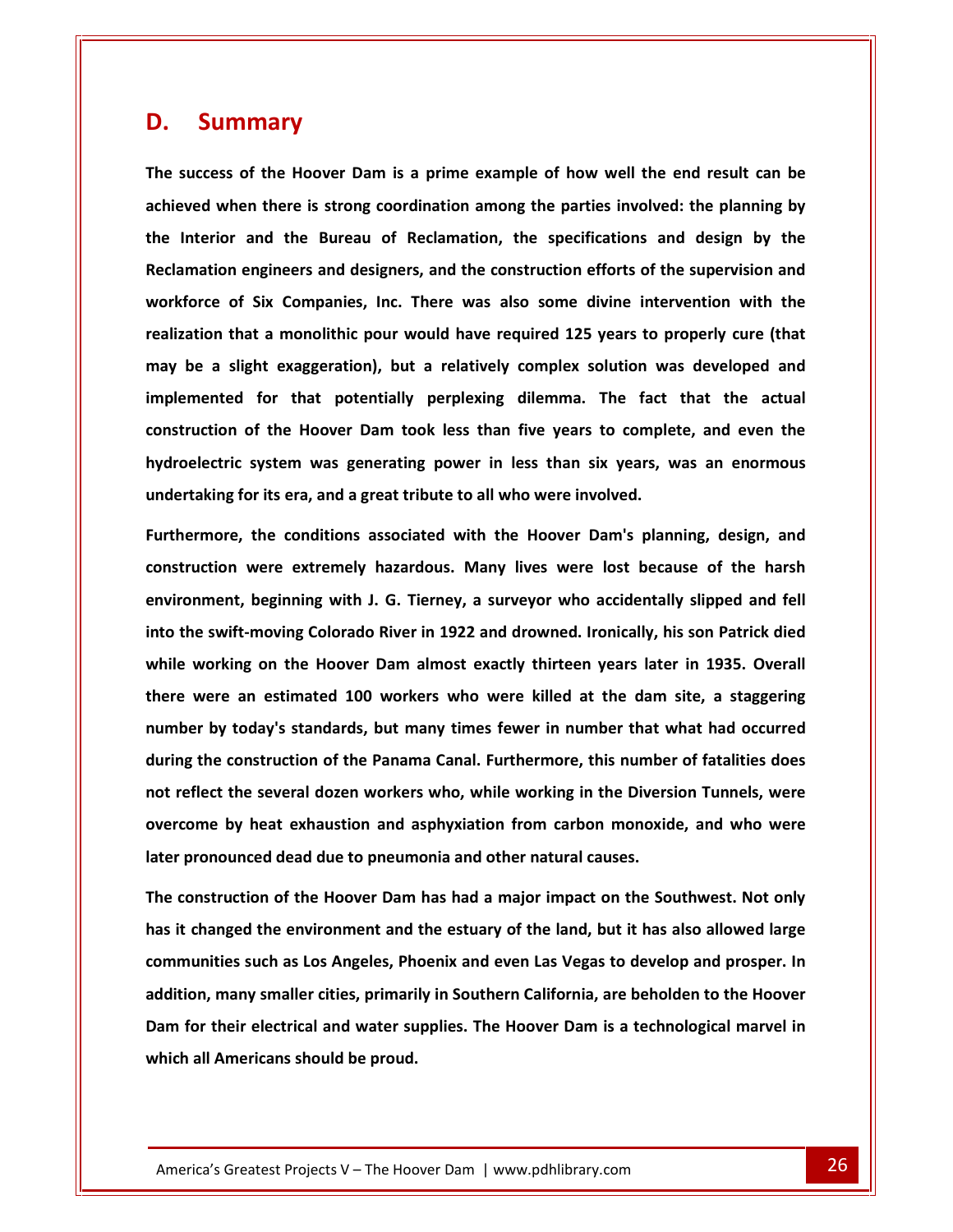### **The Hoover Dam - Quiz**

### **Updated: 10/4/2018**

# Phil Swing was:

- Updated: 10/4/2018<br>
ng was:<br>
a. An early proponent of hydroelectric energy. ng was:<br>a. An early proponent of hydroelectric energy.<br>b. Chief Engineer for the Reclamation Service. ng was:<br>a. An early proponent of hydroelectric energy.<br>b. Chief Engineer for the Reclamation Service.<br>c. A Congressman from the Imperial Valley. was:<br>An early proponent of hydroelectric energy<br>Chief Engineer for the Reclamation Service.<br>A Congressman from the Imperial Valley.<br>A reputable dam builder in the 1920's.
- 
- 
- d. A reputable dam builder in the 1920's.
- c. A Congressman from the Imperial Valley.<br>
d. A reputable dam builder in the 1920's.<br>
The principal reason for the construction of the Hoover Dam was to: d. A reputable dam builder in the 1920's.<br>
Provide cheap hydroelectric power to the cities in the Southwest.
	- Create is a reputable dam bunder in the 1520 s.<br>
	The Hoover Dam was to:<br>
	The Greate interestion of the Great Depression.<br>
	The Create inte Sourt Create in the Sourt Depression. al reason for the construction of the Hoover Dam was to:<br>Provide cheap hydroelectric power to the cities in the Southwest.<br>Create jobs for workers during the Great Depression.<br>Prevent flooding and provide irrigation in the
	-
	- ncipal reason for the construction of the Hoover Dam<br>
	a. Provide cheap hydroelectric power to the cities in<br>
	b. Create jobs for workers during the Great Depressic<br>
	c. Prevent flooding and provide irrigation in the soutl<br>
	S c. Prevent flooding and provide irrigation in the southwestern United<br>States.<br>d. Form Lake Mead as a major tourist attraction.<br>The primary reason that Arthur Powell Davis opposed the All-American Canal was:
		-
- States.<br>d. Form Lake Mead as a major tourist attraction.<br>mary reason that Arthur Powell Davis opposed the All-American Canal was:<br>a. He thought that Southern California would become too prosperous. d. Form Lake Mead as a major tourist attraction.<br>mary reason that Arthur Powell Davis opposed the A<br>a. He thought that Southern California would becor<br>b. He was concerned about his political future. mary reason that Arthur Powell Davis opposed the All-Ar<br>a. He thought that Southern California would become t<br>b. He was concerned about his political future.<br>c. He didn't see any future in hydroelectric power. y reason that Arthur Powell Davis opposed the All-America<br>He thought that Southern California would become too pro<br>He was concerned about his political future.<br>He didn't see any future in hydroelectric power.<br>He realized A
	-
	-
	-
	- d. He realized America's economic culture was changing.
- b. He was concerned about his political future.<br>
c. He didn't see any future in hydroelectric power.<br>
d. He realized America's economic culture was changing.<br>
The primary responsibility for the engineering and design of th c. He didn't<br>d. He realize<br>rimary respons<br>Engineer: He realized America's e<br>y responsibility for the e<br>eer:<br>John L. Savage y responsibility for the e<br>eer:<br>John L. Savage<br>Frank T. Crowe y responsibility for the en<sub>!</sub><br>eer:<br>John L. Savage<br>Frank T. Crowe<br>Dr. John Wallace mary responsibility for the<br>ngineer:<br>a. John L. Savage<br>b. Frank T. Crowe<br>c. Dr. John Wallace<br>d. Maior David Gaillard
	-
	-
	-
	-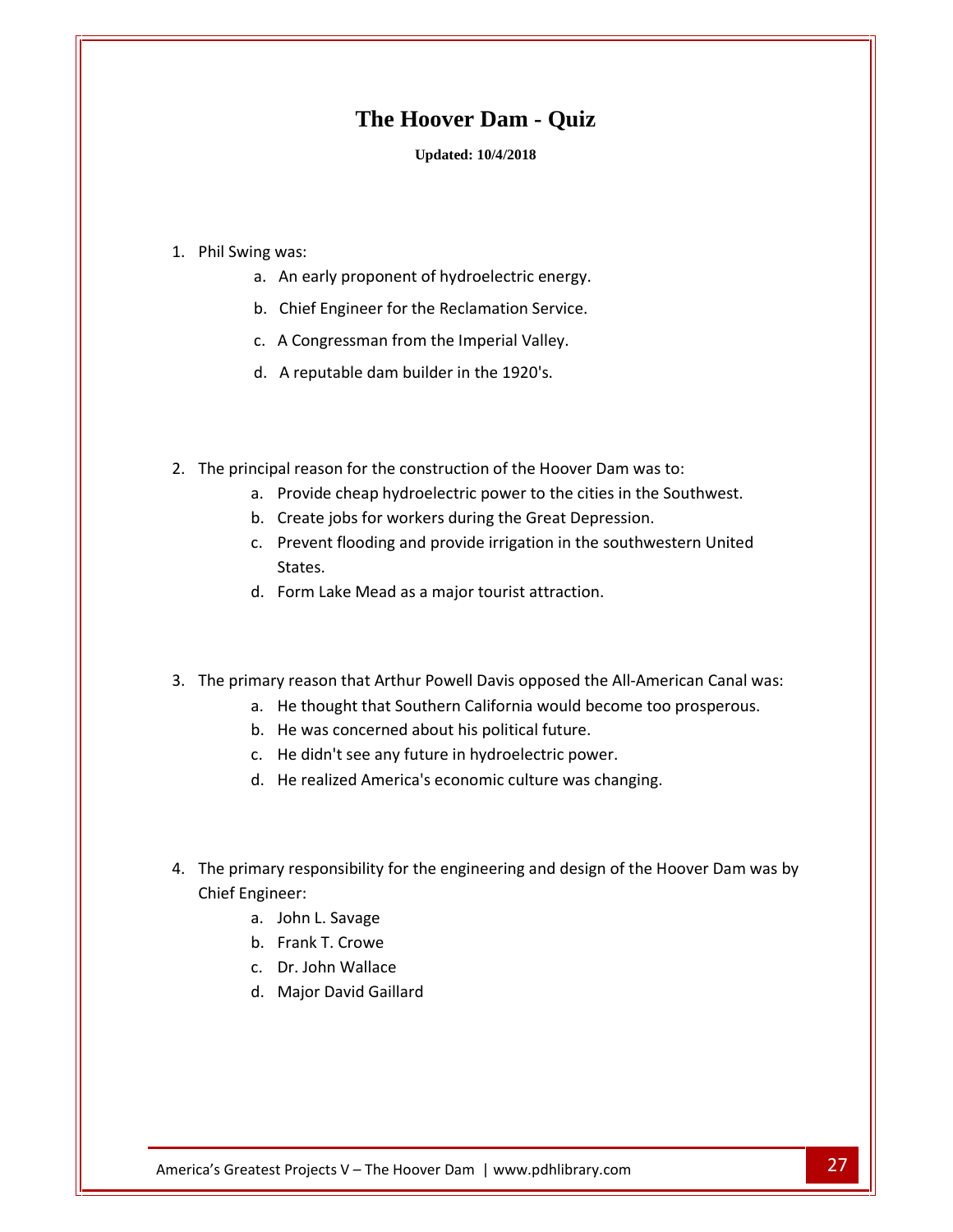- Probably the most experienced dam builder in the United States, if not the entire **in the most experience**<br>in the 1920's was: **Moreole Serverse Conserverse Conserverse Conserverse Conserverse Conserverse Conserverse Conservation**<br>John L. Savage e most experienced dam<br>ie 1920's was:<br>John L. Savage<br>Harry Morrison ie most experienced dam builde<br>ie 1920's was:<br>John L. Savage<br>Harry Morrison<br>President Herbert Hoover ly the most experienced dar<br>
n the 1920's was:<br>
a. John L. Savage<br>
b. Harry Morrison<br>
c. President Herbert Hoov<br>
d. Frank T. Crowe
	-

a.

- 
- c. President Herbert Hoover
- 
- b. Harry Morrison<br>c. President Herbert Hoover<br>d. Frank T. Crowe<br>The Hoover Dam was designed as an arch-type, meaning that the arch would be: c. President Herbert Hoover<br>d. Frank T. Crowe<br>over Dam was designed as an arch-<br>a. convex and facing upriver. d. Frank T. Crowe<br>over Dam was designed as an arch-t<br>a. convex and facing upriver.<br>b. concave and facing upriver. over Dam was designed as an arch-typ<br>
a. convex and facing upriver.<br>
b. concave and facing upriver.<br>
c. convex and facing downriver. r Dam was designed as an arch-type, meaning that the<br>convex and facing upriver.<br>concave and facing downriver.<br>concave facing Nevada and convex facing Arizona.
	-
	-
	- c. convex and facing downriver.
	- a.
- b. concave and facing upriver.<br>
c. convex and facing downriver.<br>
d. concave facing Nevada and convex facing Arizona.<br>
The principal engineering and planning for the design of the Hoover Dam was convex and facing downriver.<br>
concave facing Nevada and convex facing<br>
ipal engineering and planning for the de<br>
by the engineers and designers of: concave facing Nevada and convex facing<br>al engineering and planning for the desig<br>y the engineers and designers of:<br>The U. S. Army Corps of Engineers al engineering and planning fo<br>
y the engineers and designers of<br>
The U. S. Army Corps of Engine<br>
The Interior Department al engineering and planning for the complement<br>of the Bureau of Alesigners of:<br>The U. S. Army Corps of Engineers<br>The Interior Department<br>The Bureau of Reclamation al engineering and pland<br>y the engineers and desi<br>The U. S. Army Corps of<br>The Interior Departmen<br>The Bureau of Reclamat<br>None of the above.
	-
	-
	- c. The Bureau of Reclamation
	-
- b. The Interior Department<br>
c. The Bureau of Reclamation<br>
d. None of the above.<br>
The first order of business as planned by the Bureau of Reclamation was to: c. The Bureau of Reclamation<br>d. None of the above.<br>t order of business as planned by the Bureau of Reclamation was to<br>a. Run electrical transmission lines to the city of Los Angeles. Example to the Build a city of the Sureau of Reclamation was to:<br>
Build a city for the thousands of migrant workers and their families.<br>
The same of migrant workers and their families.<br>
The same of migrant workers and thei
	- d. None of the above.<br>I order of business as planned by the Bureau of Recla<br>a. Run electrical transmission lines to the city of Los<br>b. Install a railway station at the dam site. der of business as planned by the Bureau of Reclamation was<br>Run electrical transmission lines to the city of Los Angeles.<br>Install a railway station at the dam site.<br>Build a city for the thousands of migrant workers and the
	-
	- c. Build a city for the thousands of migrant workers and their families. c. Build a city for the thousands of migrant workers and their families.<br>
	d. Create a resort city near the banks of the Colorado River.<br>
	Companies, Inc. bid to build the Hoover Dam was:<br>
	a. Ten million dollars higher than
	- b. Install a railway station at the dam site.<br>
	c. Build a city for the thousands of migrant workers and th<br>
	d. Create a resort city near the banks of the Colorado River<br>
	The Six Companies. Inc. bid to build the Hoover Dam
- 
- d. Create a resort city near the banks of the Colorado River.<br>
Companies, Inc. bid to build the Hoover Dam was:<br>
a. Ten million dollars higher than the Bureau of Reclamation had estimated.<br>
b. \$24 thousand higher than the Companies, Inc. bid to build the Hoover Dam was:<br>a. Ten million dollars higher than the Bureau of Reclamation had estimated.<br>b. \$24 thousand higher than the Bureau of Reclamation had estimated.<br>c. Ten million dollars lower
	-
- 9. The Six Companies, Inc. bid to build the Hoover Dam was:<br>
a. Ten million dollars higher than the Bureau of Reclamation had estimated.<br>
b. \$24 thousand higher than the Bureau of Reclamation had estimated.<br>
c. Ten million
	-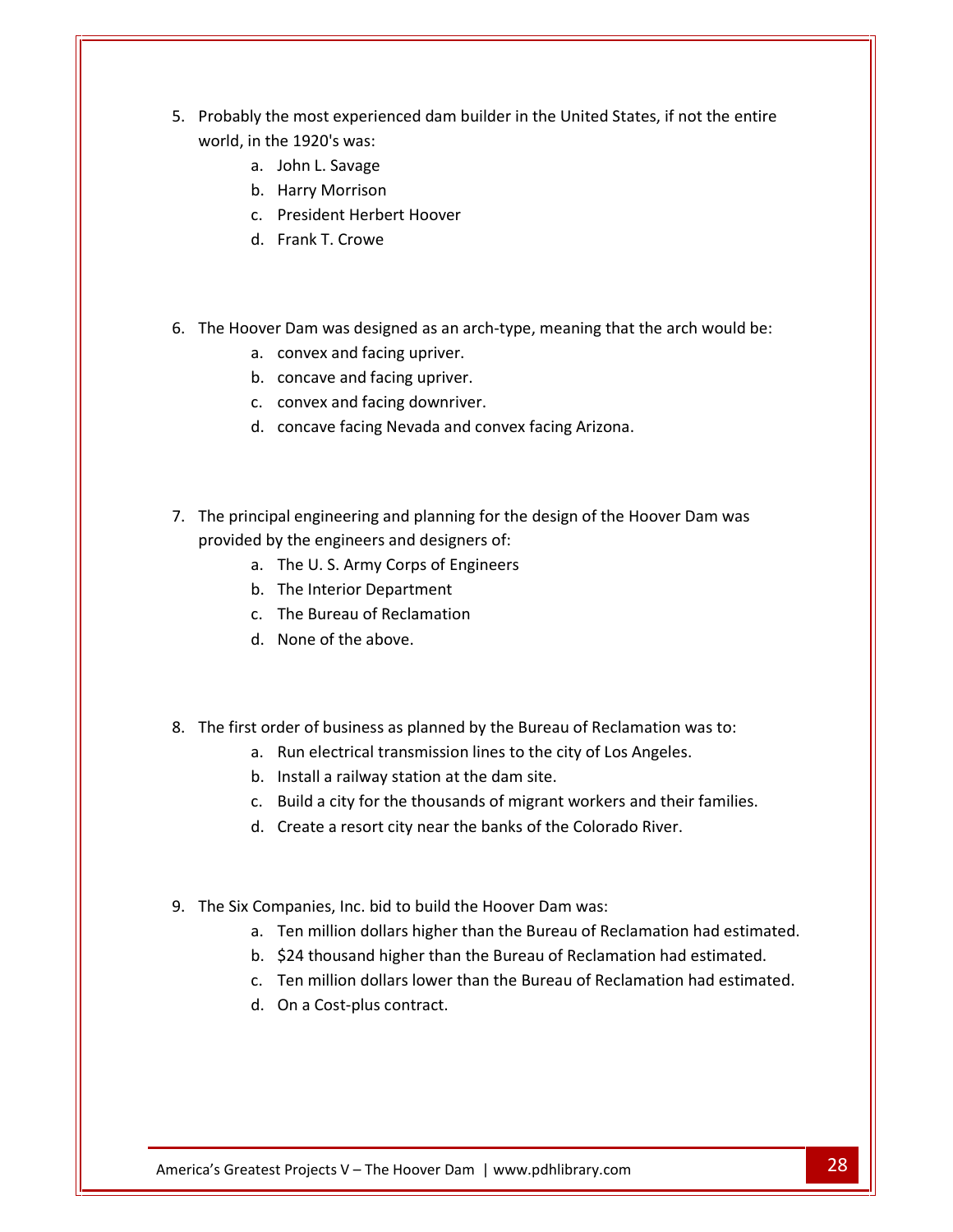The first phase of constructing the Hoover Dam was to: ENDREVIDED:<br>Build the intake towers.<br>B. Build the intake towers. Example 1 and the bottom of the bottom of the bottom of the riverbed at the dam site.<br>
Determine the bottom of the riverbed at the dam site.

- 
- I phase of constructing the Hoover Dam was to:<br>
a. Build the intake towers.<br>
b. Determine the bottom of the riverbed at the d<br>
c. Install the penstocks to the powerhouses. ase of constructing the Hoover Dam was to:<br>Build the intake towers.<br>Determine the bottom of the riverbed at the dam site.<br>Install the penstocks to the powerhouses.<br>Divert the Colorado River away from the dam site. b. Determine the bottom of the riverbed at<br>c. Install the penstocks to the powerhouses.<br>d. Divert the Colorado River away from the of<br>The primary purpose of the coffer dams was to:
	- c. Install the penstocks to the powerhouses.
	- c. Install the penstocks to the powerhouses.<br>d. Divert the Colorado River away from the dam site<br>mary purpose of the coffer dams was to:<br>a. Find a place for the excess rubble and debris.
- 11. The primary purpose of the coffer dams was to:<br>
a. Find a place for the excess rubble and debris.<br>
b. protect the laborers.<br>
c. have a prepared base for the penstocks.
- d. Divert the Colorado River<br>mary purpose of the coffer da<br>a. Find a place for the exces<br>b. protect the laborers. If y purpose of the coffer dams was to:<br>
Find a place for the excess rubble and debris.<br>
protect the laborers.<br>
have a prepared base for the penstocks.<br>
Illustrate the size of the reservoir that was needed.
	-
	-
	- d. Illustrate the size of the reservoir that was needed.
- b. protect the laborers.<br>
c. have a prepared base for the penstocks.<br>
d. Illustrate the size of the reservoir that was needed.<br>
Quite probably the biggest factor in the ability of Six Companies, Inc. to expedite the c. have a prepared base for the penstom<br>d. Illustrate the size of the reservoir than<br>orobably the biggest factor in the ability of<br>time of Hoover Dam's concrete was: Illustrate the size of the reservoir that was needed.<br>ably the biggest factor in the ability of Six Companies, Inc. to expedite the<br>of Hoover Dam's concrete was:<br>To pour the concrete in columns with cooling pipes inserted robably the biggest facto<br>ime of Hoover Dam's cor<br>a. To pour the concrete<br>monolithic pour.
	- To robably the biggest factor in the ability of Six Companies, Inc. to expedite the<br>ime of Hoover Dam's concrete was:<br>a. To pour the concrete in columns with cooling pipes inserted instead of a<br>monolithic pour.<br>b. To use n robably the biggest factor in the ability of Six Companies, Inc. to exped<br>ime of Hoover Dam's concrete was:<br>a. To pour the concrete in columns with cooling pipes inserted instea<br>monolithic pour.<br>b. To use non-reactive ceme curing time of Hoover Dam's concrete was:<br>a. To pour the concrete in columns with cooling pipes inserted instead of a<br>monolithic pour.<br>b. To use non-reactive cement and river bottom sand in the concrete mix.
	- b. To use non-reactive cement and river bottom sand in the concrete mix.<br>
	c. To make the dam much smaller at the top than at the bottom.<br>
	d. They were fortunate to have good weather.<br>
	The cheap hydroelectric power generate
		- c. To make the dam much smaller at the<br>d. They were fortunate to have good wear<br>pap hydroelectric power generated by Hoc<br>a. Colorado. Utah, and New Mexico.
		-
- d. They were fortunate to have good weather.<br>
eap hydroelectric power generated by Hoover Dannan<br>
a. Colorado, Utah, and New Mexico.<br>
b. The Baja Peninsula in Mexico. Pap hydroelectric power generated by Hoover Dar<br>a. Colorado, Utah, and New Mexico.<br>b. The Baja Peninsula in Mexico.<br>c. Nevada. Arizona and Southern California.
	-
	-
	- hydroelectric power generated by H<br>Colorado, Utah, and New Mexico.<br>The Baja Peninsula in Mexico.<br>Nevada, Arizona and Southern Califo<br>Utah. Idaho. and San Francisco.
	- d. Utah, Idaho, and San Francisco.
- b. The Baja Peninsula in Mexico.<br>
c. Nevada, Arizona and Southern California.<br>
d. Utah, Idaho, and San Francisco.<br>
Francis turbines were used throughout the Hoover Dam powerhouses because they d. Utah, Idaho, and<br>turbines were used<br>a. Leak proof. Fighly efficient and could operate at all head pressures.<br>A. Leak proof.<br>A. Highly efficient and could operate at all head pressures. turbines were used throughout the Hoover Dan<br>a. Leak proof.<br>b. Highly efficient and could operate at all head<br>c. Recommended by President Roosevelt. oines were used<br>Leak proof.<br>Highly efficient a<br>Recommended b<br>Easy to install. were:
	-
	-
	-
	-